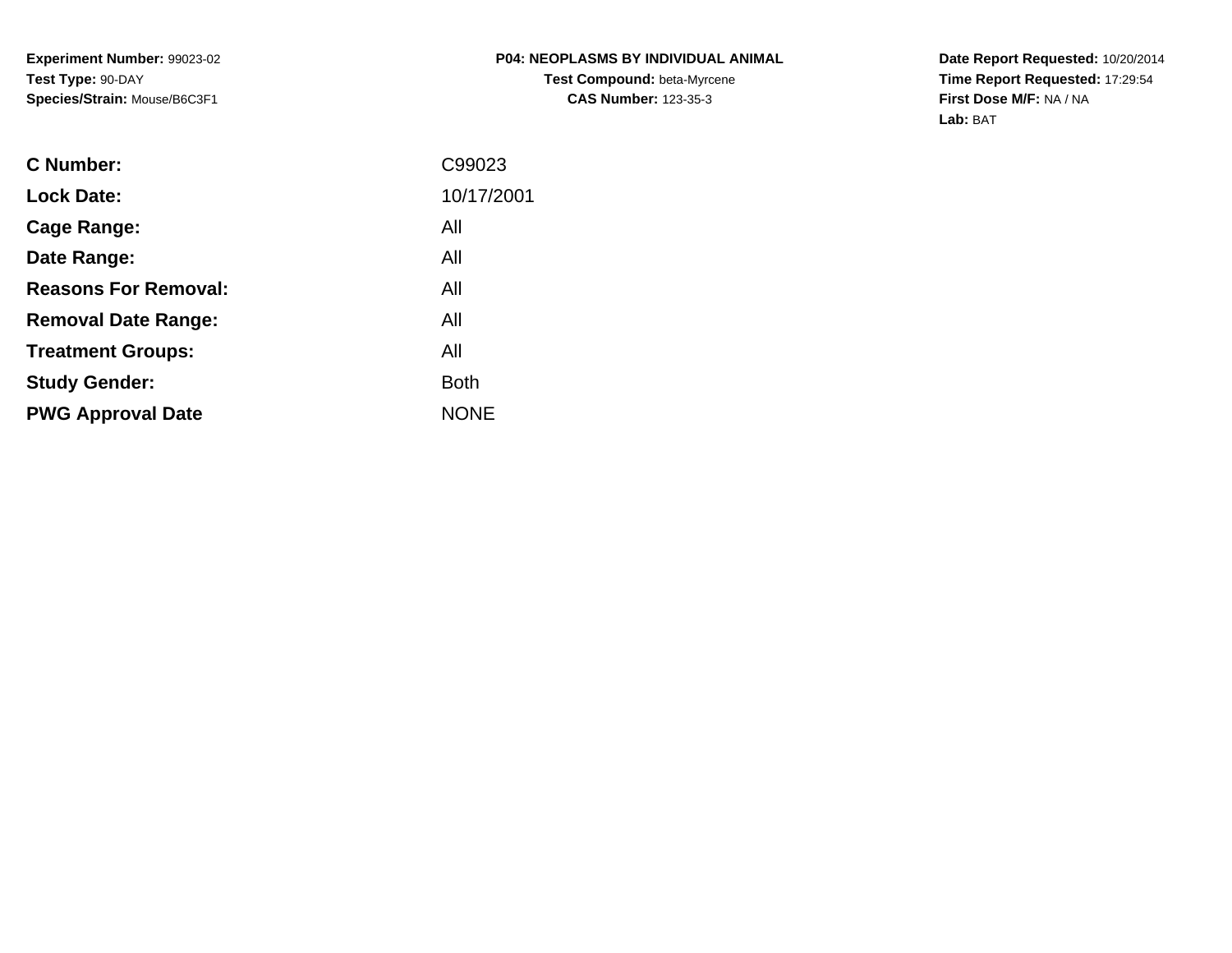# **P04: NEOPLASMS BY INDIVIDUAL ANIMAL**

**Test Compound:** beta-Myrcene

**CAS Number:** 123-35-3

**Date Report Requested:** 10/20/2014**Time Report Requested:** 17:29:54**First Dose M/F:** NA / NA**Lab:** BAT

|                              | DAY ON TEST      | $\boldsymbol{\theta}$      | 0                           | 0                | 0<br>0                  | $\boldsymbol{\theta}$ | 0<br>0                     | 0                   | 0<br>0                  | $\boldsymbol{\theta}$      | 0                    |                       |
|------------------------------|------------------|----------------------------|-----------------------------|------------------|-------------------------|-----------------------|----------------------------|---------------------|-------------------------|----------------------------|----------------------|-----------------------|
| <b>B6C3F1 Mouse Male</b>     |                  | $\boldsymbol{\theta}$<br>9 | 0<br>9                      | 0<br>9           | 9                       | 0<br>9                | 9                          | 0<br>9              | 9                       | $\boldsymbol{\theta}$<br>9 | 0<br>9               |                       |
| 0 G/KG                       |                  | $\mathfrak{z}$             | $\mathfrak{z}$              | $\mathfrak{z}$   | $\boldsymbol{\beta}$    | 3                     | $\boldsymbol{\beta}$       | 3                   | $\boldsymbol{\beta}$    | $\boldsymbol{\beta}$       | $\boldsymbol{\beta}$ |                       |
|                              | <b>ANIMAL ID</b> | $\pmb{0}$<br>$\Omega$      | $\mathbf 0$<br>$\Omega$     | $\mathbf 0$<br>0 | $\mathbf 0$<br>$\Omega$ | $\overline{0}$<br>0   | $\overline{0}$<br>$\Omega$ | 0<br>0              | $\mathbf 0$<br>$\Omega$ | $\overline{0}$<br>0        | $\mathbf 0$<br>0     |                       |
|                              |                  | 1                          | 1                           | 1                | 1                       | 1                     | 1                          | 1                   | 1                       | 1                          | 1                    |                       |
|                              |                  | 0<br>1                     | $\pmb{0}$<br>$\overline{2}$ | $\mathbf 0$<br>3 | 0<br>4                  | $\mathbf 0$<br>5      | 0<br>6                     | 0<br>$\overline{7}$ | 0<br>8                  | 0<br>9                     | 1<br>$\mathbf 0$     | <i><b>*TOTALS</b></i> |
| <b>Alimentary System</b>     |                  |                            |                             |                  |                         |                       |                            |                     |                         |                            |                      |                       |
| Esophagus                    |                  | +                          | +                           | +                | +                       | +                     | +                          | +                   | +                       | +                          | +                    | 10                    |
| Gallbladder                  |                  | $\ddot{}$                  | +                           | $\ddot{}$        | +                       | $\ddot{}$             | $\ddot{}$                  | $\ddot{}$           | $\ddot{}$               | $\ddot{}$                  | +                    | 10                    |
| Intestine Large, Cecum       |                  | +                          | +                           | +                | +                       | $\ddot{}$             | $\ddot{}$                  | +                   | +                       | $\ddot{}$                  | $\ddot{}$            | 10                    |
| Intestine Large, Colon       |                  | $\ddot{}$                  | $\ddot{}$                   | $\ddot{}$        | $\ddot{}$               | $+$                   | $+$                        | $\ddot{}$           | $\ddot{}$               | $\ddot{}$                  | $\ddot{}$            | 10                    |
| Intestine Large, Rectum      |                  | +                          | $\ddot{}$                   | $\ddot{}$        | $\ddot{}$               | $\ddot{}$             | $\ddot{}$                  | $\ddot{}$           | $\ddot{}$               | $\ddot{}$                  | $\ddot{}$            | 10                    |
| Intestine Small, Duodenum    |                  | $\ddot{}$                  | $\ddot{}$                   | $\ddot{}$        | $\ddot{}$               | $\ddot{}$             | $\ddot{}$                  | $\ddot{}$           | $\ddot{}$               | $\ddot{}$                  | $\ddot{}$            | 10                    |
| Intestine Small, Ileum       |                  | +                          | $\ddot{}$                   | $\ddot{}$        | $\ddot{}$               | $\ddot{}$             | $\ddot{}$                  | $\ddot{}$           | $\ddot{}$               | $\ddot{}$                  | $\ddot{}$            | 10                    |
| Intestine Small, Jejunum     |                  | $\ddot{}$                  | $\ddot{}$                   | $\ddot{}$        | $\ddot{}$               | $\ddot{}$             | $\ddot{}$                  | $\ddot{}$           | $\ddot{}$               | $\ddot{}$                  | +                    | 10                    |
| Liver                        |                  | $\ddot{}$                  | $\ddot{}$                   | $\ddot{}$        | $\ddot{}$               | $+$                   | $+$                        | $\ddot{}$           | $\ddot{}$               | $+$                        | $\ddot{}$            | 10                    |
| Oral Mucosa                  |                  | $\ddot{}$                  | +                           | +                | +                       | $\ddot{}$             | $\ddot{}$                  | +                   | +                       | $\ddot{}$                  | +                    | 10                    |
| Pancreas                     |                  | +                          | $\ddot{}$                   | $\ddot{}$        | $\ddot{}$               | $+$                   | $\ddot{}$                  | $\ddot{}$           | $\ddot{}$               | $\ddot{}$                  | $\ddot{}$            | 10                    |
| Salivary Glands              |                  | $\ddot{}$                  | $\ddot{}$                   | $\ddot{}$        | $\ddot{}$               | $+$                   | $\ddot{}$                  | $\ddot{}$           | $\ddot{}$               | $\ddot{}$                  | $\ddot{}$            | 10                    |
| Stomach, Forestomach         |                  | $\ddot{}$                  | $\ddot{}$                   | +                | $\ddot{}$               | $\ddot{}$             | $\ddot{}$                  | $\ddot{}$           | $\ddot{}$               | $\ddot{}$                  | +                    | 10                    |
| Stomach, Glandular           |                  | $\ddot{}$                  | $\ddot{}$                   | $\ddot{}$        | $\ddot{}$               | $\ddot{}$             | $\ddot{}$                  | $\ddot{}$           | $\ddot{}$               | $\ddot{}$                  | $\ddot{}$            | 10                    |
| <b>Cardiovascular System</b> |                  |                            |                             |                  |                         |                       |                            |                     |                         |                            |                      |                       |
| <b>Blood Vessel</b>          |                  | +                          |                             | +                | +                       |                       |                            |                     |                         |                            | +                    | 10                    |
| Heart                        |                  | $\ddot{}$                  | $\ddot{}$                   | $\ddot{}$        | $\ddot{}$               | $\ddot{}$             | $\ddot{}$                  | $\ddot{}$           | $\ddot{}$               | $\ddot{}$                  | $\ddot{}$            | 10                    |
| <b>Endocrine System</b>      |                  |                            |                             |                  |                         |                       |                            |                     |                         |                            |                      |                       |
| <b>Adrenal Cortex</b>        |                  |                            |                             |                  |                         |                       |                            |                     |                         |                            |                      | 10                    |
| Adrenal Medulla              |                  | +                          |                             | +                | +                       | $\ddot{}$             | +                          | +                   | +                       | +                          | +                    | 10                    |

\* ..Total animals with tissue examined microscopically; Total animals with tumor **M** . Missing tissue M ..Missing tissue

+ ..Tissue examined microscopically

I ..Insufficient tissue

A ..Autolysis precludes evaluation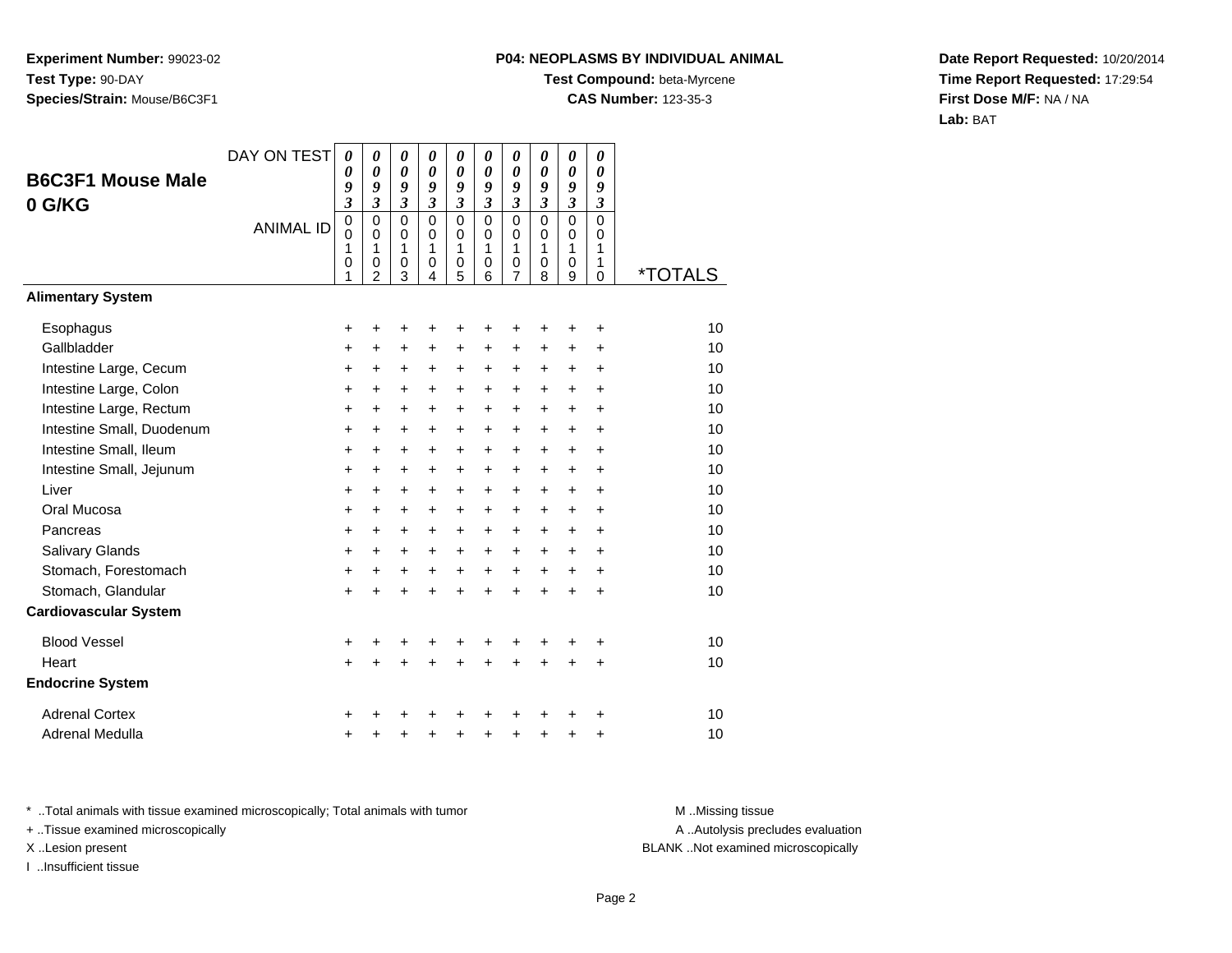#### **P04: NEOPLASMS BY INDIVIDUAL ANIMAL**

**Test Compound:** beta-Myrcene

**CAS Number:** 123-35-3

**Date Report Requested:** 10/20/2014**Time Report Requested:** 17:29:54**First Dose M/F:** NA / NA**Lab:** BAT

| <b>B6C3F1 Mouse Male</b>    | DAY ON TEST      | $\boldsymbol{\theta}$<br>0    | $\boldsymbol{\theta}$<br>0                   | 0<br>$\boldsymbol{\theta}$      | $\pmb{\theta}$<br>0             | 0<br>0                | 0<br>0                | $\boldsymbol{\theta}$<br>0      | $\boldsymbol{\theta}$<br>0      | $\boldsymbol{\theta}$<br>0                     | $\boldsymbol{\theta}$<br>0 |                       |
|-----------------------------|------------------|-------------------------------|----------------------------------------------|---------------------------------|---------------------------------|-----------------------|-----------------------|---------------------------------|---------------------------------|------------------------------------------------|----------------------------|-----------------------|
| 0 G/KG                      |                  | 9<br>$\overline{\mathbf{3}}$  | 9<br>3                                       | 9<br>3                          | 9<br>3                          | 9<br>3                | 9<br>3                | 9<br>3                          | 9<br>$\boldsymbol{\beta}$       | 9<br>3                                         | 9<br>$\boldsymbol{\beta}$  |                       |
|                             | <b>ANIMAL ID</b> | $\pmb{0}$<br>0<br>1<br>0<br>1 | $\mathbf 0$<br>0<br>1<br>0<br>$\overline{c}$ | $\mathbf 0$<br>0<br>1<br>0<br>3 | $\mathbf 0$<br>0<br>1<br>0<br>4 | 0<br>0<br>1<br>0<br>5 | 0<br>0<br>1<br>0<br>6 | $\mathbf 0$<br>0<br>1<br>0<br>7 | $\mathbf 0$<br>0<br>1<br>0<br>8 | $\mathbf 0$<br>0<br>1<br>0<br>$\boldsymbol{9}$ | 0<br>0<br>1<br>1<br>0      | <i><b>*TOTALS</b></i> |
| Parathyroid Gland           |                  | $\ddot{}$                     | $\ddot{}$                                    | $\ddot{}$                       | $\ddot{}$                       | $\ddot{}$             | $\ddot{}$             | $\ddot{}$                       | $\ddot{}$                       | $\ddot{}$                                      | M                          | 9                     |
| <b>Pituitary Gland</b>      |                  | +                             | +                                            | +                               | +                               | +                     | +                     | $\ddot{}$                       | +                               | +                                              | +                          | 10                    |
| <b>Thyroid Gland</b>        |                  | $\ddot{}$                     | $\ddot{}$                                    | $\ddot{}$                       | $\ddot{}$                       | $\ddot{}$             | $\ddot{}$             | $\ddot{}$                       | $\ddot{}$                       | $\ddot{}$                                      | $\ddot{}$                  | 10                    |
| <b>General Body System</b>  |                  |                               |                                              |                                 |                                 |                       |                       |                                 |                                 |                                                |                            |                       |
| <b>NONE</b>                 |                  |                               |                                              |                                 |                                 |                       |                       |                                 |                                 |                                                |                            |                       |
| <b>Genital System</b>       |                  |                               |                                              |                                 |                                 |                       |                       |                                 |                                 |                                                |                            |                       |
| <b>Coagulating Gland</b>    |                  | +                             | +                                            | +                               | +                               | +                     | +                     | +                               | ٠                               | +                                              | +                          | 10                    |
| Epididymis                  |                  | $\ddot{}$                     | $\ddot{}$                                    | $\ddot{}$                       | $\ddot{}$                       | $+$                   | $\ddot{}$             | $\ddot{}$                       | $\ddot{}$                       | $\ddot{}$                                      | +                          | 10                    |
| <b>Preputial Gland</b>      |                  | +                             | +                                            | +                               | +                               | +                     | +                     | +                               | +                               | +                                              | +                          | 10                    |
| Prostate                    |                  | $\ddot{}$                     | +                                            | +                               | +                               | +                     | +                     | +                               | $\ddot{}$                       | +                                              | +                          | 10                    |
| <b>Seminal Vesicle</b>      |                  | +                             | $\ddot{}$                                    | $\ddot{}$                       | $\ddot{}$                       | $\ddot{}$             | $\ddot{}$             | $\ddot{}$                       | $\ddot{}$                       | $\ddot{}$                                      | $\ddot{}$                  | 10                    |
| <b>Testes</b>               |                  | +                             | $\ddot{}$                                    | $\ddot{}$                       | $\ddot{}$                       | $\ddot{}$             | $\ddot{}$             | $\ddot{}$                       | $\ddot{}$                       | $\ddot{}$                                      | +                          | 10                    |
| <b>Hematopoietic System</b> |                  |                               |                                              |                                 |                                 |                       |                       |                                 |                                 |                                                |                            |                       |
| <b>Bone Marrow</b>          |                  | +                             | +                                            | +                               | +                               | +                     | +                     | +                               | +                               | +                                              | +                          | 10                    |
| Lymph Node, Mandibular      |                  | +                             | $\ddot{}$                                    | +                               | +                               | +                     | +                     | +                               | +                               | +                                              | +                          | 10                    |
| Lymph Node, Mesenteric      |                  | $\ddot{}$                     | $\ddot{}$                                    | $\ddot{}$                       | $\ddot{}$                       | $\ddot{}$             | $\ddot{}$             | $\ddot{}$                       | $\ddot{}$                       | $\ddot{}$                                      | $\ddot{}$                  | 10                    |
| Spleen                      |                  | +                             | +                                            | +                               | $\ddot{}$                       | $\ddot{}$             | $\ddot{}$             | $\ddot{}$                       | $\ddot{}$                       | $\ddot{}$                                      | +                          | 10                    |
| Thymus                      |                  | $\ddot{}$                     | $\ddot{}$                                    | $\ddot{}$                       | $\ddot{}$                       | $\ddot{}$             | $\ddot{}$             | $\ddot{}$                       | $\ddot{}$                       | $\ddot{}$                                      | +                          | 10                    |
| <b>Integumentary System</b> |                  |                               |                                              |                                 |                                 |                       |                       |                                 |                                 |                                                |                            |                       |
| <b>Mammary Gland</b>        |                  | M                             | М                                            | M                               | М                               | M                     | M                     | M                               | ٠                               | M                                              | M                          | 1                     |
| Skin                        |                  | +                             | +                                            | +                               | +                               | +                     | +                     | +                               | +                               | +                                              | +                          | 10                    |

\* ..Total animals with tissue examined microscopically; Total animals with tumor **M** . Missing tissue M ..Missing tissue

+ ..Tissue examined microscopically

I ..Insufficient tissue

A ..Autolysis precludes evaluation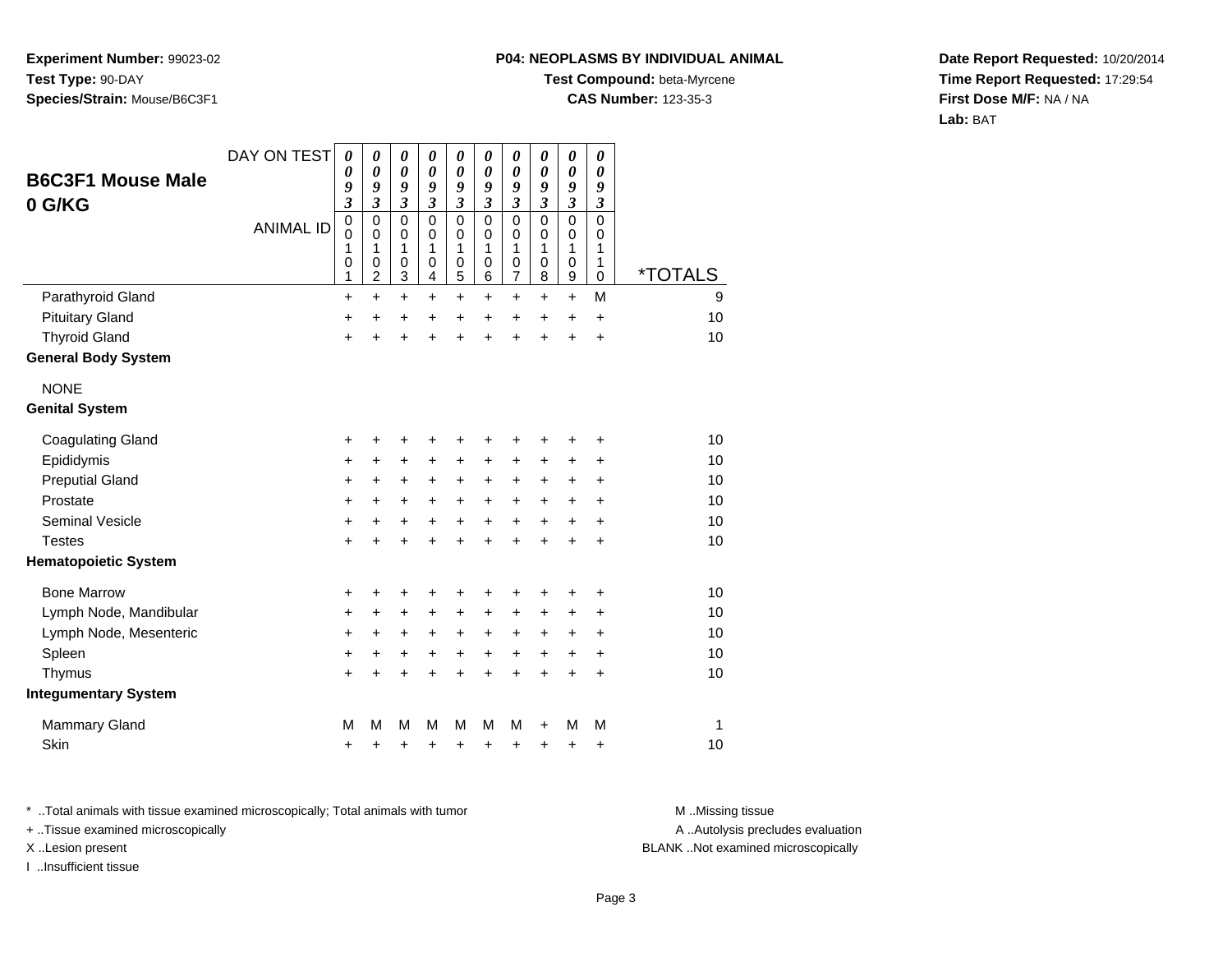### **P04: NEOPLASMS BY INDIVIDUAL ANIMAL**

**Test Compound:** beta-Myrcene

**CAS Number:** 123-35-3

**Date Report Requested:** 10/20/2014**Time Report Requested:** 17:29:54**First Dose M/F:** NA / NA**Lab:** BAT

|                                                   | DAY ON TEST      | $\boldsymbol{\theta}$<br>0                        | $\boldsymbol{\theta}$<br>0      | 0<br>0                          | 0<br>$\boldsymbol{\theta}$                | 0<br>$\boldsymbol{\theta}$      | 0<br>$\boldsymbol{\theta}$                         | 0<br>0                                                             | $\pmb{\theta}$<br>$\boldsymbol{\theta}$                   | $\boldsymbol{\theta}$<br>0                                                  | 0<br>$\boldsymbol{\theta}$                                             |                       |
|---------------------------------------------------|------------------|---------------------------------------------------|---------------------------------|---------------------------------|-------------------------------------------|---------------------------------|----------------------------------------------------|--------------------------------------------------------------------|-----------------------------------------------------------|-----------------------------------------------------------------------------|------------------------------------------------------------------------|-----------------------|
| <b>B6C3F1 Mouse Male</b><br>0 G/KG                | <b>ANIMAL ID</b> | 9<br>3<br>$\pmb{0}$<br>$\mathbf 0$<br>1<br>0<br>1 | 9<br>3<br>0<br>0<br>1<br>0<br>2 | 9<br>3<br>0<br>0<br>1<br>0<br>3 | 9<br>3<br>$\mathbf 0$<br>0<br>1<br>0<br>4 | 9<br>3<br>0<br>0<br>1<br>0<br>5 | 9<br>$\boldsymbol{\beta}$<br>0<br>0<br>1<br>0<br>6 | 9<br>$\overline{\mathbf{3}}$<br>0<br>0<br>1<br>0<br>$\overline{7}$ | 9<br>$\boldsymbol{\mathfrak{z}}$<br>0<br>0<br>1<br>0<br>8 | 9<br>$\boldsymbol{\beta}$<br>$\mathbf 0$<br>0<br>1<br>0<br>$\boldsymbol{9}$ | 9<br>$\boldsymbol{\beta}$<br>$\mathbf 0$<br>0<br>1<br>1<br>$\mathbf 0$ | <i><b>*TOTALS</b></i> |
| Skin                                              |                  | $\ddot{}$                                         | $\ddot{}$                       | $\ddot{}$                       | $\ddot{}$                                 | $\ddot{}$                       | $\ddot{}$                                          | $\ddot{}$                                                          | $\ddot{}$                                                 | $\ddot{}$                                                                   | $+$                                                                    | 10                    |
| <b>Musculoskeletal System</b>                     |                  |                                                   |                                 |                                 |                                           |                                 |                                                    |                                                                    |                                                           |                                                                             |                                                                        |                       |
| <b>Bone</b>                                       |                  | +                                                 |                                 |                                 |                                           |                                 |                                                    |                                                                    | +                                                         |                                                                             | ÷                                                                      | 10                    |
| <b>Nervous System</b>                             |                  |                                                   |                                 |                                 |                                           |                                 |                                                    |                                                                    |                                                           |                                                                             |                                                                        |                       |
| <b>Brain</b>                                      |                  | +                                                 |                                 |                                 |                                           |                                 | +                                                  | +                                                                  | +                                                         | +                                                                           | +                                                                      | 10                    |
| <b>Respiratory System</b>                         |                  |                                                   |                                 |                                 |                                           |                                 |                                                    |                                                                    |                                                           |                                                                             |                                                                        |                       |
| Lung                                              |                  | +                                                 |                                 |                                 | +                                         | +                               | +                                                  | +                                                                  | +                                                         | +                                                                           | $\ddot{}$                                                              | 10                    |
| <b>Nose</b>                                       |                  | $\ddot{}$                                         |                                 | $\pm$                           | $\ddot{}$                                 | $+$                             | $\ddot{}$                                          | $+$                                                                | $\ddot{}$                                                 | $\pm$                                                                       | $\ddot{}$                                                              | 10                    |
| Trachea                                           |                  | $\ddot{}$                                         |                                 |                                 | $\ddot{}$                                 | $\ddot{}$                       | $\ddot{}$                                          | +                                                                  | $\ddot{}$                                                 |                                                                             | $\ddot{}$                                                              | 10                    |
| <b>Special Senses System</b>                      |                  |                                                   |                                 |                                 |                                           |                                 |                                                    |                                                                    |                                                           |                                                                             |                                                                        |                       |
| Eye                                               |                  | +                                                 |                                 |                                 |                                           |                                 | +                                                  |                                                                    | +                                                         |                                                                             | $\ddot{}$                                                              | 10                    |
| <b>Harderian Gland</b>                            |                  | $\ddot{}$                                         |                                 |                                 | $\ddot{}$                                 | $\ddot{}$                       | $\ddot{}$                                          | $\ddot{}$                                                          | $\ddot{}$                                                 | $\ddot{}$                                                                   | $\ddot{}$                                                              | 10                    |
| <b>Urinary System</b>                             |                  |                                                   |                                 |                                 |                                           |                                 |                                                    |                                                                    |                                                           |                                                                             |                                                                        |                       |
| Kidney                                            |                  | +                                                 |                                 |                                 | +                                         | +                               | +                                                  | +                                                                  | +                                                         | +                                                                           | +                                                                      | 10                    |
| <b>Urinary Bladder</b><br><b>SYSTEMIC LESIONS</b> |                  | $\ddot{}$                                         |                                 |                                 | +                                         | +                               | +                                                  | +                                                                  | +                                                         | +                                                                           | $\ddot{}$                                                              | 10                    |
| Multiple Organ                                    |                  |                                                   |                                 |                                 |                                           |                                 |                                                    |                                                                    |                                                           |                                                                             | +                                                                      | 10                    |

\* ..Total animals with tissue examined microscopically; Total animals with tumor **M** . Missing tissue M ..Missing tissue

+ ..Tissue examined microscopically

I ..Insufficient tissue

A ..Autolysis precludes evaluation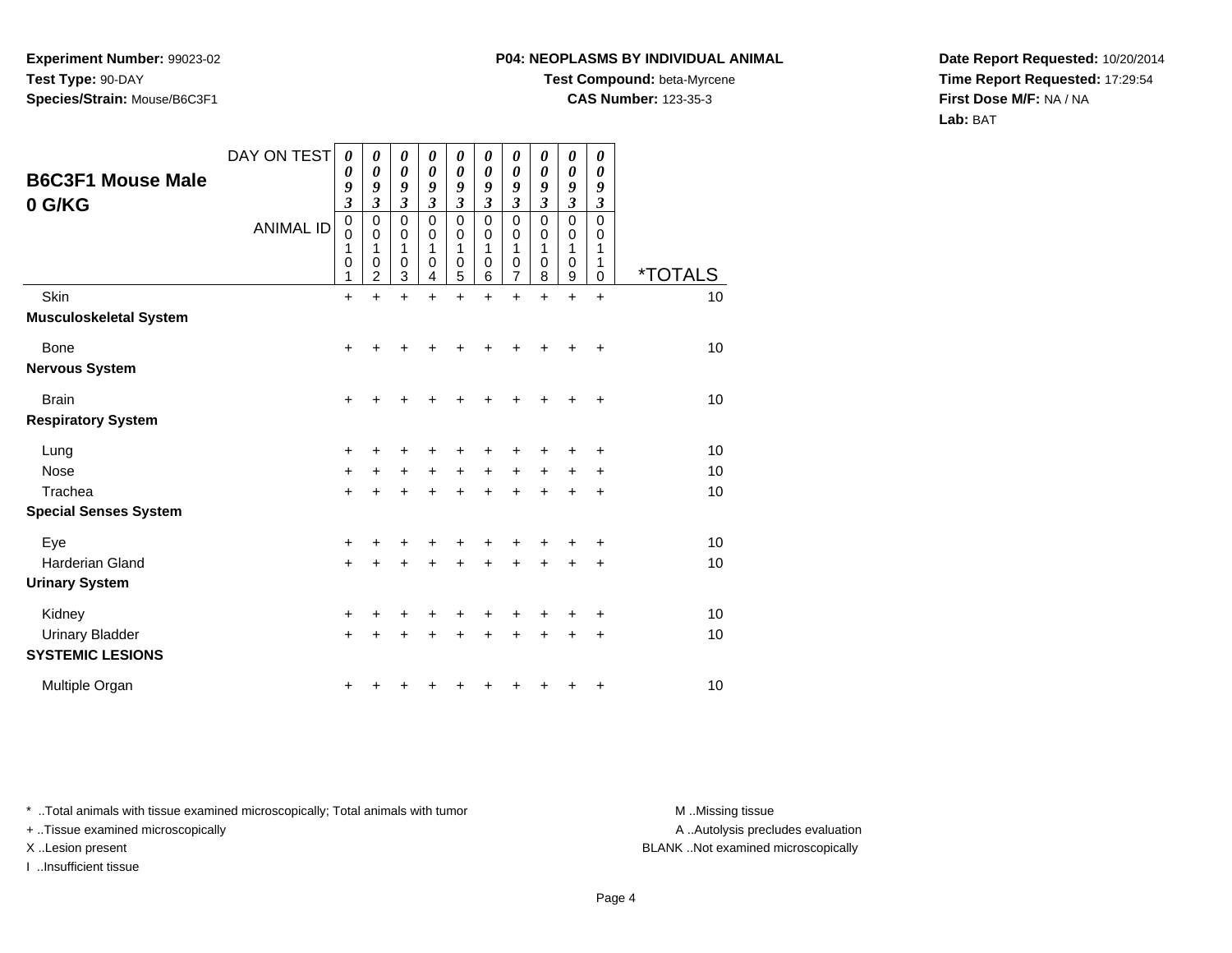## **P04: NEOPLASMS BY INDIVIDUAL ANIMAL**

**Test Compound:** beta-Myrcene

**CAS Number:** 123-35-3

**Date Report Requested:** 10/20/2014**Time Report Requested:** 17:29:55**First Dose M/F:** NA / NA**Lab:** BAT

| <b>B6C3F1 Mouse Male</b><br>0.25<br>G/KG | DAY ON TEST      | $\boldsymbol{\theta}$<br>0<br>9<br>$\overline{\mathbf{3}}$ | 0<br>$\boldsymbol{\theta}$<br>9<br>$\overline{\mathbf{3}}$             | $\boldsymbol{\theta}$<br>$\boldsymbol{\theta}$<br>9<br>$\overline{\mathbf{3}}$ | 0<br>$\boldsymbol{\theta}$<br>9<br>$\overline{\mathbf{3}}$ | $\boldsymbol{\theta}$<br>$\boldsymbol{\theta}$<br>9<br>$\mathfrak{z}$ | $\boldsymbol{\theta}$<br>0<br>9<br>$\mathfrak{z}$      | $\pmb{\theta}$<br>$\boldsymbol{\theta}$<br>9<br>$\boldsymbol{\beta}$ | $\pmb{\theta}$<br>$\boldsymbol{\theta}$<br>9<br>$\mathfrak{z}$ | $\boldsymbol{\theta}$<br>$\boldsymbol{\theta}$<br>9<br>$\boldsymbol{\mathfrak{z}}$ | 0<br>0<br>9<br>$\boldsymbol{\mathfrak{z}}$   |                       |
|------------------------------------------|------------------|------------------------------------------------------------|------------------------------------------------------------------------|--------------------------------------------------------------------------------|------------------------------------------------------------|-----------------------------------------------------------------------|--------------------------------------------------------|----------------------------------------------------------------------|----------------------------------------------------------------|------------------------------------------------------------------------------------|----------------------------------------------|-----------------------|
|                                          | <b>ANIMAL ID</b> | $\mathbf 0$<br>0<br>$\overline{c}$<br>$\overline{0}$<br>1  | $\mathbf 0$<br>0<br>$\overline{c}$<br>$\overline{0}$<br>$\overline{2}$ | $\mathbf 0$<br>0<br>$\overline{c}$<br>$\pmb{0}$<br>3                           | $\mathbf 0$<br>0<br>$\overline{c}$<br>$\mathbf 0$<br>4     | $\mathbf 0$<br>0<br>$\boldsymbol{2}$<br>$\mathbf 0$<br>5              | $\mathbf 0$<br>0<br>$\overline{2}$<br>$\mathbf 0$<br>6 | $\mathbf 0$<br>0<br>$\boldsymbol{2}$<br>$\pmb{0}$<br>$\overline{7}$  | $\mathbf 0$<br>0<br>$\overline{c}$<br>$\mathbf 0$<br>8         | $\mathbf 0$<br>0<br>$\overline{c}$<br>$\pmb{0}$<br>9                               | $\mathbf 0$<br>0<br>$\overline{c}$<br>1<br>0 | <i><b>*TOTALS</b></i> |
| <b>Alimentary System</b>                 |                  |                                                            |                                                                        |                                                                                |                                                            |                                                                       |                                                        |                                                                      |                                                                |                                                                                    |                                              |                       |
| Liver                                    |                  | +                                                          | +                                                                      | +                                                                              | +                                                          | +                                                                     | +                                                      | +                                                                    | +                                                              | +                                                                                  | +                                            | 10                    |
| Pancreas                                 |                  | $\ddot{}$                                                  | $+$                                                                    | $\ddot{}$                                                                      | $\ddot{}$                                                  | $\ddot{}$                                                             | $\ddot{}$                                              | $\ddot{}$                                                            | $+$                                                            | $\pm$                                                                              | $\ddot{}$                                    | 10                    |
| Stomach, Forestomach                     |                  | $\ddot{}$                                                  | +                                                                      | +                                                                              | $\ddot{}$                                                  | $+$                                                                   | $\ddot{}$                                              | $\ddot{}$                                                            | $\ddot{}$                                                      | $\ddot{}$                                                                          | $\ddot{}$                                    | 10                    |
| <b>Cardiovascular System</b>             |                  |                                                            |                                                                        |                                                                                |                                                            |                                                                       |                                                        |                                                                      |                                                                |                                                                                    |                                              |                       |
| <b>NONE</b>                              |                  |                                                            |                                                                        |                                                                                |                                                            |                                                                       |                                                        |                                                                      |                                                                |                                                                                    |                                              |                       |
| <b>Endocrine System</b>                  |                  |                                                            |                                                                        |                                                                                |                                                            |                                                                       |                                                        |                                                                      |                                                                |                                                                                    |                                              |                       |
| <b>NONE</b>                              |                  |                                                            |                                                                        |                                                                                |                                                            |                                                                       |                                                        |                                                                      |                                                                |                                                                                    |                                              |                       |
| <b>General Body System</b>               |                  |                                                            |                                                                        |                                                                                |                                                            |                                                                       |                                                        |                                                                      |                                                                |                                                                                    |                                              |                       |
| <b>NONE</b>                              |                  |                                                            |                                                                        |                                                                                |                                                            |                                                                       |                                                        |                                                                      |                                                                |                                                                                    |                                              |                       |
| <b>Genital System</b>                    |                  |                                                            |                                                                        |                                                                                |                                                            |                                                                       |                                                        |                                                                      |                                                                |                                                                                    |                                              |                       |
| <b>Testes</b>                            |                  | +                                                          | +                                                                      | +                                                                              | +                                                          | +                                                                     | ٠                                                      | $\ddot{}$                                                            | $\ddot{}$                                                      | +                                                                                  | $\ddot{}$                                    | 10                    |
| <b>Hematopoietic System</b>              |                  |                                                            |                                                                        |                                                                                |                                                            |                                                                       |                                                        |                                                                      |                                                                |                                                                                    |                                              |                       |
| <b>Bone Marrow</b>                       |                  | +                                                          | +                                                                      | +                                                                              | +                                                          | +                                                                     | +                                                      | +                                                                    | +                                                              | +                                                                                  | +                                            | 10                    |
| Lymph Node, Mandibular                   |                  | +                                                          | +                                                                      | $\ddot{}$                                                                      | +                                                          | $\ddot{}$                                                             | +                                                      | +                                                                    | ٠                                                              | ÷                                                                                  | $\ddot{}$                                    | 10                    |
| Lymph Node, Mesenteric                   |                  | +                                                          | $\ddot{}$                                                              | $\ddot{}$                                                                      | $\ddot{}$                                                  | $\ddot{}$                                                             | $\ddot{}$                                              | $\ddot{}$                                                            | $\ddot{}$                                                      | $\ddot{}$                                                                          | +                                            | 10                    |
| Spleen                                   |                  | +                                                          | +                                                                      | +                                                                              | +                                                          | $\ddot{}$                                                             | $\ddot{}$                                              | $\ddot{}$                                                            | $\ddot{}$                                                      | $\ddot{}$                                                                          | +                                            | 10                    |
| Thymus                                   |                  | +                                                          | +                                                                      | +                                                                              | +                                                          | +                                                                     | +                                                      | $\ddot{}$                                                            | +                                                              | +                                                                                  | +                                            | 10                    |
| <b>Integumentary System</b>              |                  |                                                            |                                                                        |                                                                                |                                                            |                                                                       |                                                        |                                                                      |                                                                |                                                                                    |                                              |                       |

\* ..Total animals with tissue examined microscopically; Total animals with tumor **M** . Missing tissue M ..Missing tissue

+ ..Tissue examined microscopically

I ..Insufficient tissue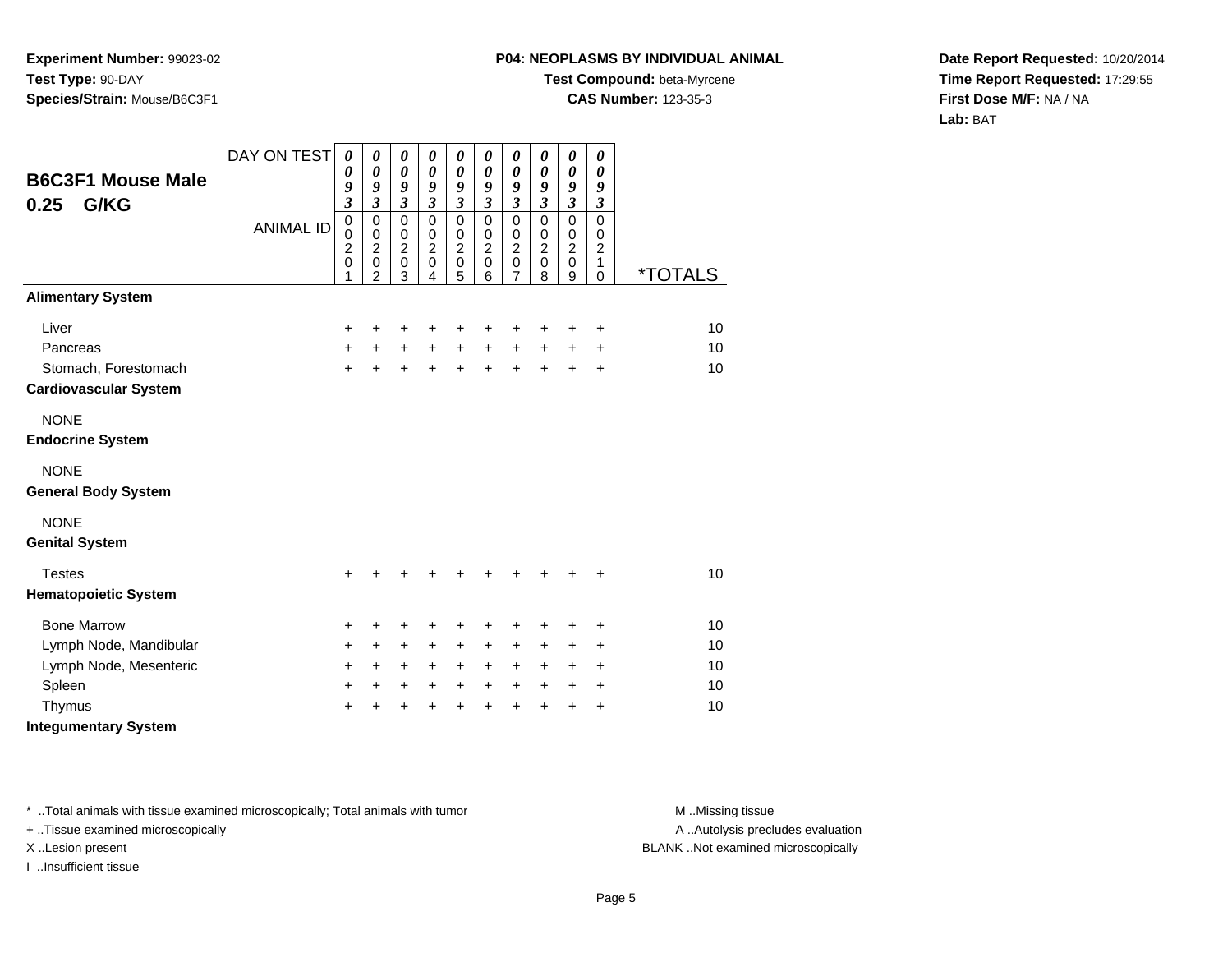## **P04: NEOPLASMS BY INDIVIDUAL ANIMAL**

**Test Compound:** beta-Myrcene**CAS Number:** 123-35-3

**Date Report Requested:** 10/20/2014**Time Report Requested:** 17:29:55**First Dose M/F:** NA / NA**Lab:** BAT

| <b>B6C3F1 Mouse Male</b><br>G/KG<br>0.25     | DAY ON TEST<br><b>ANIMAL ID</b> | $\boldsymbol{\theta}$<br>0<br>9<br>$\mathfrak{z}$<br>0<br>0<br>$\overline{c}$<br>$\mathbf 0$<br>1 | 0<br>0<br>9<br>3<br>$\mathbf 0$<br>$\pmb{0}$<br>$\boldsymbol{2}$<br>$\pmb{0}$<br>$\overline{2}$ | 0<br>$\boldsymbol{\theta}$<br>9<br>$\boldsymbol{\mathfrak{z}}$<br>$\mathbf 0$<br>$\,0\,$<br>$\boldsymbol{2}$<br>$\pmb{0}$<br>3 | 0<br>$\boldsymbol{\theta}$<br>9<br>$\overline{\mathbf{3}}$<br>$\mathbf 0$<br>0<br>$\boldsymbol{2}$<br>$\mathbf 0$<br>4 | 0<br>$\boldsymbol{\theta}$<br>9<br>$\mathfrak{z}$<br>$\mathbf 0$<br>$\pmb{0}$<br>$\overline{2}$<br>$\pmb{0}$<br>5 | 0<br>0<br>9<br>$\mathfrak{z}$<br>0<br>0<br>$\boldsymbol{2}$<br>$\pmb{0}$<br>6 | 0<br>0<br>9<br>$\mathfrak{z}$<br>$\pmb{0}$<br>$\,0\,$<br>$\overline{2}$<br>$\pmb{0}$<br>$\overline{7}$ | 0<br>0<br>9<br>$\overline{\mathbf{3}}$<br>$\mathbf 0$<br>0<br>$\overline{c}$<br>$\pmb{0}$<br>8 | 0<br>0<br>9<br>$\mathfrak{z}$<br>$\mathbf 0$<br>0<br>$\boldsymbol{2}$<br>$\pmb{0}$<br>9 | $\boldsymbol{\theta}$<br>0<br>9<br>$\mathfrak{z}$<br>$\mathbf 0$<br>0<br>$\overline{c}$<br>1<br>$\mathbf 0$ | <i><b>*TOTALS</b></i> |
|----------------------------------------------|---------------------------------|---------------------------------------------------------------------------------------------------|-------------------------------------------------------------------------------------------------|--------------------------------------------------------------------------------------------------------------------------------|------------------------------------------------------------------------------------------------------------------------|-------------------------------------------------------------------------------------------------------------------|-------------------------------------------------------------------------------|--------------------------------------------------------------------------------------------------------|------------------------------------------------------------------------------------------------|-----------------------------------------------------------------------------------------|-------------------------------------------------------------------------------------------------------------|-----------------------|
| <b>NONE</b><br><b>Musculoskeletal System</b> |                                 |                                                                                                   |                                                                                                 |                                                                                                                                |                                                                                                                        |                                                                                                                   |                                                                               |                                                                                                        |                                                                                                |                                                                                         |                                                                                                             |                       |
| <b>NONE</b><br><b>Nervous System</b>         |                                 |                                                                                                   |                                                                                                 |                                                                                                                                |                                                                                                                        |                                                                                                                   |                                                                               |                                                                                                        |                                                                                                |                                                                                         |                                                                                                             |                       |
| <b>NONE</b><br><b>Respiratory System</b>     |                                 |                                                                                                   |                                                                                                 |                                                                                                                                |                                                                                                                        |                                                                                                                   |                                                                               |                                                                                                        |                                                                                                |                                                                                         |                                                                                                             |                       |
| Nose<br><b>Special Senses System</b>         |                                 | $\ddot{}$                                                                                         |                                                                                                 |                                                                                                                                |                                                                                                                        |                                                                                                                   |                                                                               |                                                                                                        |                                                                                                | +                                                                                       | $\ddot{}$                                                                                                   | 10                    |
| <b>NONE</b><br><b>Urinary System</b>         |                                 |                                                                                                   |                                                                                                 |                                                                                                                                |                                                                                                                        |                                                                                                                   |                                                                               |                                                                                                        |                                                                                                |                                                                                         |                                                                                                             |                       |
| Kidney<br><b>SYSTEMIC LESIONS</b>            |                                 | $\ddot{}$                                                                                         |                                                                                                 |                                                                                                                                |                                                                                                                        |                                                                                                                   |                                                                               |                                                                                                        |                                                                                                | +                                                                                       | $\ddot{}$                                                                                                   | 10                    |
| Multiple Organ                               |                                 | ٠                                                                                                 |                                                                                                 |                                                                                                                                |                                                                                                                        |                                                                                                                   |                                                                               |                                                                                                        |                                                                                                |                                                                                         | +                                                                                                           | 10                    |

\* ..Total animals with tissue examined microscopically; Total animals with tumor **M** . Missing tissue M ..Missing tissue

+ ..Tissue examined microscopically

I ..Insufficient tissue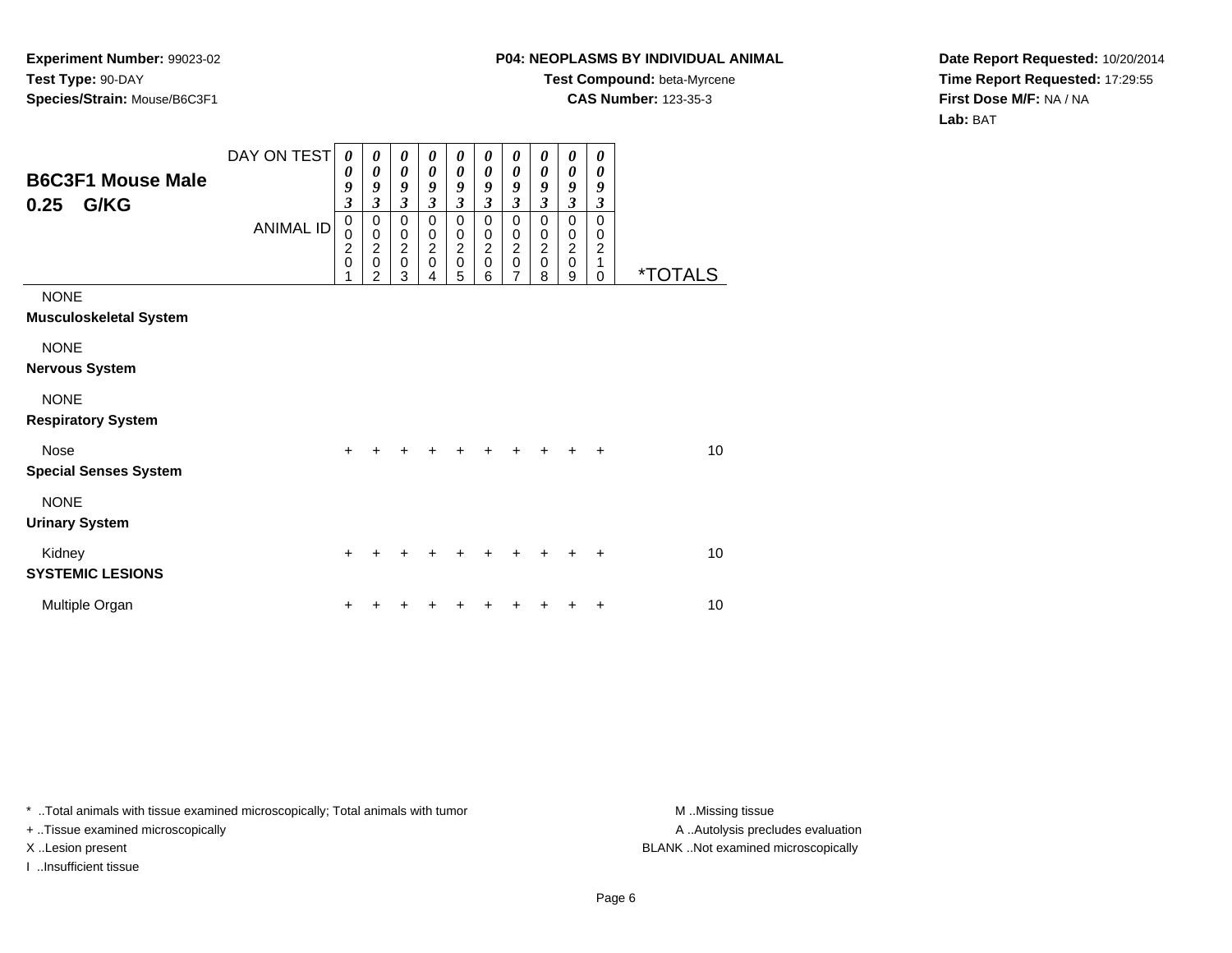## **P04: NEOPLASMS BY INDIVIDUAL ANIMAL**

**Test Compound:** beta-Myrcene

**CAS Number:** 123-35-3

**Date Report Requested:** 10/20/2014**Time Report Requested:** 17:29:55**First Dose M/F:** NA / NA**Lab:** BAT

| <b>B6C3F1 Mouse Male</b><br>G/KG<br>0.5              | DAY ON TEST      | $\boldsymbol{\theta}$<br>0<br>9<br>$\overline{\mathbf{3}}$ | 0<br>$\boldsymbol{\theta}$<br>9<br>3                 | $\boldsymbol{\theta}$<br>$\boldsymbol{\theta}$<br>9<br>$\mathfrak{z}$ | 0<br>$\boldsymbol{\theta}$<br>9<br>$\boldsymbol{\beta}$ | $\boldsymbol{\theta}$<br>$\boldsymbol{\theta}$<br>9<br>$\boldsymbol{\beta}$ | $\pmb{\theta}$<br>0<br>9<br>$\boldsymbol{\beta}$     | $\pmb{\theta}$<br>$\boldsymbol{\theta}$<br>9<br>$\boldsymbol{\beta}$ | 0<br>0<br>9<br>$\boldsymbol{\beta}$                  | $\pmb{\theta}$<br>$\pmb{\theta}$<br>9<br>$\boldsymbol{\mathfrak{z}}$ | 0<br>0<br>9<br>3                          |         |
|------------------------------------------------------|------------------|------------------------------------------------------------|------------------------------------------------------|-----------------------------------------------------------------------|---------------------------------------------------------|-----------------------------------------------------------------------------|------------------------------------------------------|----------------------------------------------------------------------|------------------------------------------------------|----------------------------------------------------------------------|-------------------------------------------|---------|
|                                                      | <b>ANIMAL ID</b> | $\mathbf 0$<br>0<br>3<br>0<br>1                            | $\mathbf 0$<br>0<br>3<br>$\pmb{0}$<br>$\overline{2}$ | $\mathbf 0$<br>0<br>$\mathbf{3}$<br>$\pmb{0}$<br>3                    | $\mathbf 0$<br>0<br>$\mathbf{3}$<br>$\pmb{0}$<br>4      | $\mathbf 0$<br>0<br>3<br>$\mathbf 0$<br>5                                   | $\mathbf 0$<br>0<br>$\mathbf{3}$<br>$\mathbf 0$<br>6 | $\mathbf 0$<br>0<br>3<br>$\mathbf 0$<br>$\overline{7}$               | $\mathbf 0$<br>0<br>$\mathbf{3}$<br>$\mathbf 0$<br>8 | $\mathbf 0$<br>0<br>$\overline{3}$<br>$\mathbf 0$<br>9               | $\mathbf 0$<br>0<br>3<br>1<br>$\mathbf 0$ | *TOTALS |
| <b>Alimentary System</b>                             |                  |                                                            |                                                      |                                                                       |                                                         |                                                                             |                                                      |                                                                      |                                                      |                                                                      |                                           |         |
| Liver                                                |                  | +                                                          | +                                                    | $\ddot{}$                                                             | +                                                       | +                                                                           | +                                                    | +                                                                    | +                                                    | +                                                                    | $\ddot{}$                                 | 10      |
| Pancreas                                             |                  | $\ddot{}$                                                  | $+$                                                  | $+$                                                                   | $+$                                                     | $\ddot{}$                                                                   | $+$                                                  | $\ddot{}$                                                            | $\ddot{}$                                            | $\ddot{}$                                                            | $\ddot{}$                                 | 10      |
| Stomach, Forestomach<br><b>Cardiovascular System</b> |                  | $+$                                                        | $\ddot{}$                                            | $\ddot{}$                                                             | $+$                                                     | $+$                                                                         | $\ddot{}$                                            | $+$                                                                  | $+$                                                  | $+$                                                                  | $\ddot{}$                                 | 10      |
| <b>NONE</b><br><b>Endocrine System</b>               |                  |                                                            |                                                      |                                                                       |                                                         |                                                                             |                                                      |                                                                      |                                                      |                                                                      |                                           |         |
| <b>NONE</b><br><b>General Body System</b>            |                  |                                                            |                                                      |                                                                       |                                                         |                                                                             |                                                      |                                                                      |                                                      |                                                                      |                                           |         |
| <b>NONE</b><br><b>Genital System</b>                 |                  |                                                            |                                                      |                                                                       |                                                         |                                                                             |                                                      |                                                                      |                                                      |                                                                      |                                           |         |
| <b>Testes</b><br><b>Hematopoietic System</b>         |                  | $\ddot{}$                                                  | +                                                    | +                                                                     | ٠                                                       | +                                                                           | +                                                    | +                                                                    | $\ddot{}$                                            | +                                                                    | $\ddot{}$                                 | 10      |
| <b>Bone Marrow</b>                                   |                  | +                                                          | +                                                    | +                                                                     | +                                                       | +                                                                           | +                                                    | +                                                                    | +                                                    | +                                                                    | $\ddot{}$                                 | 10      |
| Lymph Node, Mandibular                               |                  | +                                                          | +                                                    | +                                                                     | +                                                       | $\ddot{}$                                                                   | +                                                    | +                                                                    | $\ddot{}$                                            | $\ddot{}$                                                            | +                                         | 10      |
| Lymph Node, Mesenteric                               |                  | +                                                          | $\ddot{}$                                            | +                                                                     | $\ddot{}$                                               | $\ddot{}$                                                                   | $+$                                                  | $\ddot{}$                                                            | $\ddot{}$                                            | $\ddot{}$                                                            | $\ddot{}$                                 | 10      |
| Spleen                                               |                  | +                                                          | +                                                    | +                                                                     | $\ddot{}$                                               | $\ddot{}$                                                                   | $\ddot{}$                                            | $\ddot{}$                                                            | $+$                                                  | $\pm$                                                                | $\pm$                                     | 10      |
| Thymus                                               |                  | +                                                          |                                                      | +                                                                     |                                                         | +                                                                           | +                                                    | $\ddot{}$                                                            | +                                                    | +                                                                    | +                                         | 10      |
| <b>Integumentary System</b>                          |                  |                                                            |                                                      |                                                                       |                                                         |                                                                             |                                                      |                                                                      |                                                      |                                                                      |                                           |         |

\* ..Total animals with tissue examined microscopically; Total animals with tumor **M** . Missing tissue M ..Missing tissue

+ ..Tissue examined microscopically

I ..Insufficient tissue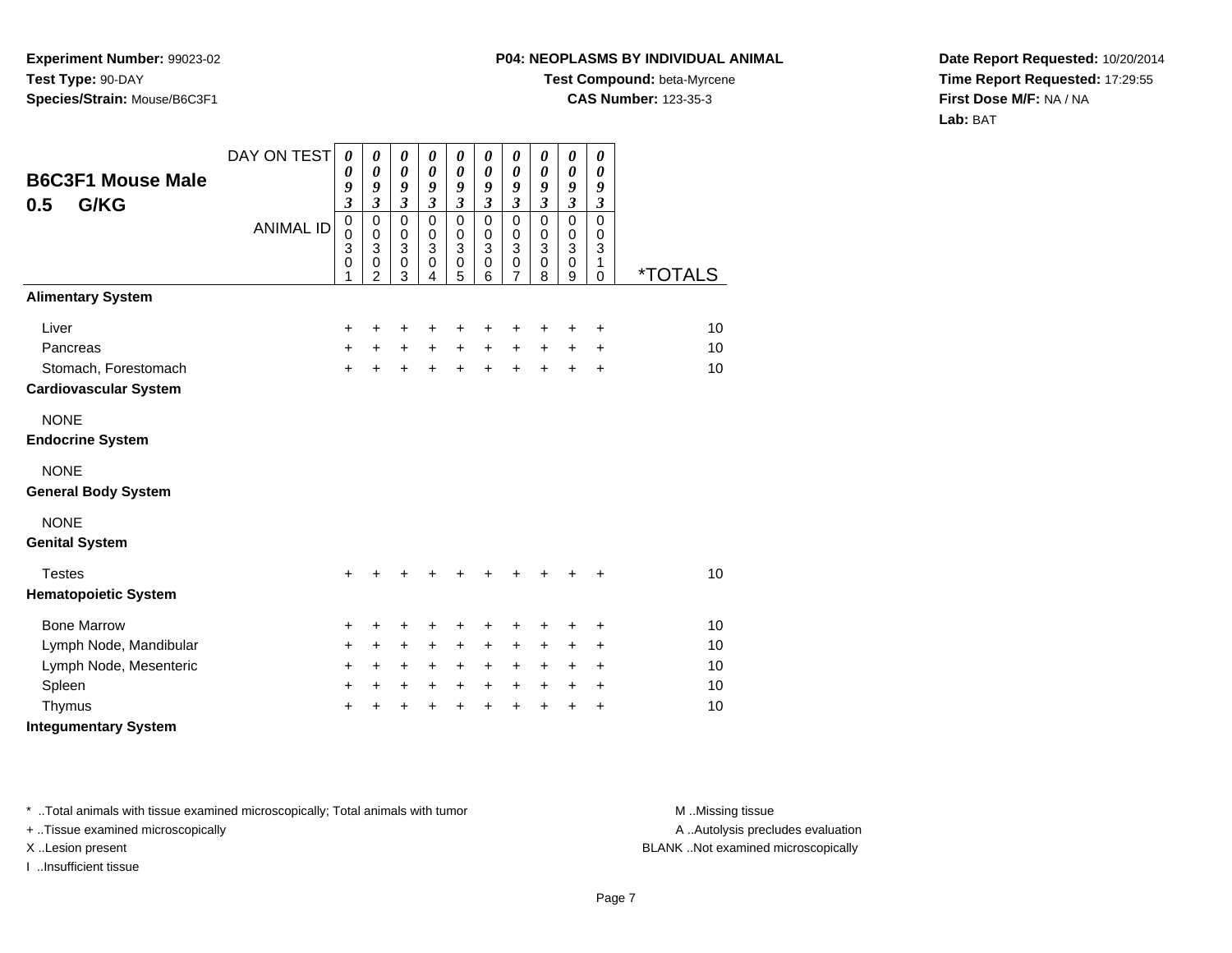## **P04: NEOPLASMS BY INDIVIDUAL ANIMAL**

**Test Compound:** beta-Myrcene**CAS Number:** 123-35-3

**Date Report Requested:** 10/20/2014**Time Report Requested:** 17:29:55**First Dose M/F:** NA / NA**Lab:** BAT

| <b>B6C3F1 Mouse Male</b><br>G/KG<br>0.5      | DAY ON TEST<br><b>ANIMAL ID</b> | 0<br>0<br>9<br>$\mathfrak{z}$<br>$\boldsymbol{0}$<br>0<br>3 | 0<br>0<br>9<br>3<br>$\pmb{0}$<br>$\mathbf 0$<br>$\ensuremath{\mathsf{3}}$ | 0<br>$\boldsymbol{\theta}$<br>9<br>$\mathfrak{z}$<br>0<br>$\pmb{0}$<br>$\mathbf 3$ | 0<br>$\boldsymbol{\theta}$<br>9<br>$\overline{\mathbf{3}}$<br>$\mathbf 0$<br>$\mathbf 0$<br>$\ensuremath{\mathsf{3}}$ | 0<br>$\boldsymbol{\theta}$<br>9<br>$\mathfrak{z}$<br>0<br>$_3^0$ | 0<br>$\boldsymbol{\theta}$<br>9<br>$\mathfrak{z}$<br>0<br>$\pmb{0}$<br>$\ensuremath{\mathsf{3}}$ | 0<br>0<br>9<br>$\boldsymbol{\beta}$<br>$\,0\,$<br>$_3^0$ | 0<br>0<br>9<br>3<br>0<br>0<br>$\ensuremath{\mathsf{3}}$ | 0<br>0<br>9<br>$\boldsymbol{\mathfrak{z}}$<br>0<br>0<br>$\ensuremath{\mathsf{3}}$ | 0<br>0<br>9<br>3<br>$\mathbf 0$<br>0<br>3 |                       |
|----------------------------------------------|---------------------------------|-------------------------------------------------------------|---------------------------------------------------------------------------|------------------------------------------------------------------------------------|-----------------------------------------------------------------------------------------------------------------------|------------------------------------------------------------------|--------------------------------------------------------------------------------------------------|----------------------------------------------------------|---------------------------------------------------------|-----------------------------------------------------------------------------------|-------------------------------------------|-----------------------|
|                                              |                                 | $\mathbf 0$<br>1                                            | $\pmb{0}$<br>$\overline{2}$                                               | $\pmb{0}$<br>3                                                                     | $\mathbf 0$<br>4                                                                                                      | $\pmb{0}$<br>5                                                   | $\pmb{0}$<br>6                                                                                   | $\mathsf 0$<br>$\overline{7}$                            | $\mathbf 0$<br>8                                        | $\mathbf 0$<br>9                                                                  | 1<br>$\Omega$                             | <i><b>*TOTALS</b></i> |
| <b>NONE</b><br><b>Musculoskeletal System</b> |                                 |                                                             |                                                                           |                                                                                    |                                                                                                                       |                                                                  |                                                                                                  |                                                          |                                                         |                                                                                   |                                           |                       |
| <b>NONE</b><br><b>Nervous System</b>         |                                 |                                                             |                                                                           |                                                                                    |                                                                                                                       |                                                                  |                                                                                                  |                                                          |                                                         |                                                                                   |                                           |                       |
| <b>NONE</b><br><b>Respiratory System</b>     |                                 |                                                             |                                                                           |                                                                                    |                                                                                                                       |                                                                  |                                                                                                  |                                                          |                                                         |                                                                                   |                                           |                       |
| Nose<br><b>Special Senses System</b>         |                                 | $\ddot{}$                                                   |                                                                           |                                                                                    |                                                                                                                       |                                                                  |                                                                                                  |                                                          |                                                         | +                                                                                 | +                                         | 10                    |
| <b>NONE</b><br><b>Urinary System</b>         |                                 |                                                             |                                                                           |                                                                                    |                                                                                                                       |                                                                  |                                                                                                  |                                                          |                                                         |                                                                                   |                                           |                       |
| Kidney<br><b>SYSTEMIC LESIONS</b>            |                                 | $\ddot{}$                                                   |                                                                           |                                                                                    |                                                                                                                       |                                                                  |                                                                                                  |                                                          |                                                         | ٠                                                                                 | $\ddot{}$                                 | 10                    |
| Multiple Organ                               |                                 | ٠                                                           |                                                                           |                                                                                    |                                                                                                                       |                                                                  |                                                                                                  |                                                          |                                                         |                                                                                   | +                                         | 10                    |

\* ..Total animals with tissue examined microscopically; Total animals with tumor **M** . Missing tissue M ..Missing tissue

+ ..Tissue examined microscopically

I ..Insufficient tissue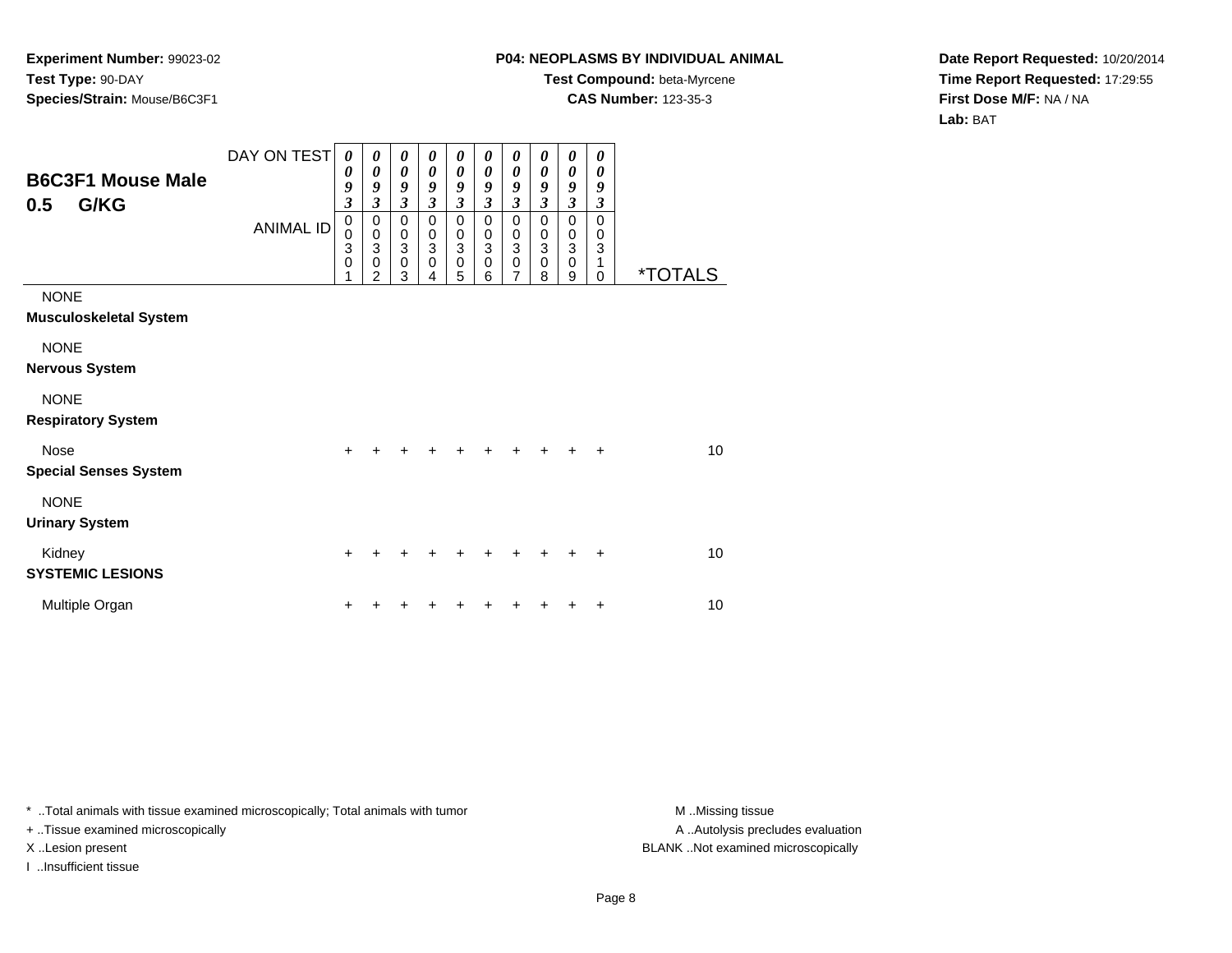## **P04: NEOPLASMS BY INDIVIDUAL ANIMAL**

**Test Compound:** beta-Myrcene

**CAS Number:** 123-35-3

**Date Report Requested:** 10/20/2014**Time Report Requested:** 17:29:55**First Dose M/F:** NA / NA**Lab:** BAT

| <b>B6C3F1 Mouse Male</b><br>G/KG<br>1.0 | DAY ON TEST<br><b>ANIMAL ID</b> | 0<br>$\boldsymbol{\theta}$<br>9<br>$\mathfrak{z}$<br>$\pmb{0}$<br>$\mathbf 0$<br>4<br>$\mathbf 0$ | 0<br>$\boldsymbol{\theta}$<br>9<br>$\mathfrak{z}$<br>$\mathbf 0$<br>$\Omega$<br>$\overline{4}$<br>$\pmb{0}$ | 0<br>0<br>9<br>$\boldsymbol{\beta}$<br>$\Omega$<br>$\mathbf 0$<br>$\overline{4}$<br>$\mathbf 0$ | 0<br>0<br>9<br>$\boldsymbol{\beta}$<br>$\mathbf 0$<br>$\Omega$<br>$\overline{4}$<br>$\mathbf 0$ | 0<br>0<br>9<br>3<br>$\mathbf 0$<br>$\mathbf 0$<br>4<br>$\mathbf 0$ | 0<br>0<br>9<br>3<br>0<br>$\Omega$<br>4<br>0 | 0<br>0<br>9<br>3<br>$\mathbf 0$<br>0<br>4<br>0 | $\boldsymbol{\theta}$<br>$\boldsymbol{\theta}$<br>9<br>$\boldsymbol{\beta}$<br>$\mathbf 0$<br>$\Omega$<br>4<br>$\mathbf 0$ | 0<br>0<br>9<br>$\mathfrak{z}$<br>$\mathbf 0$<br>$\mathbf 0$<br>$\overline{4}$<br>$\mathbf 0$ | 0<br>$\boldsymbol{\theta}$<br>9<br>$\boldsymbol{\beta}$<br>$\mathbf 0$<br>0<br>4<br>1 |         |
|-----------------------------------------|---------------------------------|---------------------------------------------------------------------------------------------------|-------------------------------------------------------------------------------------------------------------|-------------------------------------------------------------------------------------------------|-------------------------------------------------------------------------------------------------|--------------------------------------------------------------------|---------------------------------------------|------------------------------------------------|----------------------------------------------------------------------------------------------------------------------------|----------------------------------------------------------------------------------------------|---------------------------------------------------------------------------------------|---------|
|                                         |                                 | 1                                                                                                 | $\overline{2}$                                                                                              | 3                                                                                               | 4                                                                                               | 5                                                                  | 6                                           | 7                                              | 8                                                                                                                          | 9                                                                                            | 0                                                                                     | *TOTALS |
| <b>Alimentary System</b>                |                                 |                                                                                                   |                                                                                                             |                                                                                                 |                                                                                                 |                                                                    |                                             |                                                |                                                                                                                            |                                                                                              |                                                                                       |         |
| Esophagus                               |                                 | +                                                                                                 | +                                                                                                           | +                                                                                               | +                                                                                               | +                                                                  | +                                           | +                                              | +                                                                                                                          | +                                                                                            | $\ddot{}$                                                                             | 10      |
| Gallbladder                             |                                 | $\ddot{}$                                                                                         | +                                                                                                           | +                                                                                               | +                                                                                               | $\ddot{}$                                                          | +                                           | $\ddot{}$                                      | $\ddot{}$                                                                                                                  | $\ddot{}$                                                                                    | +                                                                                     | 10      |
| Intestine Large, Cecum                  |                                 | +                                                                                                 | +                                                                                                           | +                                                                                               | +                                                                                               | +                                                                  | +                                           | +                                              | $\ddot{}$                                                                                                                  | $\ddot{}$                                                                                    | $\ddot{}$                                                                             | 10      |
| Intestine Large, Colon                  |                                 | $\ddot{}$                                                                                         | $\ddot{}$                                                                                                   | $\ddot{}$                                                                                       | $\ddot{}$                                                                                       | $\ddot{}$                                                          | +                                           | +                                              | $\ddot{}$                                                                                                                  | $+$                                                                                          | $\ddot{}$                                                                             | 10      |
| Intestine Large, Rectum                 |                                 | +                                                                                                 | $\ddot{}$                                                                                                   | $\ddot{}$                                                                                       | $\ddot{}$                                                                                       | $\ddot{}$                                                          | +                                           | $\ddot{}$                                      | $\ddot{}$                                                                                                                  | $\ddot{}$                                                                                    | $\ddot{}$                                                                             | 10      |
| Intestine Small, Duodenum               |                                 | $\ddot{}$                                                                                         | $\ddot{}$                                                                                                   | $\ddot{}$                                                                                       | $\ddot{}$                                                                                       | $\ddot{}$                                                          | $\ddot{}$                                   | $\ddot{}$                                      | $\ddot{}$                                                                                                                  | $\ddot{}$                                                                                    | ÷                                                                                     | 10      |
| Intestine Small, Ileum                  |                                 | +                                                                                                 | $\ddot{}$                                                                                                   | $\ddot{}$                                                                                       | $\ddot{}$                                                                                       | +                                                                  | +                                           | +                                              | $\ddot{}$                                                                                                                  | $\ddot{}$                                                                                    | $\ddot{}$                                                                             | 10      |
| Intestine Small, Jejunum                |                                 | $\ddot{}$                                                                                         | $\ddot{}$                                                                                                   | $\ddot{}$                                                                                       | $\ddot{}$                                                                                       | +                                                                  | +                                           | +                                              | $\ddot{}$                                                                                                                  | $\ddot{}$                                                                                    | +                                                                                     | 10      |
| Liver                                   |                                 | $\ddot{}$                                                                                         | $\ddot{}$                                                                                                   | $\ddot{}$                                                                                       | $\ddot{}$                                                                                       | $\ddot{}$                                                          | $\ddot{}$                                   | $\ddot{}$                                      | $\ddot{}$                                                                                                                  | $+$                                                                                          | $\ddot{}$                                                                             | 10      |
| Oral Mucosa                             |                                 | +                                                                                                 | $\ddot{}$                                                                                                   | $\ddot{}$                                                                                       | +                                                                                               | +                                                                  | +                                           | $\ddot{}$                                      | $\ddot{}$                                                                                                                  | +                                                                                            | +                                                                                     | 10      |
| Pancreas                                |                                 | +                                                                                                 | $\ddot{}$                                                                                                   | $\ddot{}$                                                                                       | $\ddot{}$                                                                                       | $+$                                                                | $\ddot{}$                                   | $\ddot{}$                                      | $\ddot{}$                                                                                                                  | $\ddot{}$                                                                                    | $\ddot{}$                                                                             | 10      |
| <b>Salivary Glands</b>                  |                                 | +                                                                                                 | $\ddot{}$                                                                                                   | $\ddot{}$                                                                                       | $\ddot{}$                                                                                       | $\ddot{}$                                                          | $\ddot{}$                                   | +                                              | $\ddot{}$                                                                                                                  | $\ddot{}$                                                                                    | $\ddot{}$                                                                             | 10      |
| Stomach, Forestomach                    |                                 | +                                                                                                 | $\ddot{}$                                                                                                   | +                                                                                               | +                                                                                               | $\ddot{}$                                                          | +                                           | +                                              | $\ddot{}$                                                                                                                  | $\ddot{}$                                                                                    | +                                                                                     | 10      |
| Stomach, Glandular                      |                                 | $\ddot{}$                                                                                         | $\ddot{}$                                                                                                   | $\ddot{}$                                                                                       | $\ddot{}$                                                                                       | $\ddot{}$                                                          | $\ddot{}$                                   | $\ddot{}$                                      | $\ddot{}$                                                                                                                  | $\ddot{}$                                                                                    | $\ddot{}$                                                                             | 10      |
| <b>Cardiovascular System</b>            |                                 |                                                                                                   |                                                                                                             |                                                                                                 |                                                                                                 |                                                                    |                                             |                                                |                                                                                                                            |                                                                                              |                                                                                       |         |
| <b>Blood Vessel</b>                     |                                 | +                                                                                                 |                                                                                                             | +                                                                                               |                                                                                                 |                                                                    |                                             |                                                |                                                                                                                            |                                                                                              | +                                                                                     | 10      |
| Heart                                   |                                 | $\ddot{}$                                                                                         | $\ddot{}$                                                                                                   | $\ddot{}$                                                                                       | $\ddot{}$                                                                                       | $\ddot{}$                                                          | $\ddot{}$                                   | $\ddot{}$                                      | $\ddot{}$                                                                                                                  | $\ddot{}$                                                                                    | $\ddot{}$                                                                             | 10      |
| <b>Endocrine System</b>                 |                                 |                                                                                                   |                                                                                                             |                                                                                                 |                                                                                                 |                                                                    |                                             |                                                |                                                                                                                            |                                                                                              |                                                                                       |         |
| <b>Adrenal Cortex</b>                   |                                 |                                                                                                   |                                                                                                             |                                                                                                 |                                                                                                 |                                                                    |                                             |                                                |                                                                                                                            |                                                                                              | ٠                                                                                     | 10      |
| Adrenal Medulla                         |                                 | +                                                                                                 |                                                                                                             | +                                                                                               | +                                                                                               | +                                                                  | +                                           | +                                              | +                                                                                                                          | +                                                                                            | +                                                                                     | 10      |

\* ..Total animals with tissue examined microscopically; Total animals with tumor **M** . Missing tissue M ..Missing tissue

+ ..Tissue examined microscopically

I ..Insufficient tissue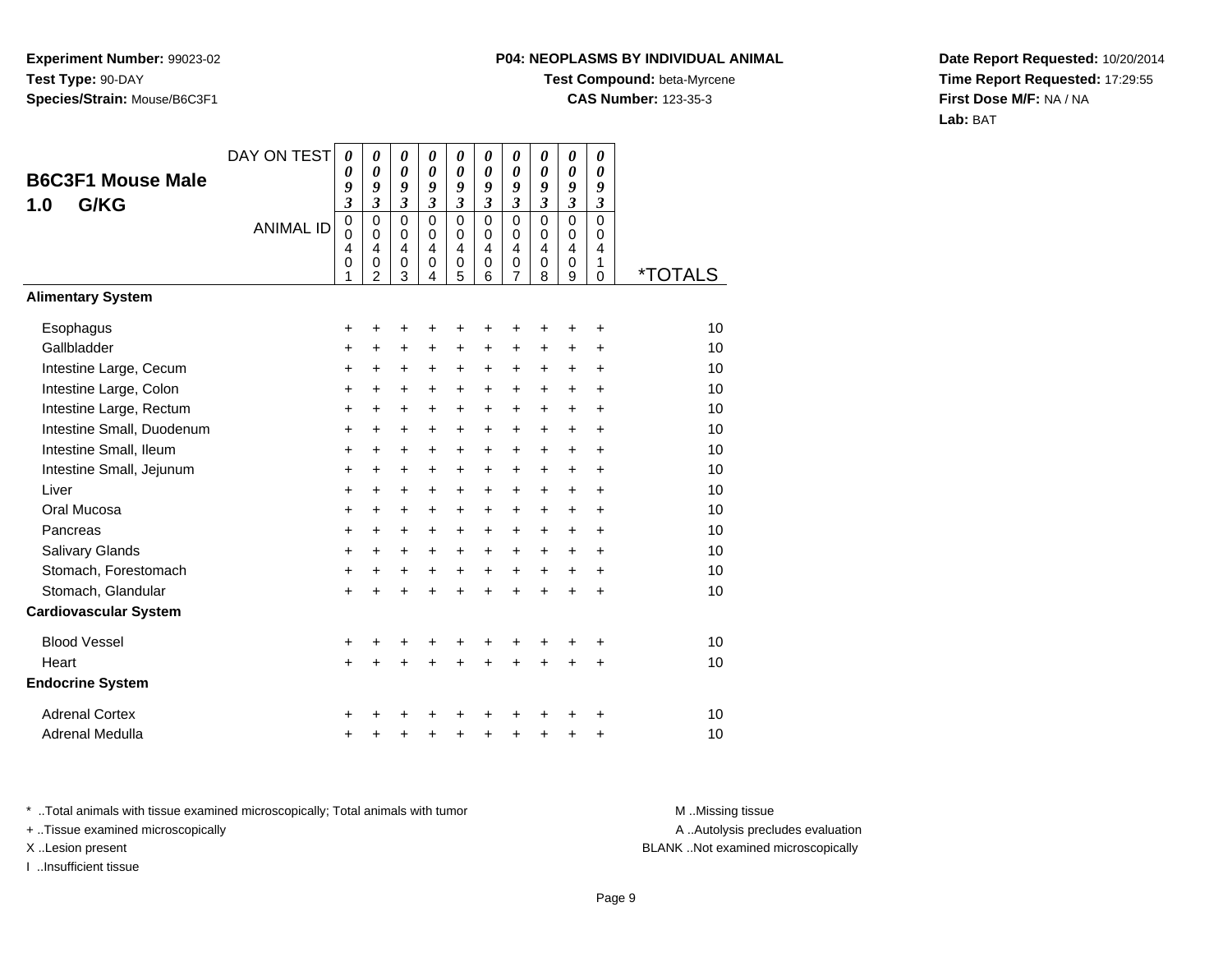#### **P04: NEOPLASMS BY INDIVIDUAL ANIMAL**

**Test Compound:** beta-Myrcene

**CAS Number:** 123-35-3

**Date Report Requested:** 10/20/2014**Time Report Requested:** 17:29:55**First Dose M/F:** NA / NA**Lab:** BAT

|                             | DAY ON TEST      | $\boldsymbol{\theta}$<br>0                                           | $\pmb{\theta}$<br>$\boldsymbol{\theta}$                   | $\boldsymbol{\theta}$<br>$\boldsymbol{\theta}$ | $\pmb{\theta}$<br>0                               | $\pmb{\theta}$<br>0        | $\pmb{\theta}$<br>$\boldsymbol{\theta}$ | $\boldsymbol{\theta}$<br>$\boldsymbol{\theta}$ | $\boldsymbol{\theta}$<br>0                                       | $\boldsymbol{\theta}$<br>0                        | $\pmb{\theta}$<br>$\boldsymbol{\theta}$                 |                       |
|-----------------------------|------------------|----------------------------------------------------------------------|-----------------------------------------------------------|------------------------------------------------|---------------------------------------------------|----------------------------|-----------------------------------------|------------------------------------------------|------------------------------------------------------------------|---------------------------------------------------|---------------------------------------------------------|-----------------------|
| <b>B6C3F1 Mouse Male</b>    |                  | 9                                                                    | 9<br>$\mathfrak{z}$                                       | 9                                              | 9                                                 | 9                          | 9<br>$\boldsymbol{\beta}$               | 9<br>$\boldsymbol{\beta}$                      | 9<br>$\mathfrak{z}$                                              | 9                                                 | 9                                                       |                       |
| G/KG<br>1.0                 | <b>ANIMAL ID</b> | $\boldsymbol{\beta}$<br>$\mathbf 0$<br>0<br>$\overline{4}$<br>0<br>1 | $\mathbf 0$<br>0<br>$\overline{4}$<br>0<br>$\overline{2}$ | 3<br>$\mathbf 0$<br>0<br>4<br>$\mathbf 0$<br>3 | 3<br>$\mathbf 0$<br>0<br>$\overline{4}$<br>0<br>4 | 3<br>0<br>0<br>4<br>0<br>5 | $\mathbf 0$<br>0<br>4<br>0<br>6         | $\mathbf 0$<br>0<br>$\overline{4}$<br>0<br>7   | $\mathbf 0$<br>$\mathbf 0$<br>$\overline{4}$<br>$\mathbf 0$<br>8 | 3<br>$\mathbf 0$<br>0<br>$\overline{4}$<br>0<br>9 | $\boldsymbol{\beta}$<br>$\mathbf 0$<br>0<br>4<br>1<br>0 | <i><b>*TOTALS</b></i> |
| Parathyroid Gland           |                  | $\ddot{}$                                                            | $\ddot{}$                                                 | $\ddot{}$                                      | $\ddot{}$                                         | $\ddot{}$                  | M                                       | $\ddot{}$                                      | $\ddot{}$                                                        | $\ddot{}$                                         | $\ddot{}$                                               | 9                     |
| <b>Pituitary Gland</b>      |                  | +                                                                    | +                                                         | +                                              | +                                                 | +                          | +                                       | +                                              | +                                                                | +                                                 | +                                                       | 10                    |
| <b>Thyroid Gland</b>        |                  | $\ddot{}$                                                            | $\ddot{}$                                                 | $\ddot{}$                                      | $\ddot{}$                                         | $\ddot{}$                  | $\ddot{}$                               | $\ddot{}$                                      | $\ddot{}$                                                        | $\ddot{}$                                         | $\ddot{}$                                               | 10                    |
| <b>General Body System</b>  |                  |                                                                      |                                                           |                                                |                                                   |                            |                                         |                                                |                                                                  |                                                   |                                                         |                       |
| <b>NONE</b>                 |                  |                                                                      |                                                           |                                                |                                                   |                            |                                         |                                                |                                                                  |                                                   |                                                         |                       |
| <b>Genital System</b>       |                  |                                                                      |                                                           |                                                |                                                   |                            |                                         |                                                |                                                                  |                                                   |                                                         |                       |
| <b>Coagulating Gland</b>    |                  | +                                                                    | +                                                         | +                                              | ٠                                                 | +                          | +                                       | +                                              | +                                                                | ٠                                                 | +                                                       | 10                    |
| Epididymis                  |                  | +                                                                    | +                                                         | $\ddot{}$                                      | $\pm$                                             | +                          | +                                       | +                                              | +                                                                | $\pm$                                             | +                                                       | 10                    |
| <b>Preputial Gland</b>      |                  | $\ddot{}$                                                            | +                                                         | $\ddot{}$                                      | $\ddot{}$                                         | +                          | +                                       | $\ddot{}$                                      | +                                                                | $\pm$                                             | +                                                       | 10                    |
| Prostate                    |                  | $\ddot{}$                                                            | +                                                         | $\ddot{}$                                      | $\ddot{}$                                         | $\ddot{}$                  | $\ddot{}$                               | $\ddot{}$                                      | $\ddot{}$                                                        | +                                                 | +                                                       | 10                    |
| <b>Seminal Vesicle</b>      |                  | +                                                                    | +                                                         | $\ddot{}$                                      | $\ddot{}$                                         | $\ddot{}$                  | $\ddot{}$                               | $\ddot{}$                                      | $\ddot{}$                                                        | $\ddot{}$                                         | +                                                       | 10                    |
| <b>Testes</b>               |                  | $\ddot{}$                                                            | $\ddot{}$                                                 | $\ddot{}$                                      | $\ddot{}$                                         | $\ddot{}$                  | ÷                                       | $\ddot{}$                                      | $\ddot{}$                                                        | $\ddot{}$                                         | +                                                       | 10                    |
| <b>Hematopoietic System</b> |                  |                                                                      |                                                           |                                                |                                                   |                            |                                         |                                                |                                                                  |                                                   |                                                         |                       |
| <b>Bone Marrow</b>          |                  | $\ddot{}$                                                            | ٠                                                         | ٠                                              | ٠                                                 | ٠                          | ٠                                       | ٠                                              | ٠                                                                | ٠                                                 | +                                                       | 10                    |
| Lymph Node, Mandibular      |                  | M                                                                    | +                                                         | +                                              | +                                                 | +                          | +                                       | +                                              | +                                                                | +                                                 | +                                                       | 9                     |
| Lymph Node, Mesenteric      |                  | $\ddot{}$                                                            | +                                                         | $\ddot{}$                                      | $\ddot{}$                                         | +                          | $\ddot{}$                               | +                                              | $\ddot{}$                                                        | +                                                 | $\ddot{}$                                               | 10                    |
| Spleen                      |                  | $\ddot{}$                                                            | $\ddot{}$                                                 | $+$                                            | $\ddot{}$                                         | $\ddot{}$                  | $\ddot{}$                               | $\ddot{}$                                      | $\ddot{}$                                                        | $\ddot{}$                                         | +                                                       | 10                    |
| Thymus                      |                  | $\ddot{}$                                                            | +                                                         | $\pm$                                          | +                                                 | $\ddot{}$                  | +                                       | +                                              | +                                                                | +                                                 | +                                                       | 10                    |
| <b>Integumentary System</b> |                  |                                                                      |                                                           |                                                |                                                   |                            |                                         |                                                |                                                                  |                                                   |                                                         |                       |
| <b>Mammary Gland</b>        |                  | M                                                                    | М                                                         | M                                              | М                                                 | M                          | M                                       | M                                              | M                                                                | M                                                 | M                                                       | $\mathbf 0$           |
| Skin                        |                  | +                                                                    | +                                                         | +                                              | +                                                 | +                          | +                                       | +                                              | +                                                                | +                                                 | +                                                       | 10                    |

\* ..Total animals with tissue examined microscopically; Total animals with tumor **M** . Missing tissue M ..Missing tissue

+ ..Tissue examined microscopically

I ..Insufficient tissue

A ..Autolysis precludes evaluation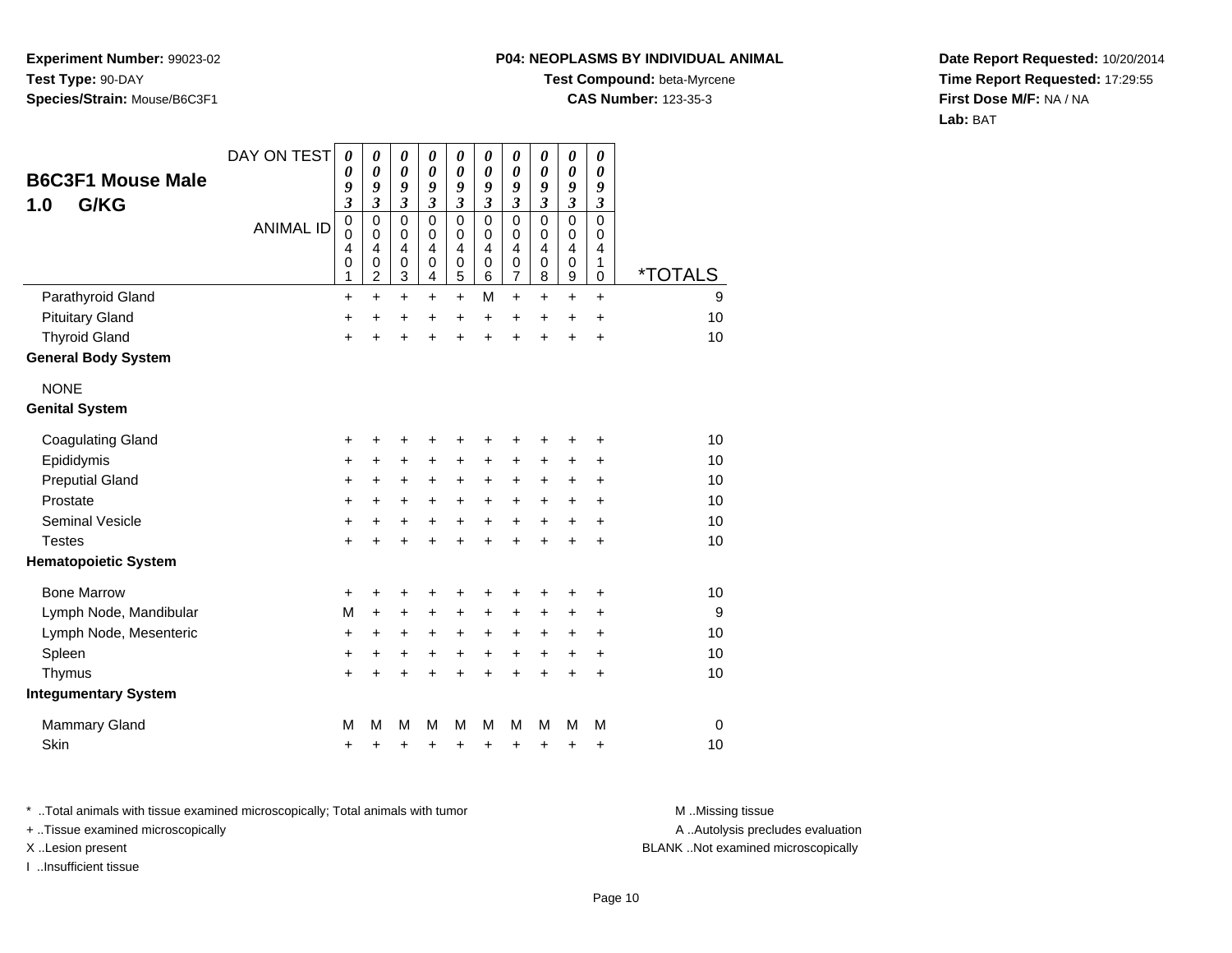### **P04: NEOPLASMS BY INDIVIDUAL ANIMAL**

**Test Compound:** beta-Myrcene

**CAS Number:** 123-35-3

**Date Report Requested:** 10/20/2014**Time Report Requested:** 17:29:55**First Dose M/F:** NA / NA**Lab:** BAT

|                                         | DAY ON TEST      | 0<br>0                          | 0<br>0                             | 0<br>0                | $\boldsymbol{\theta}$<br>0      | 0<br>$\boldsymbol{\theta}$         | 0<br>0                | $\pmb{\theta}$<br>0   | $\boldsymbol{\theta}$<br>$\boldsymbol{\theta}$ | 0<br>$\boldsymbol{\theta}$           | 0<br>0                          |                       |
|-----------------------------------------|------------------|---------------------------------|------------------------------------|-----------------------|---------------------------------|------------------------------------|-----------------------|-----------------------|------------------------------------------------|--------------------------------------|---------------------------------|-----------------------|
| <b>B6C3F1 Mouse Male</b><br>G/KG<br>1.0 |                  | 9<br>$\boldsymbol{\beta}$       | 9<br>3                             | 9<br>3                | 9<br>3                          | 9<br>$\overline{\mathbf{3}}$       | 9<br>$\mathfrak{z}$   | 9<br>3                | 9<br>$\mathfrak{z}$                            | 9<br>3                               | 9<br>$\boldsymbol{\beta}$       |                       |
|                                         | <b>ANIMAL ID</b> | 0<br>$\mathbf 0$<br>4<br>0<br>1 | 0<br>0<br>4<br>0<br>$\overline{2}$ | 0<br>0<br>4<br>0<br>3 | $\mathbf 0$<br>0<br>4<br>0<br>4 | 0<br>0<br>$\overline{4}$<br>0<br>5 | 0<br>0<br>4<br>0<br>6 | 0<br>0<br>4<br>0<br>7 | $\mathbf 0$<br>0<br>4<br>0<br>8                | 0<br>0<br>4<br>0<br>$\boldsymbol{9}$ | 0<br>0<br>4<br>1<br>$\mathbf 0$ | <i><b>*TOTALS</b></i> |
| Skin                                    |                  | $\ddot{}$                       | $\ddot{}$                          | $\ddot{}$             | $\ddot{}$                       | $\ddot{}$                          | $\ddot{}$             | $\ddot{}$             | $\ddot{}$                                      | $\ddot{}$                            | $\ddot{}$                       | 10                    |
| <b>Musculoskeletal System</b>           |                  |                                 |                                    |                       |                                 |                                    |                       |                       |                                                |                                      |                                 |                       |
| <b>Bone</b>                             |                  | +                               |                                    |                       |                                 |                                    |                       |                       |                                                |                                      | ÷                               | 10                    |
| <b>Nervous System</b>                   |                  |                                 |                                    |                       |                                 |                                    |                       |                       |                                                |                                      |                                 |                       |
| <b>Brain</b>                            |                  | $\ddot{}$                       |                                    | +                     |                                 |                                    | ٠                     | +                     | +                                              |                                      | +                               | 10                    |
| <b>Respiratory System</b>               |                  |                                 |                                    |                       |                                 |                                    |                       |                       |                                                |                                      |                                 |                       |
| Lung                                    |                  | +                               |                                    | +                     | ٠                               | ٠                                  | +                     | +                     | +                                              |                                      | +                               | 10                    |
| <b>Nose</b>                             |                  | $+$                             |                                    | $\ddot{}$             | $\ddot{}$                       | $+$                                | $\ddot{}$             | $\pm$                 | $\ddot{}$                                      | $\ddot{}$                            | +                               | 10                    |
| Trachea                                 |                  | $\ddot{}$                       |                                    | +                     | ÷                               |                                    | $\ddot{}$             | +                     | +                                              |                                      | +                               | 10                    |
| <b>Special Senses System</b>            |                  |                                 |                                    |                       |                                 |                                    |                       |                       |                                                |                                      |                                 |                       |
| Eye                                     |                  | $\ddot{}$                       |                                    |                       |                                 |                                    | +                     | +                     | +                                              |                                      | +                               | 10                    |
| <b>Harderian Gland</b>                  |                  | $\ddot{}$                       |                                    | +                     | $\ddot{}$                       | $\ddot{}$                          | $\ddot{}$             | $\ddot{}$             | $\ddot{}$                                      | $\ddot{}$                            | +                               | 10                    |
| <b>Urinary System</b>                   |                  |                                 |                                    |                       |                                 |                                    |                       |                       |                                                |                                      |                                 |                       |
| Kidney                                  |                  | +                               |                                    | +                     | ٠                               | ٠                                  | +                     | +                     | +                                              | +                                    | +                               | 10                    |
| <b>Urinary Bladder</b>                  |                  | $+$                             |                                    | +                     | $\ddot{}$                       | +                                  | $\ddot{}$             | ٠                     | $\ddot{}$                                      | +                                    | +                               | 10                    |
| <b>SYSTEMIC LESIONS</b>                 |                  |                                 |                                    |                       |                                 |                                    |                       |                       |                                                |                                      |                                 |                       |
| Multiple Organ                          |                  |                                 |                                    |                       |                                 |                                    |                       |                       |                                                |                                      | +                               | 10                    |

\* ..Total animals with tissue examined microscopically; Total animals with tumor **M** . Missing tissue M ..Missing tissue

+ ..Tissue examined microscopically

I ..Insufficient tissue

A ..Autolysis precludes evaluation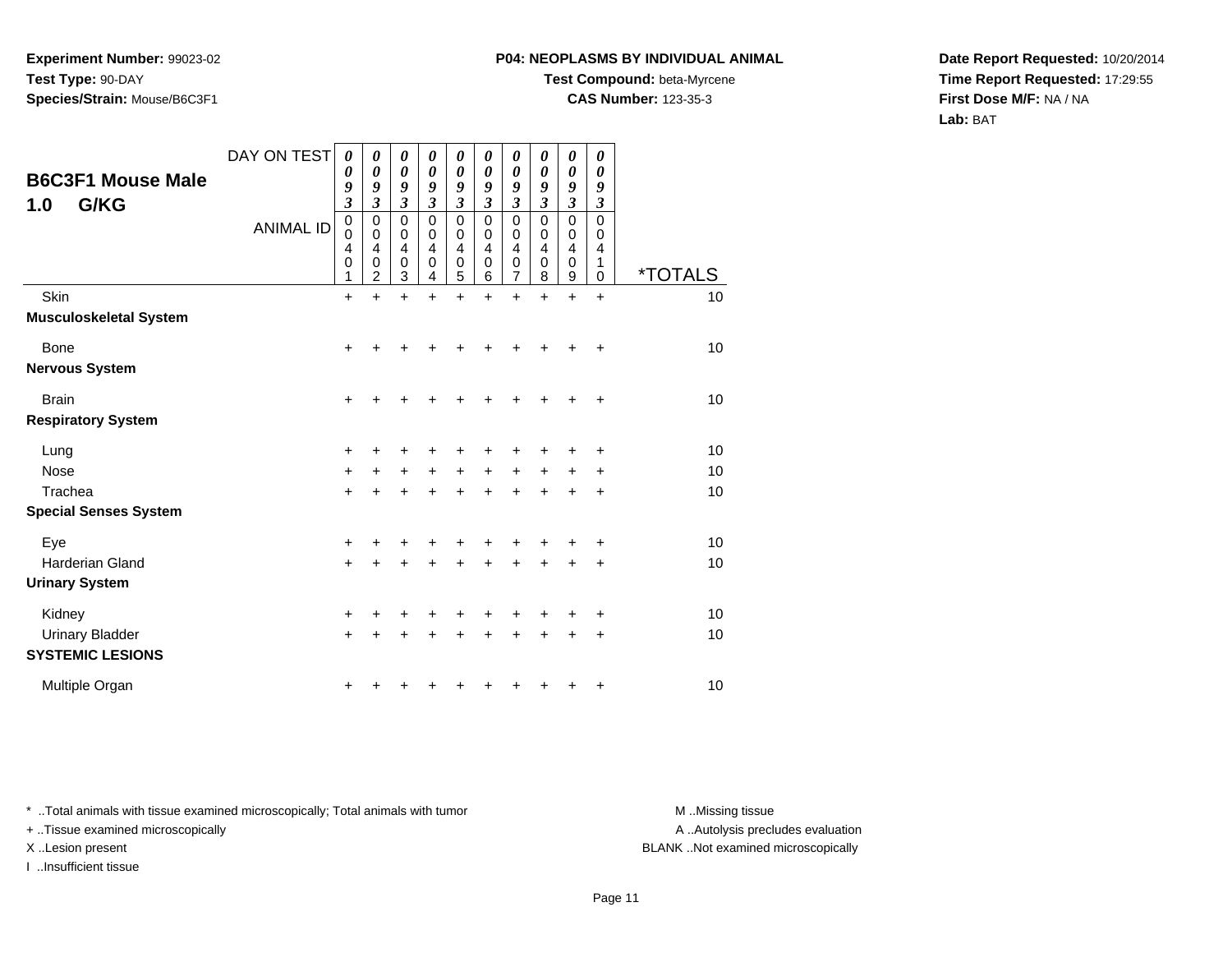# **P04: NEOPLASMS BY INDIVIDUAL ANIMAL**

**Test Compound:** beta-Myrcene

**CAS Number:** 123-35-3

**Date Report Requested:** 10/20/2014**Time Report Requested:** 17:29:55**First Dose M/F:** NA / NA**Lab:** BAT

| <b>B6C3F1 Mouse Male</b><br>G/KG<br>2.0 | DAY ON TEST      |                                                     | 0<br>0<br>9<br>$\mathfrak{z}$                                    | 0<br>0<br>$\boldsymbol{2}$<br>$\boldsymbol{2}$    | 0<br>$\boldsymbol{\theta}$<br>$\boldsymbol{2}$<br>$\mathfrak{z}$ | 0<br>$\boldsymbol{\theta}$<br>$\overline{\mathbf{c}}$<br>1        | 0<br>0<br>$\overline{\mathbf{c}}$<br>$\overline{\mathbf{3}}$ | 0<br>0<br>$\overline{\mathbf{c}}$<br>4 | 0<br>$\boldsymbol{\theta}$<br>0<br>7      | 0<br>0<br>$\overline{2}$<br>$\overline{c}$ | 0<br>$\boldsymbol{\theta}$<br>$\overline{2}$<br>1 |         |
|-----------------------------------------|------------------|-----------------------------------------------------|------------------------------------------------------------------|---------------------------------------------------|------------------------------------------------------------------|-------------------------------------------------------------------|--------------------------------------------------------------|----------------------------------------|-------------------------------------------|--------------------------------------------|---------------------------------------------------|---------|
|                                         | <b>ANIMAL ID</b> | $\mathbf 0$<br>$\mathbf 0$<br>5<br>$\mathbf 0$<br>1 | $\mathbf 0$<br>$\mathbf 0$<br>5<br>$\mathbf 0$<br>$\overline{2}$ | $\mathbf 0$<br>$\mathbf 0$<br>5<br>$\pmb{0}$<br>3 | $\mathbf 0$<br>$\mathbf 0$<br>5<br>$\pmb{0}$<br>4                | $\mathbf 0$<br>$\begin{matrix}0\\5\end{matrix}$<br>$\pmb{0}$<br>5 | $\mathbf 0$<br>$\mathbf 0$<br>5<br>0<br>6                    | $\mathbf 0$<br>0<br>5<br>0<br>7        | $\mathbf 0$<br>0<br>5<br>$\mathbf 0$<br>8 | $\mathbf 0$<br>0<br>5<br>$\mathbf 0$<br>9  | 0<br>0<br>5<br>1<br>0                             | *TOTALS |
| <b>Alimentary System</b>                |                  |                                                     |                                                                  |                                                   |                                                                  |                                                                   |                                                              |                                        |                                           |                                            |                                                   |         |
| Esophagus                               |                  | +                                                   | +                                                                | +                                                 | +                                                                | +                                                                 | +                                                            | +                                      |                                           | ٠                                          | +                                                 | 10      |
| Gallbladder                             |                  | +                                                   | +                                                                | +                                                 | +                                                                | A                                                                 | +                                                            | +                                      | +                                         | +                                          | +                                                 | 9       |
| Intestine Large, Cecum                  |                  | +                                                   | $\ddot{}$                                                        | $\ddot{}$                                         | $\ddot{}$                                                        | $\ddot{}$                                                         | $\ddot{}$                                                    | +                                      | $\ddot{}$                                 | $\ddot{}$                                  | $\ddot{}$                                         | 10      |
| Intestine Large, Colon                  |                  | +                                                   | $\ddot{}$                                                        | $\ddot{}$                                         | T                                                                | A                                                                 | $\ddot{}$                                                    | $\ddot{}$                              | $\ddot{}$                                 | $\ddot{}$                                  | $\ddot{}$                                         | 8       |
| Intestine Large, Rectum                 |                  | +                                                   | $\ddot{}$                                                        | $\ddot{}$                                         | $\ddot{}$                                                        | $\pm$                                                             | $\ddot{}$                                                    | +                                      | $\ddot{}$                                 | $\ddot{}$                                  | $\ddot{}$                                         | 10      |
| Intestine Small, Duodenum               |                  | $\ddot{}$                                           | +                                                                | $\ddot{}$                                         | $\ddot{}$                                                        | A                                                                 | +                                                            | $\ddot{}$                              | $\ddot{}$                                 | $\ddot{}$                                  | +                                                 | 9       |
| Intestine Small, Ileum                  |                  | +                                                   | $\ddot{}$                                                        | $\ddot{}$                                         | $\ddot{}$                                                        | A                                                                 | $\ddot{}$                                                    | +                                      | $\ddot{}$                                 | $\ddot{}$                                  | $\ddot{}$                                         | 9       |
| Intestine Small, Jejunum                |                  | $\ddot{}$                                           | $\ddot{}$                                                        | $\ddot{}$                                         | $\ddot{}$                                                        | A                                                                 | $+$                                                          | +                                      | $\ddot{}$                                 | $\ddot{}$                                  | A                                                 | 8       |
| Liver                                   |                  | +                                                   | $\ddot{}$                                                        | $\ddot{}$                                         | $\ddot{}$                                                        | $\ddot{}$                                                         | +                                                            | $\ddot{}$                              | $\ddot{}$                                 | $\ddot{}$                                  | $\ddot{}$                                         | 10      |
| Oral Mucosa                             |                  | $\ddot{}$                                           | $\ddot{}$                                                        | $\ddot{}$                                         | +                                                                | $\ddot{}$                                                         | +                                                            | $\ddot{}$                              | $\ddot{}$                                 | $\ddot{}$                                  | $\ddot{}$                                         | 10      |
| Pancreas                                |                  | +                                                   | $\ddot{}$                                                        | $\ddot{}$                                         | $\ddot{}$                                                        | $+$                                                               | +                                                            | $\ddot{}$                              | $\ddot{}$                                 | $\ddot{}$                                  | $\ddot{}$                                         | 10      |
| Salivary Glands                         |                  | $\ddot{}$                                           | $\ddot{}$                                                        | $\ddot{}$                                         | $\ddot{}$                                                        | $\ddot{}$                                                         | $\ddot{}$                                                    | $\ddot{}$                              | $\ddot{}$                                 | $\ddot{}$                                  | $\ddot{}$                                         | 10      |
| Stomach, Forestomach                    |                  | +                                                   | $\ddot{}$                                                        | +                                                 | +                                                                | +                                                                 | +                                                            | +                                      | $\ddot{}$                                 | $\ddot{}$                                  | +                                                 | 10      |
| Stomach, Glandular                      |                  | $\ddot{}$                                           | ÷                                                                | $\ddot{}$                                         | $\ddot{}$                                                        | $\ddot{}$                                                         | $\ddot{}$                                                    | $\ddot{}$                              | $\ddot{}$                                 | $\ddot{}$                                  | +                                                 | 10      |
| <b>Cardiovascular System</b>            |                  |                                                     |                                                                  |                                                   |                                                                  |                                                                   |                                                              |                                        |                                           |                                            |                                                   |         |
| <b>Blood Vessel</b>                     |                  | M                                                   |                                                                  | +                                                 |                                                                  |                                                                   |                                                              |                                        |                                           |                                            | +                                                 | 9       |
| Heart                                   |                  | $\ddot{}$                                           | $\ddot{}$                                                        | $\ddot{}$                                         | $\ddot{}$                                                        | $\ddot{}$                                                         | $\ddot{}$                                                    | $\ddot{}$                              | $\ddot{}$                                 | $\ddot{}$                                  | +                                                 | 10      |
| <b>Endocrine System</b>                 |                  |                                                     |                                                                  |                                                   |                                                                  |                                                                   |                                                              |                                        |                                           |                                            |                                                   |         |
| <b>Adrenal Cortex</b>                   |                  |                                                     |                                                                  |                                                   |                                                                  |                                                                   |                                                              |                                        |                                           |                                            | ٠                                                 | 10      |
| Adrenal Medulla                         |                  | +                                                   |                                                                  | +                                                 | +                                                                | +                                                                 | +                                                            | +                                      | +                                         | +                                          | +                                                 | 10      |

\* ..Total animals with tissue examined microscopically; Total animals with tumor **M** . Missing tissue M ..Missing tissue

+ ..Tissue examined microscopically

I ..Insufficient tissue

A ..Autolysis precludes evaluation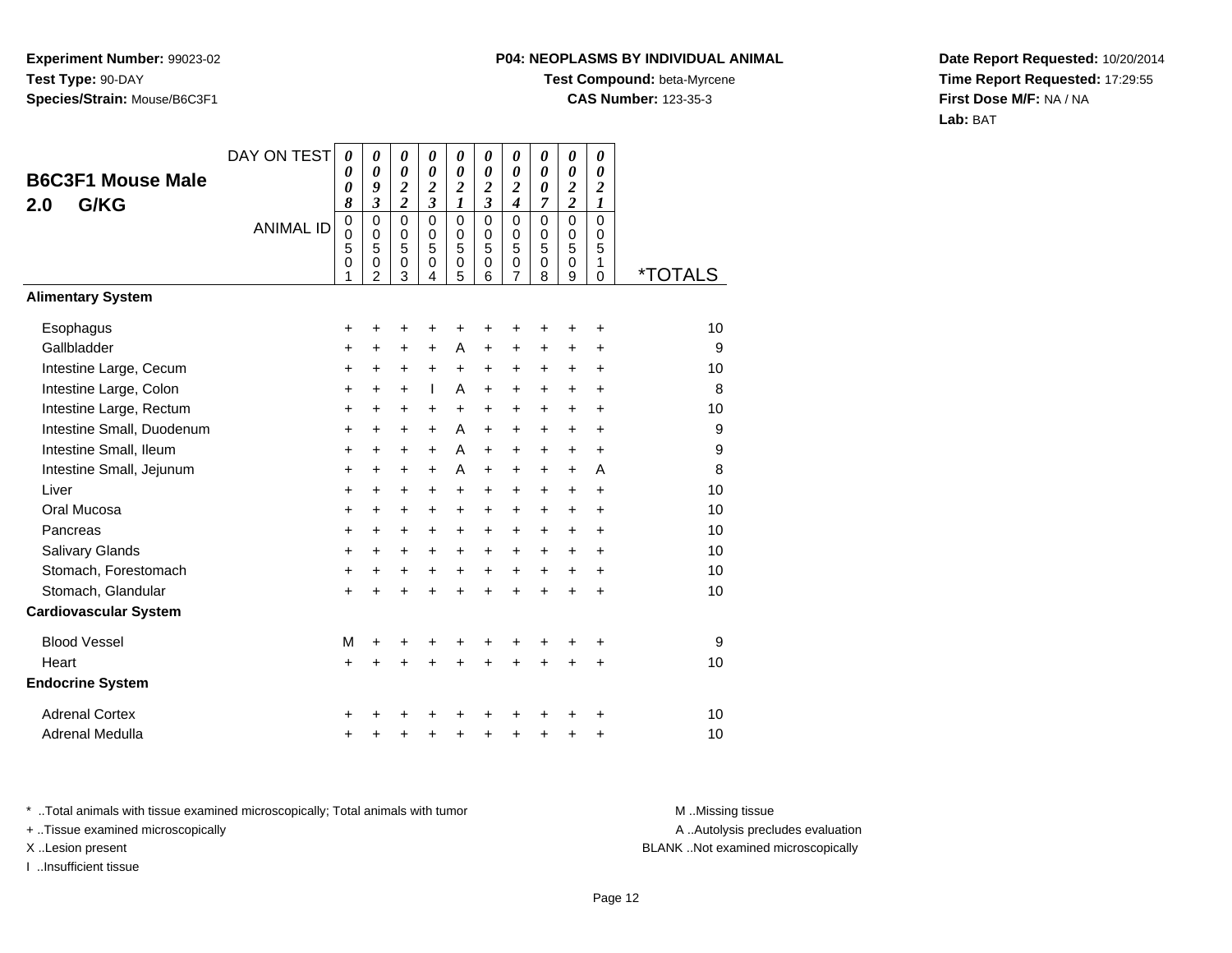#### **P04: NEOPLASMS BY INDIVIDUAL ANIMAL**

**Test Compound:** beta-Myrcene

**CAS Number:** 123-35-3

**Date Report Requested:** 10/20/2014**Time Report Requested:** 17:29:55**First Dose M/F:** NA / NA**Lab:** BAT

| <b>B6C3F1 Mouse Male</b>             | DAY ON TEST      | 0<br>0<br>0                                  | 0<br>0<br>9                                                                       | 0<br>$\boldsymbol{\theta}$<br>$\boldsymbol{2}$    | 0<br>0<br>$\overline{\mathbf{c}}$                        | 0<br>$\boldsymbol{\theta}$<br>$\overline{\mathbf{c}}$ | 0<br>0<br>$\overline{\mathbf{c}}$<br>$\overline{\mathbf{3}}$ | 0<br>0<br>$\overline{\mathbf{c}}$                                          | 0<br>$\boldsymbol{\theta}$<br>$\boldsymbol{\theta}$ | 0<br>$\boldsymbol{\theta}$<br>$\overline{2}$                                             | 0<br>0<br>$\overline{c}$                       |                       |
|--------------------------------------|------------------|----------------------------------------------|-----------------------------------------------------------------------------------|---------------------------------------------------|----------------------------------------------------------|-------------------------------------------------------|--------------------------------------------------------------|----------------------------------------------------------------------------|-----------------------------------------------------|------------------------------------------------------------------------------------------|------------------------------------------------|-----------------------|
| G/KG<br>2.0                          | <b>ANIMAL ID</b> | 8<br>$\pmb{0}$<br>$\mathbf 0$<br>5<br>0<br>1 | $\overline{\mathbf{3}}$<br>$\mathbf 0$<br>$\mathbf 0$<br>5<br>0<br>$\overline{2}$ | $\overline{2}$<br>$\mathbf 0$<br>0<br>5<br>0<br>3 | 3<br>$\mathbf 0$<br>$\mathbf 0$<br>5<br>$\mathbf 0$<br>4 | 1<br>$\pmb{0}$<br>$\mathbf 0$<br>5<br>$\pmb{0}$<br>5  | $\mathsf 0$<br>$\mathbf 0$<br>5<br>0<br>6                    | $\boldsymbol{4}$<br>$\mathsf 0$<br>$\mathbf 0$<br>5<br>0<br>$\overline{7}$ | 7<br>0<br>0<br>5<br>$\mathbf 0$<br>8                | $\overline{\mathbf{c}}$<br>$\mathbf 0$<br>$\mathbf 0$<br>5<br>$\mathbf 0$<br>$\mathsf g$ | 1<br>$\mathbf 0$<br>0<br>5<br>1<br>$\mathbf 0$ | <i><b>*TOTALS</b></i> |
| Parathyroid Gland                    |                  | M                                            | M                                                                                 | $\ddot{}$                                         | $\ddot{}$                                                | M                                                     | $\ddot{}$                                                    | $\ddot{}$                                                                  | $\ddot{}$                                           | $\ddot{}$                                                                                | $+$                                            | $\overline{7}$        |
| <b>Pituitary Gland</b>               |                  | $\ddot{}$                                    | $\ddot{}$                                                                         | $\ddot{}$                                         | $\ddot{}$                                                | +                                                     | $\ddot{}$                                                    | $\ddot{}$                                                                  | $\ddot{}$                                           | $\ddot{}$                                                                                | $\ddot{}$                                      | 10                    |
| <b>Thyroid Gland</b>                 |                  | $\ddot{}$                                    | $\ddot{}$                                                                         | $\ddot{}$                                         | $\ddot{}$                                                | $\ddot{}$                                             | ÷                                                            | $\ddot{}$                                                                  | $\ddot{}$                                           | ÷                                                                                        | $\ddot{}$                                      | 10                    |
| <b>General Body System</b>           |                  |                                              |                                                                                   |                                                   |                                                          |                                                       |                                                              |                                                                            |                                                     |                                                                                          |                                                |                       |
| <b>NONE</b><br><b>Genital System</b> |                  |                                              |                                                                                   |                                                   |                                                          |                                                       |                                                              |                                                                            |                                                     |                                                                                          |                                                |                       |
|                                      |                  |                                              |                                                                                   |                                                   |                                                          |                                                       |                                                              |                                                                            |                                                     |                                                                                          |                                                |                       |
| <b>Coagulating Gland</b>             |                  | +                                            | +                                                                                 | +                                                 | +                                                        | +                                                     | +                                                            | +                                                                          | +                                                   | $\ddot{}$                                                                                | M                                              | 9                     |
| Epididymis                           |                  | $\ddot{}$                                    | +                                                                                 | +                                                 | $\pm$                                                    | $\ddot{}$                                             | $+$                                                          | $\ddot{}$                                                                  | $\pm$                                               | $\ddot{}$                                                                                | $\ddot{}$                                      | 10                    |
| <b>Preputial Gland</b>               |                  | +                                            | +                                                                                 | +                                                 | +                                                        | +                                                     | $\ddot{}$                                                    | +                                                                          | +                                                   | +                                                                                        | +                                              | 10                    |
| Prostate                             |                  | $\ddot{}$                                    | +                                                                                 | +                                                 | +                                                        | +                                                     | $\ddot{}$                                                    | +                                                                          | +                                                   | +                                                                                        | $\ddot{}$                                      | 10                    |
| <b>Seminal Vesicle</b>               |                  | +                                            | $\ddot{}$                                                                         | $\ddot{}$                                         | $\ddot{}$                                                | $+$                                                   | $+$                                                          | $\ddot{}$                                                                  | $+$                                                 | $\ddot{}$                                                                                | $\ddot{}$                                      | 10                    |
| <b>Testes</b>                        |                  | $\ddot{}$                                    | $\ddot{}$                                                                         | $\ddot{}$                                         | $\ddot{}$                                                | $\ddot{}$                                             | $+$                                                          | $\ddot{}$                                                                  | $\ddot{}$                                           | $\ddot{}$                                                                                | $\ddot{}$                                      | 10                    |
| <b>Hematopoietic System</b>          |                  |                                              |                                                                                   |                                                   |                                                          |                                                       |                                                              |                                                                            |                                                     |                                                                                          |                                                |                       |
| <b>Bone Marrow</b>                   |                  | +                                            | ٠                                                                                 | +                                                 | +                                                        | +                                                     | +                                                            | +                                                                          | ٠                                                   | ٠                                                                                        | +                                              | 10                    |
| Lymph Node, Mandibular               |                  | $\ddot{}$                                    | $\ddot{}$                                                                         | $\ddot{}$                                         | $\ddot{}$                                                | $+$                                                   | $+$                                                          | М                                                                          | $\ddot{}$                                           | $\ddot{}$                                                                                | $\ddot{}$                                      | 9                     |
| Lymph Node, Mesenteric               |                  | $\ddot{}$                                    | +                                                                                 | +                                                 | +                                                        | +                                                     | $\ddot{}$                                                    | +                                                                          | +                                                   | +                                                                                        | +                                              | 10                    |
| Spleen                               |                  | +                                            | +                                                                                 | +                                                 | +                                                        | $\ddot{}$                                             | $\ddot{}$                                                    | $\ddot{}$                                                                  | $\ddot{}$                                           | +                                                                                        | +                                              | 10                    |
| Thymus                               |                  | $\ddot{}$                                    | $\ddot{}$                                                                         | $\ddot{}$                                         | $\ddot{}$                                                | $\ddot{}$                                             | $\ddot{}$                                                    | $\ddot{}$                                                                  | $\ddot{}$                                           | $\ddot{}$                                                                                | $\ddot{}$                                      | 10                    |
| <b>Integumentary System</b>          |                  |                                              |                                                                                   |                                                   |                                                          |                                                       |                                                              |                                                                            |                                                     |                                                                                          |                                                |                       |
| <b>Mammary Gland</b>                 |                  | M                                            | M                                                                                 | M                                                 | М                                                        | M                                                     | м                                                            | M                                                                          | M                                                   | M                                                                                        | M                                              | 0                     |
| Skin                                 |                  | +                                            | +                                                                                 | +                                                 | +                                                        | +                                                     | +                                                            | +                                                                          | +                                                   | +                                                                                        | +                                              | 10                    |

\* ..Total animals with tissue examined microscopically; Total animals with tumor **M** . Missing tissue M ..Missing tissue

+ ..Tissue examined microscopically

I ..Insufficient tissue

A ..Autolysis precludes evaluation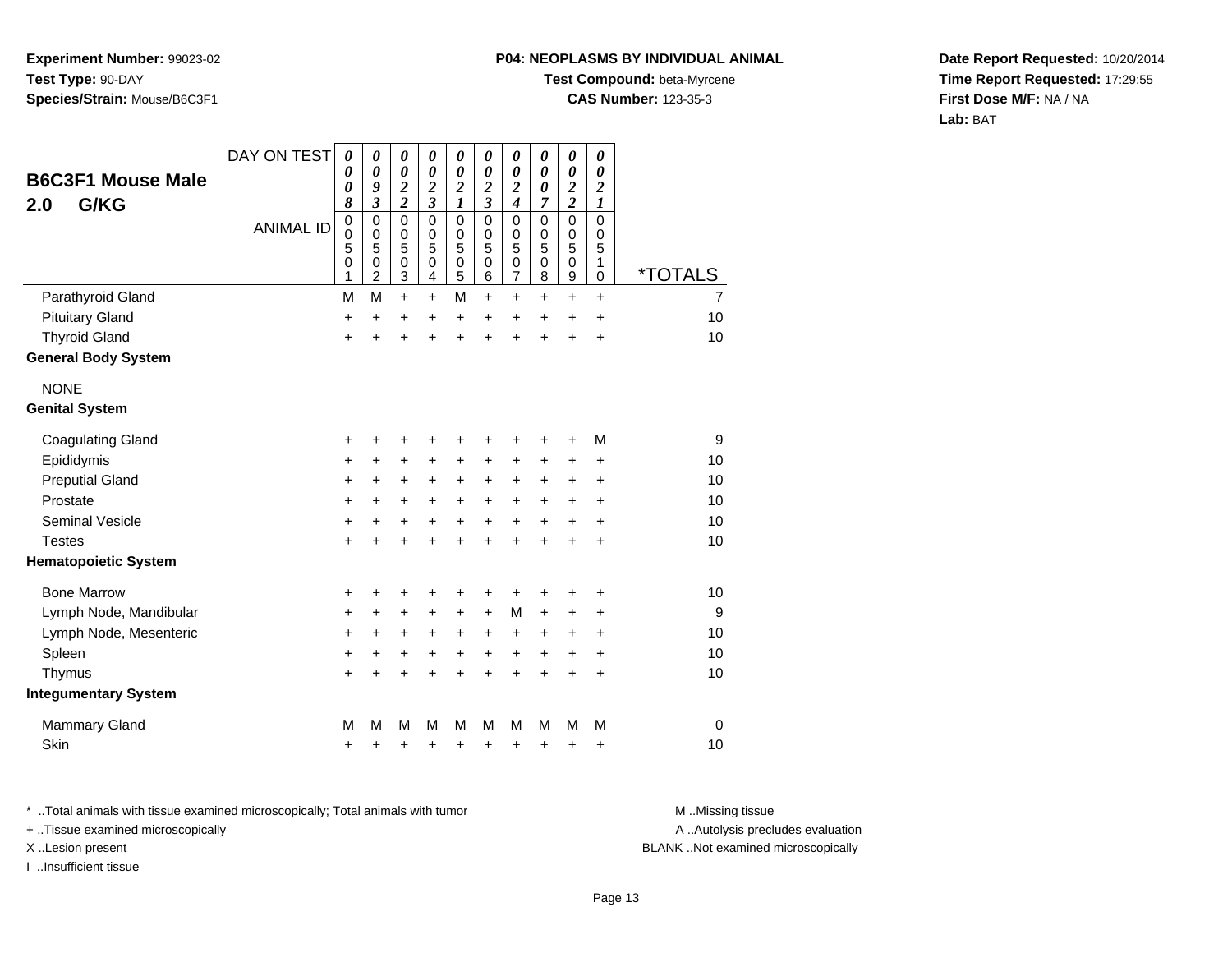### **P04: NEOPLASMS BY INDIVIDUAL ANIMAL**

**Test Compound:** beta-Myrcene

**CAS Number:** 123-35-3

**Date Report Requested:** 10/20/2014**Time Report Requested:** 17:29:55**First Dose M/F:** NA / NA**Lab:** BAT

| <b>B6C3F1 Mouse Male</b><br>G/KG<br>2.0           | DAY ON TEST<br><b>ANIMAL ID</b> | 0<br>0<br>0<br>8<br>$\mathbf 0$<br>0<br>5<br>$\mathbf 0$<br>1 | 0<br>$\boldsymbol{\theta}$<br>9<br>$\boldsymbol{\mathfrak{z}}$<br>$\pmb{0}$<br>0<br>5<br>$\mathbf 0$<br>2 | 0<br>0<br>$\boldsymbol{2}$<br>$\overline{\mathbf{c}}$<br>$\mathbf 0$<br>0<br>5<br>$\mathbf 0$<br>3 | 0<br>0<br>$\overline{\mathbf{c}}$<br>$\overline{\mathbf{3}}$<br>0<br>0<br>5<br>0<br>4 | 0<br>0<br>$\boldsymbol{2}$<br>$\boldsymbol{l}$<br>$\pmb{0}$<br>0<br>5<br>0<br>5 | 0<br>$\boldsymbol{\theta}$<br>$\overline{\mathbf{c}}$<br>$\overline{\mathbf{3}}$<br>$\mathbf 0$<br>0<br>5<br>0<br>6 | 0<br>0<br>2<br>$\boldsymbol{4}$<br>$\mathbf 0$<br>0<br>5<br>$\mathbf 0$<br>7 | 0<br>0<br>0<br>7<br>$\mathbf 0$<br>0<br>5<br>$\mathbf 0$<br>8 | 0<br>0<br>$\boldsymbol{2}$<br>$\overline{2}$<br>$\mathbf 0$<br>0<br>5<br>$\mathbf 0$<br>9 | 0<br>0<br>$\boldsymbol{2}$<br>1<br>$\mathbf 0$<br>0<br>5<br>1<br>0 | <i><b>*TOTALS</b></i> |
|---------------------------------------------------|---------------------------------|---------------------------------------------------------------|-----------------------------------------------------------------------------------------------------------|----------------------------------------------------------------------------------------------------|---------------------------------------------------------------------------------------|---------------------------------------------------------------------------------|---------------------------------------------------------------------------------------------------------------------|------------------------------------------------------------------------------|---------------------------------------------------------------|-------------------------------------------------------------------------------------------|--------------------------------------------------------------------|-----------------------|
| <b>Skin</b>                                       |                                 | $\ddot{}$                                                     | $\ddot{}$                                                                                                 | $\ddot{}$                                                                                          | $\ddot{}$                                                                             | $\ddot{}$                                                                       | $\ddot{}$                                                                                                           | $\ddot{}$                                                                    | $\ddot{}$                                                     | $\ddot{}$                                                                                 | $\ddot{}$                                                          | 10                    |
| <b>Musculoskeletal System</b>                     |                                 |                                                               |                                                                                                           |                                                                                                    |                                                                                       |                                                                                 |                                                                                                                     |                                                                              |                                                               |                                                                                           |                                                                    |                       |
| Bone                                              |                                 | +                                                             |                                                                                                           |                                                                                                    |                                                                                       |                                                                                 |                                                                                                                     |                                                                              |                                                               |                                                                                           | +                                                                  | 10                    |
| <b>Nervous System</b>                             |                                 |                                                               |                                                                                                           |                                                                                                    |                                                                                       |                                                                                 |                                                                                                                     |                                                                              |                                                               |                                                                                           |                                                                    |                       |
| <b>Brain</b>                                      |                                 | $\ddot{}$                                                     |                                                                                                           |                                                                                                    |                                                                                       | +                                                                               | ٠                                                                                                                   |                                                                              |                                                               |                                                                                           | ÷                                                                  | 10                    |
| <b>Respiratory System</b>                         |                                 |                                                               |                                                                                                           |                                                                                                    |                                                                                       |                                                                                 |                                                                                                                     |                                                                              |                                                               |                                                                                           |                                                                    |                       |
| Lung                                              |                                 | $\ddot{}$                                                     | ٠                                                                                                         | ٠                                                                                                  | ٠                                                                                     | +                                                                               | ٠                                                                                                                   | +                                                                            |                                                               |                                                                                           | ÷                                                                  | 10                    |
| <b>Nose</b>                                       |                                 | +                                                             | +                                                                                                         | $\ddot{}$                                                                                          | $\ddot{}$                                                                             | $+$                                                                             | $\ddot{}$                                                                                                           | $\ddot{}$                                                                    | $\ddot{}$                                                     | $\ddot{}$                                                                                 | +                                                                  | 10                    |
| Trachea                                           |                                 | $\ddot{}$                                                     |                                                                                                           | $\ddot{}$                                                                                          |                                                                                       | $\ddot{}$                                                                       | $\ddot{}$                                                                                                           | $\ddot{}$                                                                    |                                                               | $\div$                                                                                    | $\ddot{}$                                                          | 10                    |
| <b>Special Senses System</b>                      |                                 |                                                               |                                                                                                           |                                                                                                    |                                                                                       |                                                                                 |                                                                                                                     |                                                                              |                                                               |                                                                                           |                                                                    |                       |
| Eye                                               |                                 | +                                                             |                                                                                                           | +                                                                                                  |                                                                                       | +                                                                               |                                                                                                                     |                                                                              |                                                               |                                                                                           | +                                                                  | 10                    |
| <b>Harderian Gland</b>                            |                                 | +                                                             | +                                                                                                         | +                                                                                                  | +                                                                                     | $\ddot{}$                                                                       | $\ddot{}$                                                                                                           | $\ddot{}$                                                                    | $\ddot{}$                                                     | $\ddot{}$                                                                                 | +                                                                  | 10                    |
| <b>Urinary System</b>                             |                                 |                                                               |                                                                                                           |                                                                                                    |                                                                                       |                                                                                 |                                                                                                                     |                                                                              |                                                               |                                                                                           |                                                                    |                       |
| Kidney                                            |                                 | +                                                             |                                                                                                           | +                                                                                                  |                                                                                       |                                                                                 |                                                                                                                     |                                                                              |                                                               |                                                                                           | +                                                                  | 10                    |
| <b>Urinary Bladder</b><br><b>SYSTEMIC LESIONS</b> |                                 | +                                                             |                                                                                                           | +                                                                                                  |                                                                                       | +                                                                               | +                                                                                                                   |                                                                              |                                                               |                                                                                           | +                                                                  | 10                    |
| Multiple Organ                                    |                                 | +                                                             |                                                                                                           |                                                                                                    |                                                                                       |                                                                                 |                                                                                                                     |                                                                              |                                                               |                                                                                           | +                                                                  | 10                    |

\* ..Total animals with tissue examined microscopically; Total animals with tumor **M** . Missing tissue M ..Missing tissue

+ ..Tissue examined microscopically

I ..Insufficient tissue

A ..Autolysis precludes evaluation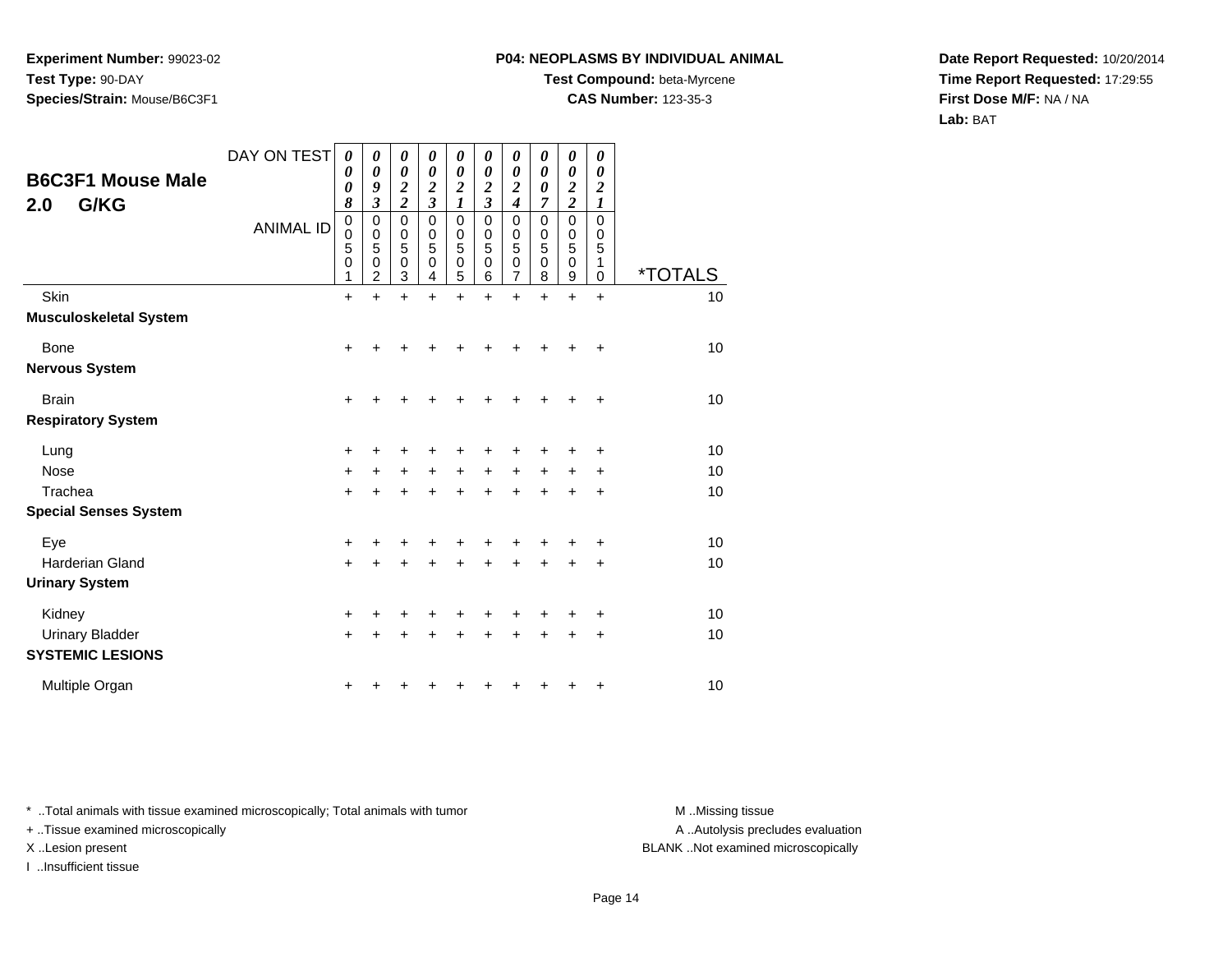## **P04: NEOPLASMS BY INDIVIDUAL ANIMAL**

**Test Compound:** beta-Myrcene

**CAS Number:** 123-35-3

**Date Report Requested:** 10/20/2014**Time Report Requested:** 17:29:55**First Dose M/F:** NA / NA**Lab:** BAT

| <b>B6C3F1 Mouse Male</b><br>G/KG<br>4.0 | DAY ON TEST      | 0<br>$\boldsymbol{\theta}$<br>0<br>3                | 0<br>0<br>0<br>2                                       | 0<br>0<br>0<br>3                              | 0<br>0<br>$\boldsymbol{\theta}$<br>3              | 0<br>0<br>0<br>3                | 0<br>0<br>0<br>2             | 0<br>0<br>0<br>3                | 0<br>$\boldsymbol{\theta}$<br>0<br>3 | 0<br>0<br>0<br>3                | 0<br>$\boldsymbol{\theta}$<br>$\boldsymbol{\theta}$<br>3 |                       |
|-----------------------------------------|------------------|-----------------------------------------------------|--------------------------------------------------------|-----------------------------------------------|---------------------------------------------------|---------------------------------|------------------------------|---------------------------------|--------------------------------------|---------------------------------|----------------------------------------------------------|-----------------------|
|                                         | <b>ANIMAL ID</b> | $\mathbf 0$<br>$\mathbf 0$<br>6<br>$\mathbf 0$<br>1 | $\mathbf 0$<br>$\mathbf 0$<br>6<br>0<br>$\overline{2}$ | $\mathbf 0$<br>0<br>$6\phantom{1}6$<br>0<br>3 | $\Omega$<br>$\Omega$<br>$6\phantom{1}6$<br>0<br>4 | $\mathbf 0$<br>0<br>6<br>0<br>5 | 0<br>$\Omega$<br>6<br>0<br>6 | $\mathbf 0$<br>0<br>6<br>0<br>7 | $\mathbf 0$<br>0<br>6<br>0<br>8      | $\mathbf 0$<br>0<br>6<br>0<br>9 | $\mathbf 0$<br>0<br>6<br>1<br>0                          | <i><b>*TOTALS</b></i> |
| <b>Alimentary System</b>                |                  |                                                     |                                                        |                                               |                                                   |                                 |                              |                                 |                                      |                                 |                                                          |                       |
| Esophagus                               |                  | +                                                   | +                                                      | +                                             | +                                                 | +                               | +                            | +                               | +                                    | +                               | +                                                        | 10                    |
| Gallbladder                             |                  | +                                                   | +                                                      | +                                             | +                                                 | +                               | +                            | +                               | $\ddot{}$                            | A                               | A                                                        | 8                     |
| Intestine Large, Cecum                  |                  | +                                                   | +                                                      | +                                             | +                                                 | +                               | +                            | +                               | $\ddot{}$                            | $\ddot{}$                       | A                                                        | 9                     |
| Intestine Large, Colon                  |                  | $\ddot{}$                                           | $\ddot{}$                                              | $\ddot{}$                                     | $\ddot{}$                                         | $\ddot{}$                       | +                            | +                               | $\ddot{}$                            | A                               | A                                                        | 8                     |
| Intestine Large, Rectum                 |                  | +                                                   | $\ddot{}$                                              | $\ddot{}$                                     | A                                                 | $\ddot{}$                       | $\ddot{}$                    | $\ddot{}$                       | $\ddot{}$                            | $\ddot{}$                       | $\ddot{}$                                                | 9                     |
| Intestine Small, Duodenum               |                  | $\ddot{}$                                           | $\ddot{}$                                              | $\ddot{}$                                     | A                                                 | +                               | $\ddot{}$                    | +                               | A                                    | A                               | A                                                        | 6                     |
| Intestine Small, Ileum                  |                  | $\ddot{}$                                           | +                                                      | +                                             | A                                                 | +                               | +                            | +                               | $\ddot{}$                            | A                               | A                                                        | $\overline{7}$        |
| Intestine Small, Jejunum                |                  | $\ddot{}$                                           | $\ddot{}$                                              | $\ddot{}$                                     | A                                                 | $\ddot{}$                       | +                            | $\ddot{}$                       | A                                    | A                               | A                                                        | 6                     |
| Liver                                   |                  | $\ddot{}$                                           | +                                                      | +                                             | +                                                 | +                               | +                            | +                               | $\ddot{}$                            | $\ddot{}$                       | +                                                        | 10                    |
| Oral Mucosa                             |                  | +                                                   | +                                                      | +                                             | +                                                 | +                               | +                            | $\ddot{}$                       | $\ddot{}$                            | $\ddot{}$                       | $\ddot{}$                                                | 10                    |
| Pancreas                                |                  | $\ddot{}$                                           | +                                                      | +                                             | +                                                 | +                               | +                            | +                               | $\ddot{}$                            | +                               | +                                                        | 10                    |
| Salivary Glands                         |                  | $\ddot{}$                                           | $\ddot{}$                                              | +                                             | $\ddot{}$                                         | $\ddot{}$                       | $\ddot{}$                    | +                               | $\ddot{}$                            | $\ddot{}$                       | $\ddot{}$                                                | 10                    |
| Stomach, Forestomach                    |                  | +                                                   | +                                                      | +                                             | $\ddot{}$                                         | +                               | +                            | +                               | $\ddot{}$                            | $\ddot{}$                       | $\ddot{}$                                                | 10                    |
| Stomach, Glandular                      |                  | $\ddot{}$                                           | ÷                                                      | $\ddot{}$                                     | $\ddot{}$                                         | $\ddot{}$                       | $\ddot{}$                    | $\ddot{}$                       | $\ddot{}$                            | $\ddot{}$                       | +                                                        | 10                    |
| <b>Cardiovascular System</b>            |                  |                                                     |                                                        |                                               |                                                   |                                 |                              |                                 |                                      |                                 |                                                          |                       |
| <b>Blood Vessel</b>                     |                  | +                                                   |                                                        | +                                             | +                                                 |                                 |                              |                                 |                                      |                                 | +                                                        | 10                    |
| Heart                                   |                  | $\ddot{}$                                           | $\ddot{}$                                              | $\ddot{}$                                     | $\ddot{}$                                         | $\ddot{}$                       | $\ddot{}$                    | $\ddot{}$                       | $\ddot{}$                            | $\ddot{}$                       | +                                                        | 10                    |
| <b>Endocrine System</b>                 |                  |                                                     |                                                        |                                               |                                                   |                                 |                              |                                 |                                      |                                 |                                                          |                       |
| <b>Adrenal Cortex</b>                   |                  |                                                     |                                                        |                                               |                                                   |                                 |                              |                                 |                                      |                                 | ٠                                                        | 10                    |
| Adrenal Medulla                         |                  | +                                                   |                                                        | +                                             | +                                                 | +                               | +                            | +                               | +                                    | +                               | +                                                        | 10                    |

\* ..Total animals with tissue examined microscopically; Total animals with tumor **M** . Missing tissue M ..Missing tissue

+ ..Tissue examined microscopically

I ..Insufficient tissue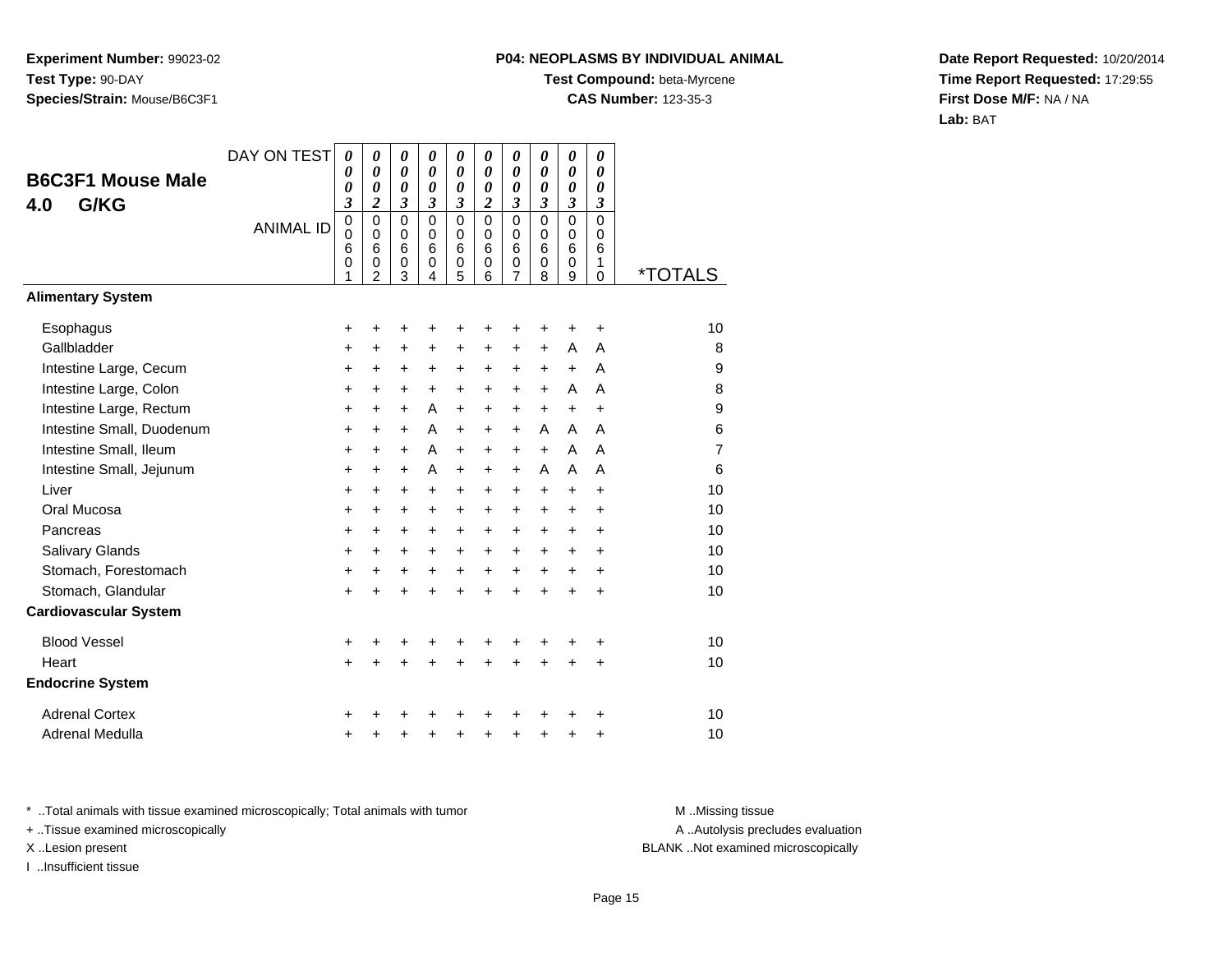#### **P04: NEOPLASMS BY INDIVIDUAL ANIMAL**

**Test Compound:** beta-Myrcene

**CAS Number:** 123-35-3

**Date Report Requested:** 10/20/2014**Time Report Requested:** 17:29:55**First Dose M/F:** NA / NA**Lab:** BAT

| <b>B6C3F1 Mouse Male</b><br>G/KG<br>4.0            | DAY ON TEST      | $\boldsymbol{\theta}$<br>0<br>0<br>3 | $\boldsymbol{\theta}$<br>$\boldsymbol{\theta}$<br>$\boldsymbol{\theta}$<br>2 | $\boldsymbol{\theta}$<br>$\boldsymbol{\theta}$<br>$\boldsymbol{\theta}$<br>3 | 0<br>0<br>0<br>3                | 0<br>0<br>0<br>3                | 0<br>$\boldsymbol{\theta}$<br>$\boldsymbol{\theta}$<br>$\boldsymbol{2}$ | $\boldsymbol{\theta}$<br>0<br>$\boldsymbol{\theta}$<br>3                       | 0<br>0<br>$\boldsymbol{\theta}$<br>$\boldsymbol{\beta}$           | $\boldsymbol{\theta}$<br>0<br>0<br>3      | $\boldsymbol{\theta}$<br>$\boldsymbol{\theta}$<br>0<br>$\boldsymbol{\beta}$ |                       |
|----------------------------------------------------|------------------|--------------------------------------|------------------------------------------------------------------------------|------------------------------------------------------------------------------|---------------------------------|---------------------------------|-------------------------------------------------------------------------|--------------------------------------------------------------------------------|-------------------------------------------------------------------|-------------------------------------------|-----------------------------------------------------------------------------|-----------------------|
|                                                    | <b>ANIMAL ID</b> | $\mathbf 0$<br>0<br>6<br>0<br>1      | $\mathbf 0$<br>0<br>6<br>0<br>$\overline{c}$                                 | $\mathbf 0$<br>0<br>$6\phantom{1}6$<br>$\mathbf 0$<br>$\mathbf{3}$           | $\mathbf 0$<br>0<br>6<br>0<br>4 | $\mathbf 0$<br>0<br>6<br>0<br>5 | $\mathbf 0$<br>0<br>6<br>0<br>6                                         | $\mathbf 0$<br>$\mathbf 0$<br>$6\phantom{1}6$<br>$\mathbf 0$<br>$\overline{7}$ | $\mathbf 0$<br>$\mathbf 0$<br>$6\phantom{1}6$<br>$\mathbf 0$<br>8 | $\mathbf 0$<br>0<br>6<br>$\mathbf 0$<br>9 | $\mathbf 0$<br>0<br>6<br>1<br>0                                             | <i><b>*TOTALS</b></i> |
| Parathyroid Gland                                  |                  | $\ddot{}$                            | M                                                                            | $+$                                                                          | M                               | $+$                             | M                                                                       | $\ddot{}$                                                                      | M                                                                 | $\ddot{}$                                 | $\ddot{}$                                                                   | 6                     |
| <b>Pituitary Gland</b>                             |                  | +                                    | +                                                                            | +                                                                            | +                               | +                               | +                                                                       | +                                                                              | +                                                                 | +                                         | +                                                                           | 10                    |
| <b>Thyroid Gland</b><br><b>General Body System</b> |                  | $\ddot{}$                            | ÷                                                                            | $\ddot{}$                                                                    | ÷                               | ÷                               | $\ddot{}$                                                               | ÷                                                                              | ÷                                                                 | $\ddot{}$                                 | $\ddot{}$                                                                   | 10                    |
| <b>NONE</b>                                        |                  |                                      |                                                                              |                                                                              |                                 |                                 |                                                                         |                                                                                |                                                                   |                                           |                                                                             |                       |
| <b>Genital System</b>                              |                  |                                      |                                                                              |                                                                              |                                 |                                 |                                                                         |                                                                                |                                                                   |                                           |                                                                             |                       |
| <b>Coagulating Gland</b>                           |                  | +                                    | +                                                                            | +                                                                            | +                               | +                               | +                                                                       | +                                                                              | +                                                                 | +                                         | +                                                                           | 10                    |
| Epididymis                                         |                  | $\ddot{}$                            | $\ddot{}$                                                                    | $\ddot{}$                                                                    | $\ddot{}$                       | $\ddot{}$                       | $\ddot{}$                                                               | $\ddot{}$                                                                      | $\ddot{}$                                                         | $\ddot{}$                                 | $\ddot{}$                                                                   | 10                    |
| <b>Preputial Gland</b>                             |                  | +                                    | +                                                                            | +                                                                            | +                               | $\ddot{}$                       | $\ddot{}$                                                               | +                                                                              | +                                                                 | +                                         | +                                                                           | 10                    |
| Prostate                                           |                  | $\ddot{}$                            | +                                                                            | $\ddot{}$                                                                    | $\ddot{}$                       | +                               | $\ddot{}$                                                               | +                                                                              | $\ddot{}$                                                         | +                                         | $\ddot{}$                                                                   | 10                    |
| <b>Seminal Vesicle</b>                             |                  | $\ddot{}$                            | $\ddot{}$                                                                    | $\ddot{}$                                                                    | $\ddot{}$                       | $+$                             | $\ddot{}$                                                               | $\ddot{}$                                                                      | $\ddot{}$                                                         | $\ddot{}$                                 | $\ddot{}$                                                                   | 10                    |
| <b>Testes</b>                                      |                  | $\ddot{}$                            | +                                                                            | $\ddot{}$                                                                    | $\ddot{}$                       | $\ddot{}$                       | +                                                                       | $\ddot{}$                                                                      | $\ddot{}$                                                         | $\ddot{}$                                 | +                                                                           | 10                    |
| <b>Hematopoietic System</b>                        |                  |                                      |                                                                              |                                                                              |                                 |                                 |                                                                         |                                                                                |                                                                   |                                           |                                                                             |                       |
| <b>Bone Marrow</b>                                 |                  | +                                    | +                                                                            | +                                                                            | +                               | +                               | +                                                                       | +                                                                              | +                                                                 | +                                         | +                                                                           | 10                    |
| Lymph Node, Mandibular                             |                  | $\ddot{}$                            | +                                                                            | $\ddot{}$                                                                    | $\ddot{}$                       | $\pm$                           | +                                                                       | $\ddot{}$                                                                      | $\ddot{}$                                                         | +                                         | +                                                                           | 10                    |
| Lymph Node, Mesenteric                             |                  | $\ddot{}$                            | +                                                                            | $\ddot{}$                                                                    | $\ddot{}$                       | +                               | $\ddot{}$                                                               | +                                                                              | $\ddot{}$                                                         | +                                         | $\ddot{}$                                                                   | 10                    |
| Spleen                                             |                  | $\ddot{}$                            | +                                                                            | $\ddot{}$                                                                    | $\ddot{}$                       | $\ddot{}$                       | $\ddot{}$                                                               | $\ddot{}$                                                                      | $\ddot{}$                                                         | $\ddot{}$                                 | $\ddot{}$                                                                   | 10                    |
| Thymus                                             |                  | $\ddot{}$                            | $\ddot{}$                                                                    | $\ddot{}$                                                                    | $\ddot{}$                       | $\ddot{}$                       | $\ddot{}$                                                               | $\ddot{}$                                                                      | $\ddot{}$                                                         | $\ddot{}$                                 | $\ddot{}$                                                                   | 10                    |
| <b>Integumentary System</b>                        |                  |                                      |                                                                              |                                                                              |                                 |                                 |                                                                         |                                                                                |                                                                   |                                           |                                                                             |                       |
| <b>Mammary Gland</b>                               |                  | M                                    | М                                                                            | M                                                                            | м                               | M                               | M                                                                       | M                                                                              | M                                                                 | M                                         | M                                                                           | 0                     |
| Skin                                               |                  | +                                    | +                                                                            | +                                                                            | +                               | +                               | +                                                                       | +                                                                              | +                                                                 | +                                         | +                                                                           | 10                    |

\* ..Total animals with tissue examined microscopically; Total animals with tumor **M** . Missing tissue M ..Missing tissue

+ ..Tissue examined microscopically

I ..Insufficient tissue

A ..Autolysis precludes evaluation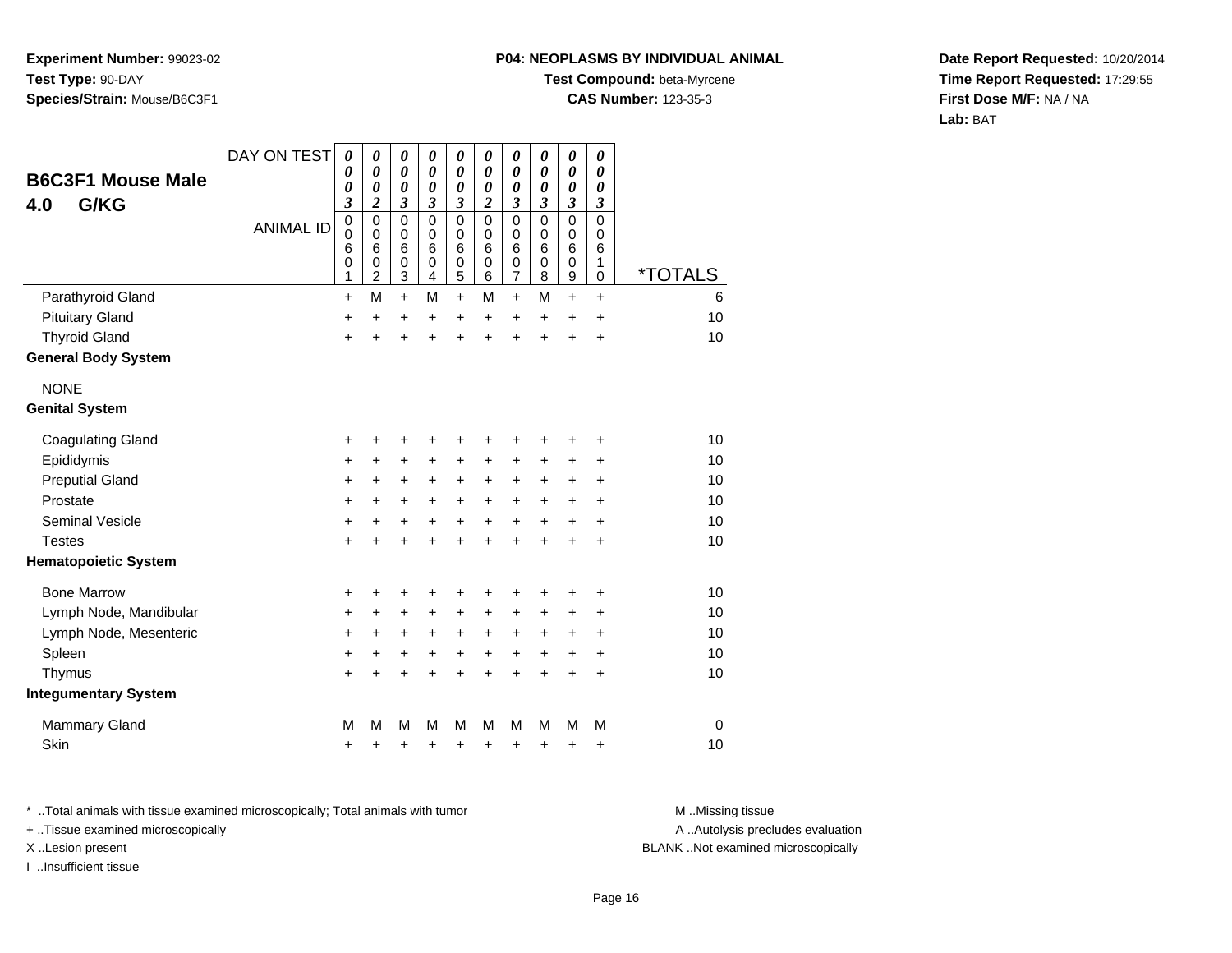#### **P04: NEOPLASMS BY INDIVIDUAL ANIMAL**

**Test Compound:** beta-Myrcene

**CAS Number:** 123-35-3

**Date Report Requested:** 10/20/2014**Time Report Requested:** 17:29:55**First Dose M/F:** NA / NA**Lab:** BAT

| <b>B6C3F1 Mouse Male</b>      | DAY ON TEST      | 0<br>$\boldsymbol{\theta}$                                    | 0<br>$\boldsymbol{\theta}$                                                                                 | 0<br>0                                              | 0<br>$\boldsymbol{\theta}$                          | 0<br>$\boldsymbol{\theta}$      | 0<br>$\boldsymbol{\theta}$                                                                     | 0<br>0                                       | 0<br>$\boldsymbol{\theta}$                             | 0<br>$\boldsymbol{\theta}$                          | $\boldsymbol{\theta}$<br>$\boldsymbol{\theta}$                          |                            |
|-------------------------------|------------------|---------------------------------------------------------------|------------------------------------------------------------------------------------------------------------|-----------------------------------------------------|-----------------------------------------------------|---------------------------------|------------------------------------------------------------------------------------------------|----------------------------------------------|--------------------------------------------------------|-----------------------------------------------------|-------------------------------------------------------------------------|----------------------------|
| G/KG<br>4.0                   | <b>ANIMAL ID</b> | $\boldsymbol{\theta}$<br>3<br>$\mathbf 0$<br>0<br>6<br>0<br>1 | $\boldsymbol{\theta}$<br>$\overline{\mathbf{2}}$<br>$\mathbf 0$<br>$\mathbf 0$<br>6<br>0<br>$\overline{2}$ | 0<br>3<br>$\mathbf 0$<br>0<br>6<br>$\mathbf 0$<br>3 | 0<br>3<br>$\mathbf 0$<br>0<br>6<br>$\mathbf 0$<br>4 | 0<br>3<br>0<br>0<br>6<br>0<br>5 | $\boldsymbol{\theta}$<br>$\overline{2}$<br>$\mathbf 0$<br>$\mathbf 0$<br>6<br>$\mathbf 0$<br>6 | 0<br>$\mathfrak{z}$<br>0<br>0<br>6<br>0<br>7 | 0<br>$\mathfrak{z}$<br>0<br>0<br>6<br>$\mathbf 0$<br>8 | $\boldsymbol{\theta}$<br>3<br>0<br>0<br>6<br>0<br>9 | $\boldsymbol{\theta}$<br>3<br>$\mathbf 0$<br>0<br>6<br>1<br>$\mathbf 0$ | <i><b>*TOTALS</b></i>      |
| Skin                          |                  | $\ddot{}$                                                     | $\ddot{}$                                                                                                  | $\ddot{}$                                           | $\ddot{}$                                           | $\ddot{}$                       | $\ddot{}$                                                                                      | $\ddot{}$                                    | $\ddot{}$                                              | $\ddot{}$                                           | $\ddot{}$                                                               | 10                         |
| <b>Musculoskeletal System</b> |                  |                                                               |                                                                                                            |                                                     |                                                     |                                 |                                                                                                |                                              |                                                        |                                                     |                                                                         |                            |
| Bone<br><b>Nervous System</b> |                  | +                                                             |                                                                                                            |                                                     |                                                     |                                 |                                                                                                |                                              |                                                        |                                                     | +                                                                       | 10                         |
| <b>Brain</b>                  |                  | $\ddot{}$                                                     |                                                                                                            |                                                     |                                                     |                                 | +                                                                                              | +                                            | +                                                      |                                                     | +                                                                       | 10                         |
| <b>Respiratory System</b>     |                  |                                                               |                                                                                                            |                                                     |                                                     |                                 |                                                                                                |                                              |                                                        |                                                     |                                                                         |                            |
| Lung                          |                  | +                                                             |                                                                                                            |                                                     | ٠                                                   | +                               | +                                                                                              | ٠                                            | +                                                      | +                                                   | +                                                                       | 10                         |
| <b>Nose</b>                   |                  | $\ddot{}$                                                     |                                                                                                            |                                                     | $\ddot{}$                                           | $\ddot{}$                       | $\ddot{}$                                                                                      | $\ddot{}$                                    | $\ddot{}$                                              | $\ddot{}$                                           | $\ddot{}$                                                               | 10                         |
| Trachea                       |                  | $\ddot{}$                                                     |                                                                                                            |                                                     | +                                                   | $\ddot{}$                       | $\ddot{}$                                                                                      | $\ddot{}$                                    | $\ddot{}$                                              | +                                                   | +                                                                       | 10                         |
| <b>Special Senses System</b>  |                  |                                                               |                                                                                                            |                                                     |                                                     |                                 |                                                                                                |                                              |                                                        |                                                     |                                                                         |                            |
| Eye                           |                  | $\ddot{}$                                                     |                                                                                                            | ٠                                                   | ÷                                                   | +                               | +                                                                                              | ÷                                            | +                                                      | +                                                   | +                                                                       | 10                         |
| <b>Harderian Gland</b>        |                  | $\ddot{}$                                                     |                                                                                                            |                                                     |                                                     | $\ddot{}$                       | ÷                                                                                              | $\ddot{}$                                    | $\ddot{}$                                              | ÷                                                   | +                                                                       | 10                         |
| <b>Urinary System</b>         |                  |                                                               |                                                                                                            |                                                     |                                                     |                                 |                                                                                                |                                              |                                                        |                                                     |                                                                         |                            |
| Kidney                        |                  | $\ddot{}$                                                     |                                                                                                            | +                                                   | ٠                                                   | ٠                               | +                                                                                              | +                                            | +                                                      | +                                                   | +                                                                       | 10                         |
| <b>Urinary Bladder</b>        |                  | +                                                             |                                                                                                            |                                                     | +                                                   | +                               | +                                                                                              | +                                            | +                                                      | +                                                   | +                                                                       | 10                         |
| <b>SYSTEMIC LESIONS</b>       |                  |                                                               |                                                                                                            |                                                     |                                                     |                                 |                                                                                                |                                              |                                                        |                                                     |                                                                         |                            |
| Multiple Organ                |                  | +                                                             |                                                                                                            |                                                     |                                                     |                                 | ┿                                                                                              |                                              |                                                        |                                                     |                                                                         | 10                         |
|                               |                  |                                                               |                                                                                                            |                                                     |                                                     |                                 |                                                                                                |                                              |                                                        |                                                     |                                                                         | ***<br>***END OF MALE DATA |

\* ..Total animals with tissue examined microscopically; Total animals with tumor **M** . Missing tissue M ..Missing tissue

+ ..Tissue examined microscopically

I ..Insufficient tissue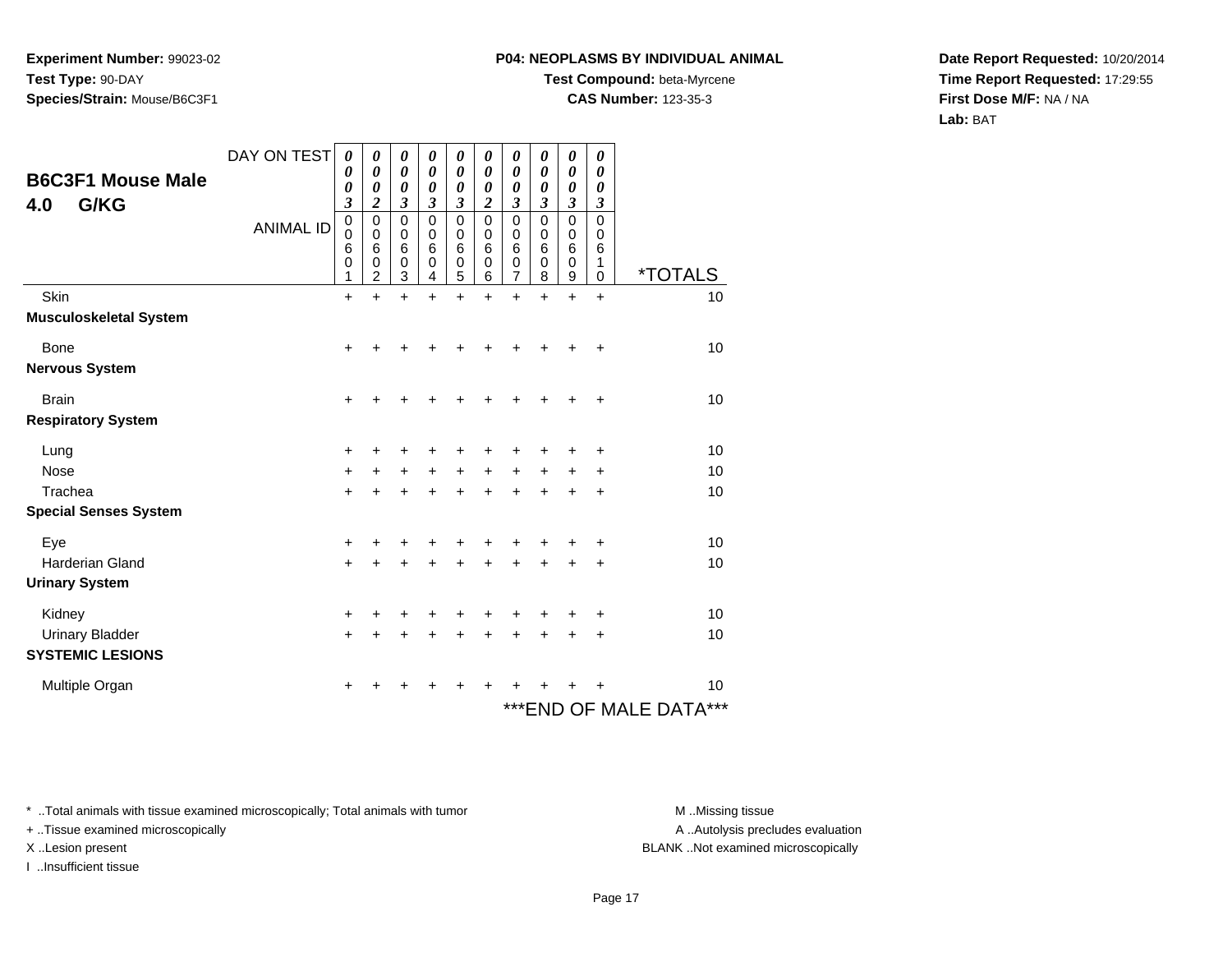# **P04: NEOPLASMS BY INDIVIDUAL ANIMAL**

**Test Compound:** beta-Myrcene

**CAS Number:** 123-35-3

**Date Report Requested:** 10/20/2014**Time Report Requested:** 17:29:55**First Dose M/F:** NA / NA**Lab:** BAT

|                              | DAY ON TEST      | 0<br>0                                     | 0<br>0                                              | 0<br>$\boldsymbol{\theta}$             | 0<br>$\boldsymbol{\theta}$             | $\pmb{\theta}$<br>0                       | 0<br>0                                 | 0<br>0                       | 0<br>0                              | 0<br>$\boldsymbol{\theta}$             | 0<br>0                                           |                       |
|------------------------------|------------------|--------------------------------------------|-----------------------------------------------------|----------------------------------------|----------------------------------------|-------------------------------------------|----------------------------------------|------------------------------|-------------------------------------|----------------------------------------|--------------------------------------------------|-----------------------|
| <b>B6C3F1 Mouse Female</b>   |                  | 9<br>$\boldsymbol{\beta}$                  | 9<br>$\mathfrak{z}$                                 | 9<br>$\mathfrak{z}$                    | 9<br>$\mathfrak{z}$                    | 9<br>3                                    | 9<br>3                                 | 9<br>$\overline{\mathbf{3}}$ | 9<br>$\mathfrak{z}$                 | 9<br>$\mathfrak{z}$                    | 9<br>3                                           |                       |
| 0 G/KG                       | <b>ANIMAL ID</b> | $\pmb{0}$<br>$\overline{0}$<br>1<br>5<br>1 | $\mathbf 0$<br>$\Omega$<br>1<br>5<br>$\mathfrak{p}$ | $\mathbf 0$<br>$\Omega$<br>1<br>5<br>3 | $\mathbf 0$<br>$\Omega$<br>1<br>5<br>4 | $\mathbf 0$<br>$\mathbf 0$<br>1<br>5<br>5 | $\mathbf 0$<br>$\Omega$<br>1<br>5<br>6 | 0<br>0<br>1<br>5<br>7        | $\Omega$<br>$\Omega$<br>1<br>5<br>8 | $\mathbf 0$<br>$\Omega$<br>1<br>5<br>9 | $\mathbf 0$<br>$\Omega$<br>1<br>6<br>$\mathbf 0$ | <i><b>*TOTALS</b></i> |
| <b>Alimentary System</b>     |                  |                                            |                                                     |                                        |                                        |                                           |                                        |                              |                                     |                                        |                                                  |                       |
| Esophagus                    |                  | +                                          | +                                                   | +                                      | +                                      | +                                         | +                                      | +                            | +                                   | +                                      | ٠                                                | 10                    |
| Gallbladder                  |                  | $\ddot{}$                                  | +                                                   | +                                      | +                                      | +                                         | +                                      | +                            | +                                   | +                                      | +                                                | 10                    |
| Intestine Large, Cecum       |                  | +                                          | $\ddot{}$                                           | +                                      | +                                      | +                                         | +                                      | +                            | $\ddot{}$                           | +                                      | +                                                | 10                    |
| Intestine Large, Colon       |                  | $\ddot{}$                                  | +                                                   | +                                      | +                                      | $\pm$                                     | $\ddot{}$                              | $\pm$                        | $\ddot{}$                           | $\pm$                                  | +                                                | 10                    |
| Intestine Large, Rectum      |                  | $\ddot{}$                                  | $\ddot{}$                                           | $\ddot{}$                              | $\ddot{}$                              | $\ddot{}$                                 | +                                      | +                            | $\ddot{}$                           | $\ddot{}$                              | $\ddot{}$                                        | 10                    |
| Intestine Small, Duodenum    |                  | $\ddot{}$                                  | $\ddot{}$                                           | $\ddot{}$                              | $\ddot{}$                              | +                                         | +                                      | +                            | $\ddot{}$                           | $\ddot{}$                              | $\ddot{}$                                        | 10                    |
| Intestine Small, Ileum       |                  | +                                          | $\ddot{}$                                           | $\ddot{}$                              | $\ddot{}$                              | $\ddot{}$                                 | +                                      | +                            | $\ddot{}$                           | $\ddot{}$                              | $\ddot{}$                                        | 10                    |
| Intestine Small, Jejunum     |                  | $\ddot{}$                                  | +                                                   | +                                      | $\ddot{}$                              | $\pm$                                     | $\ddot{}$                              | $\pm$                        | $\ddot{}$                           | $\ddot{}$                              | +                                                | 10                    |
| Liver                        |                  | $\ddot{}$                                  | $\ddot{}$                                           | $\ddot{}$                              | $\ddot{}$                              | $\ddot{}$                                 | +                                      | +                            | $\ddot{}$                           | $\ddot{}$                              | $\ddot{}$                                        | 10                    |
| Oral Mucosa                  |                  | $\ddot{}$                                  | +                                                   | +                                      | $\ddot{}$                              | +                                         | +                                      | $\ddot{}$                    | $\ddot{}$                           | +                                      | $\ddot{}$                                        | 10                    |
| Pancreas                     |                  | $\ddot{}$                                  | $\ddot{}$                                           | $\ddot{}$                              | $\ddot{}$                              | $\ddot{}$                                 | +                                      | +                            | $\ddot{}$                           | $\ddot{}$                              | $\ddot{}$                                        | 10                    |
| Salivary Glands              |                  | +                                          | +                                                   | +                                      | $\ddot{}$                              | $\pm$                                     | $\ddot{}$                              | $\pm$                        | $\ddot{}$                           | $\pm$                                  | +                                                | 10                    |
| Stomach, Forestomach         |                  | $\ddot{}$                                  | $\ddot{}$                                           | $\ddot{}$                              | $\ddot{}$                              | $\ddot{}$                                 | +                                      | +                            | $\ddot{}$                           | +                                      | $\ddot{}$                                        | 10                    |
| Stomach, Glandular           |                  | $\ddot{}$                                  | ÷                                                   | $\ddot{}$                              | $\ddot{}$                              | $\ddot{}$                                 | $\ddot{}$                              | $\ddot{}$                    | $\ddot{}$                           | $\ddot{}$                              | $\ddot{}$                                        | 10                    |
| <b>Cardiovascular System</b> |                  |                                            |                                                     |                                        |                                        |                                           |                                        |                              |                                     |                                        |                                                  |                       |
| <b>Blood Vessel</b>          |                  | +                                          | +                                                   | +                                      |                                        | +                                         |                                        | +                            |                                     |                                        | +                                                | 10                    |
| Heart                        |                  | $\ddot{}$                                  | $\ddot{}$                                           | $\ddot{}$                              | $\ddot{}$                              | $\ddot{}$                                 | $\ddot{}$                              | $\ddot{}$                    | $\ddot{}$                           | $\ddot{}$                              | $\ddot{}$                                        | 10                    |
| <b>Endocrine System</b>      |                  |                                            |                                                     |                                        |                                        |                                           |                                        |                              |                                     |                                        |                                                  |                       |
| <b>Adrenal Cortex</b>        |                  | +                                          |                                                     |                                        |                                        |                                           |                                        |                              |                                     |                                        | +                                                | 10                    |
| Adrenal Medulla              |                  | +                                          | +                                                   | +                                      | +                                      | +                                         | +                                      | +                            | +                                   | +                                      | +                                                | 10                    |

\* ..Total animals with tissue examined microscopically; Total animals with tumor **M** . Missing tissue M ..Missing tissue

+ ..Tissue examined microscopically

I ..Insufficient tissue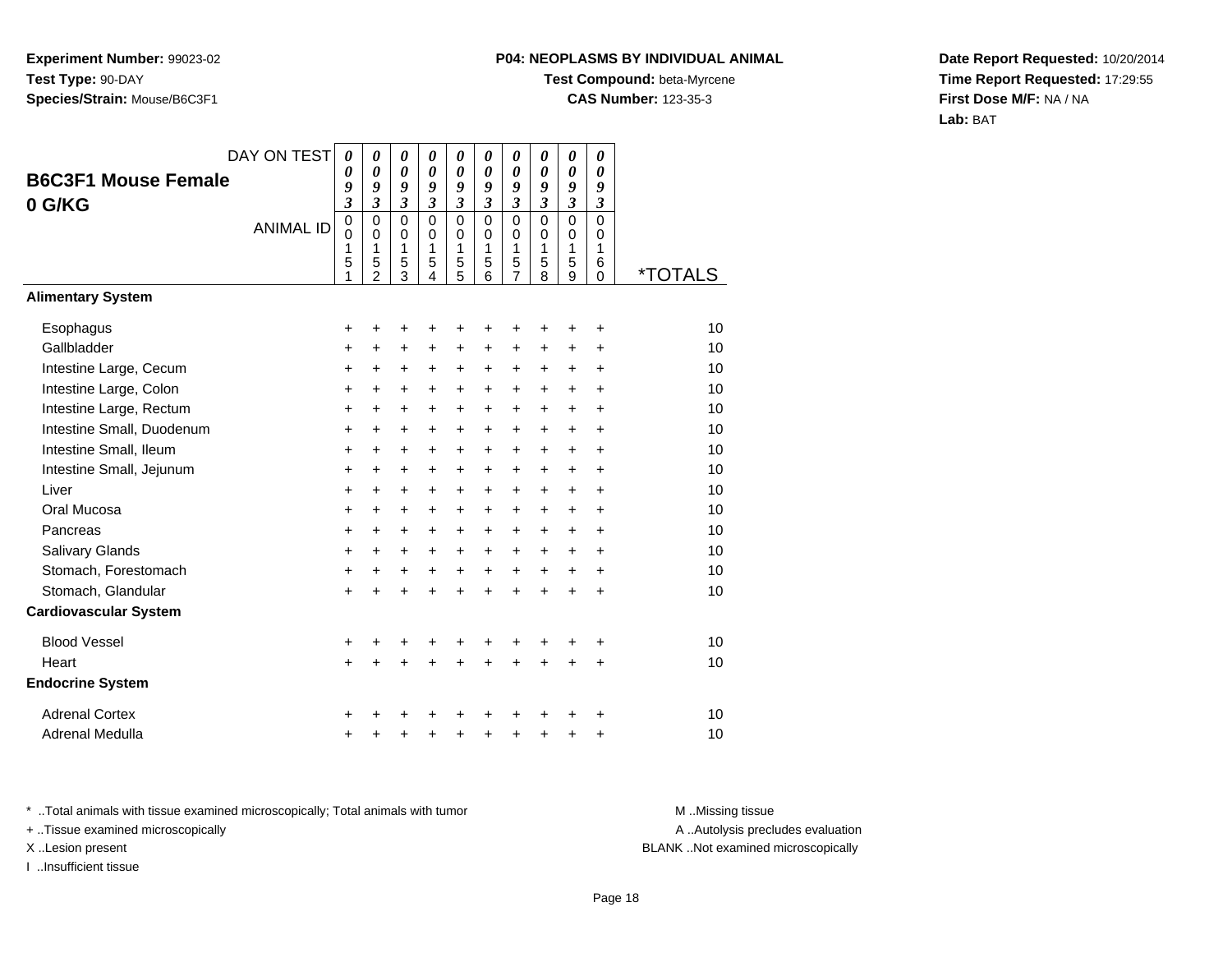### **P04: NEOPLASMS BY INDIVIDUAL ANIMAL**

**Test Compound:** beta-Myrcene

**CAS Number:** 123-35-3

**Date Report Requested:** 10/20/2014**Time Report Requested:** 17:29:55**First Dose M/F:** NA / NA**Lab:** BAT

| <b>B6C3F1 Mouse Female</b><br>0 G/KG | DAY ON TEST      | $\boldsymbol{\theta}$<br>0<br>9<br>$\mathfrak{z}$  | 0<br>$\boldsymbol{\theta}$<br>9<br>$\mathfrak{z}$      | 0<br>$\boldsymbol{\theta}$<br>9<br>$\boldsymbol{\mathfrak{z}}$ | 0<br>0<br>9<br>$\mathfrak{z}$                         | 0<br>0<br>9<br>$\mathfrak{z}$      | 0<br>$\boldsymbol{\theta}$<br>9<br>$\boldsymbol{\mathfrak{z}}$ | 0<br>$\boldsymbol{\theta}$<br>9<br>$\mathfrak{z}$ | 0<br>$\boldsymbol{\theta}$<br>9<br>$\mathfrak{z}$ | $\boldsymbol{\theta}$<br>$\boldsymbol{\theta}$<br>9<br>$\mathfrak{z}$ | 0<br>$\boldsymbol{\theta}$<br>9<br>$\boldsymbol{\beta}$ |                       |
|--------------------------------------|------------------|----------------------------------------------------|--------------------------------------------------------|----------------------------------------------------------------|-------------------------------------------------------|------------------------------------|----------------------------------------------------------------|---------------------------------------------------|---------------------------------------------------|-----------------------------------------------------------------------|---------------------------------------------------------|-----------------------|
|                                      | <b>ANIMAL ID</b> | $\pmb{0}$<br>$\mathbf 0$<br>1<br>5<br>$\mathbf{1}$ | $\mathbf 0$<br>$\mathbf 0$<br>1<br>5<br>$\overline{2}$ | $\mathsf 0$<br>0<br>1<br>5<br>$\overline{3}$                   | 0<br>$\mathbf 0$<br>1<br>5<br>$\overline{\mathbf{4}}$ | 0<br>0<br>1<br>5<br>$\overline{5}$ | $\mathbf 0$<br>0<br>1<br>5<br>6                                | $\mathbf 0$<br>0<br>1<br>5<br>$\overline{7}$      | $\mathbf 0$<br>0<br>1<br>5<br>8                   | $\mathbf 0$<br>0<br>1<br>5<br>$\boldsymbol{9}$                        | $\Omega$<br>0<br>1<br>6<br>$\mathbf 0$                  | <i><b>*TOTALS</b></i> |
| Parathyroid Gland                    |                  | $\ddot{}$                                          | $\ddot{}$                                              | $\ddot{}$                                                      | $\ddot{}$                                             | $\ddot{}$                          | $\ddot{}$                                                      | $+$                                               | $\ddot{}$                                         | $\ddot{}$                                                             | $\ddot{}$                                               | 10                    |
| <b>Pituitary Gland</b>               |                  | $\ddot{}$                                          | $\ddot{}$                                              | +                                                              | $\ddot{}$                                             | $\ddot{}$                          | $\ddot{}$                                                      | $\ddot{}$                                         | $\ddot{}$                                         | $\ddot{}$                                                             | $\ddot{}$                                               | 10                    |
| <b>Thyroid Gland</b>                 |                  | $\ddot{}$                                          | $\ddot{}$                                              | $\ddot{}$                                                      | $\ddot{}$                                             | $\ddot{}$                          | $\ddot{}$                                                      | $\ddot{}$                                         | $\ddot{}$                                         | $\ddot{}$                                                             | +                                                       | 10                    |
| <b>General Body System</b>           |                  |                                                    |                                                        |                                                                |                                                       |                                    |                                                                |                                                   |                                                   |                                                                       |                                                         |                       |
| <b>NONE</b>                          |                  |                                                    |                                                        |                                                                |                                                       |                                    |                                                                |                                                   |                                                   |                                                                       |                                                         |                       |
| <b>Genital System</b>                |                  |                                                    |                                                        |                                                                |                                                       |                                    |                                                                |                                                   |                                                   |                                                                       |                                                         |                       |
| <b>Clitoral Gland</b>                |                  | +                                                  | +                                                      |                                                                |                                                       |                                    |                                                                |                                                   |                                                   |                                                                       | +                                                       | 10                    |
| Ovary                                |                  | $\ddot{}$                                          | +                                                      | +                                                              | +                                                     | $\pmb{+}$                          | $\ddot{}$                                                      | +                                                 | +                                                 | +                                                                     | +                                                       | 10                    |
| <b>Uterus</b>                        |                  | $\ddot{}$                                          | $\ddot{}$                                              | $\ddot{}$                                                      | $\ddot{}$                                             | $\ddot{}$                          | $\ddot{}$                                                      | $\ddot{}$                                         | $\ddot{}$                                         | +                                                                     | +                                                       | 10                    |
| <b>Hematopoietic System</b>          |                  |                                                    |                                                        |                                                                |                                                       |                                    |                                                                |                                                   |                                                   |                                                                       |                                                         |                       |
| <b>Bone Marrow</b>                   |                  | +                                                  | +                                                      | +                                                              | +                                                     | +                                  | +                                                              |                                                   | ٠                                                 | +                                                                     | +                                                       | 10                    |
| Lymph Node, Mandibular               |                  | $\ddot{}$                                          | +                                                      | $\ddot{}$                                                      | +                                                     | $\ddot{}$                          | +                                                              | $\ddot{}$                                         | +                                                 | +                                                                     | +                                                       | 10                    |
| Lymph Node, Mesenteric               |                  | $\ddot{}$                                          | +                                                      | +                                                              | +                                                     | +                                  | $\ddot{}$                                                      | +                                                 | +                                                 | +                                                                     | +                                                       | 10                    |
| Spleen                               |                  | $\ddot{}$                                          | +                                                      | +                                                              | +                                                     | $\ddot{}$                          | $\ddot{}$                                                      | +                                                 | $\ddot{}$                                         | +                                                                     | +                                                       | 10                    |
| Thymus                               |                  | $\ddot{}$                                          | $\ddot{}$                                              | $\ddot{}$                                                      | +                                                     | +                                  | $\ddot{}$                                                      | +                                                 | $\ddot{}$                                         | +                                                                     | +                                                       | 10                    |
| <b>Integumentary System</b>          |                  |                                                    |                                                        |                                                                |                                                       |                                    |                                                                |                                                   |                                                   |                                                                       |                                                         |                       |
| <b>Mammary Gland</b>                 |                  | +                                                  | +                                                      | +                                                              | +                                                     | +                                  | +                                                              |                                                   | +                                                 | +                                                                     | +                                                       | 10                    |
| Skin                                 |                  | $\ddot{}$                                          |                                                        | +                                                              |                                                       |                                    |                                                                |                                                   |                                                   | +                                                                     | +                                                       | 10                    |
| <b>Musculoskeletal System</b>        |                  |                                                    |                                                        |                                                                |                                                       |                                    |                                                                |                                                   |                                                   |                                                                       |                                                         |                       |
| <b>Bone</b>                          |                  | +                                                  |                                                        |                                                                |                                                       |                                    |                                                                |                                                   |                                                   | +                                                                     | +                                                       | 10                    |

\* ..Total animals with tissue examined microscopically; Total animals with tumor **M** . Missing tissue M ..Missing tissue A ..Autolysis precludes evaluation + ..Tissue examined microscopically X ..Lesion present BLANK ..Not examined microscopicallyI ..Insufficient tissue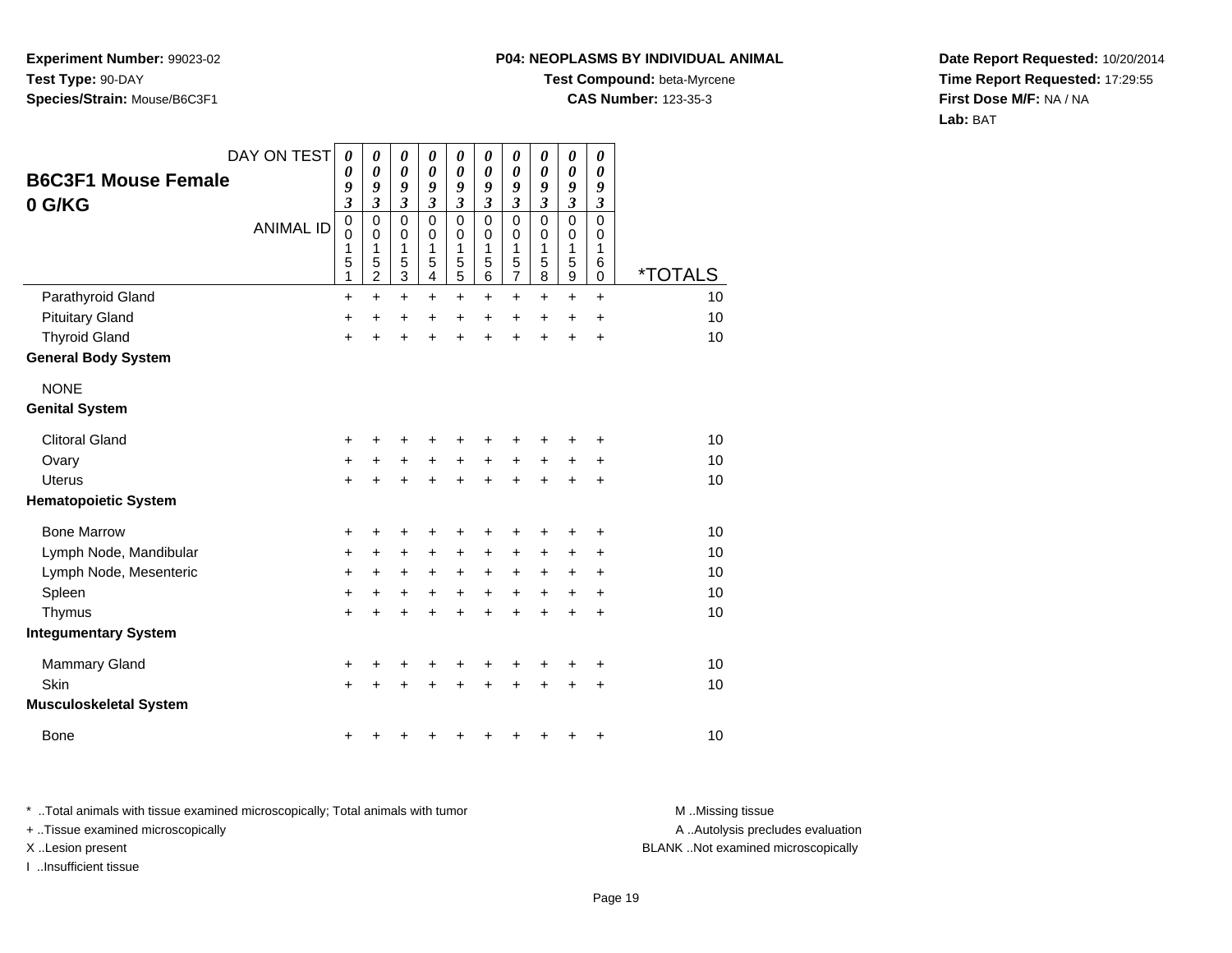## **P04: NEOPLASMS BY INDIVIDUAL ANIMAL**

**Test Compound:** beta-Myrcene

**CAS Number:** 123-35-3

**Date Report Requested:** 10/20/2014**Time Report Requested:** 17:29:55**First Dose M/F:** NA / NA**Lab:** BAT

| <b>B6C3F1 Mouse Female</b><br>0 G/KG                          | DAY ON TEST<br><b>ANIMAL ID</b> | 0<br>0<br>9<br>$\mathfrak{z}$<br>$\pmb{0}$<br>$\mathbf 0$<br>1<br>5<br>1 | 0<br>0<br>9<br>3<br>0<br>$\mathbf 0$<br>1<br>5<br>$\overline{2}$ | 0<br>0<br>9<br>$\overline{\mathbf{3}}$<br>0<br>0<br>1<br>5<br>3 | 0<br>$\boldsymbol{\theta}$<br>9<br>3<br>$\mathbf 0$<br>$\mathbf 0$<br>1<br>5<br>4 | 0<br>0<br>9<br>$\mathfrak{z}$<br>$\mathbf 0$<br>$\mathbf 0$<br>1<br>5<br>5 | 0<br>0<br>9<br>$\mathfrak{z}$<br>$\mathbf 0$<br>0<br>1<br>5<br>6 | 0<br>0<br>9<br>3<br>$\mathbf 0$<br>0<br>1<br>5<br>7 | $\theta$<br>0<br>9<br>$\overline{\mathbf{3}}$<br>$\mathbf 0$<br>0<br>1<br>5<br>8 | 0<br>0<br>9<br>$\boldsymbol{\beta}$<br>0<br>0<br>1<br>5<br>9 | 0<br>0<br>9<br>$\boldsymbol{\mathfrak{z}}$<br>$\mathbf 0$<br>0<br>1<br>6<br>$\mathbf 0$ | <i><b>*TOTALS</b></i> |
|---------------------------------------------------------------|---------------------------------|--------------------------------------------------------------------------|------------------------------------------------------------------|-----------------------------------------------------------------|-----------------------------------------------------------------------------------|----------------------------------------------------------------------------|------------------------------------------------------------------|-----------------------------------------------------|----------------------------------------------------------------------------------|--------------------------------------------------------------|-----------------------------------------------------------------------------------------|-----------------------|
| <b>Nervous System</b>                                         |                                 |                                                                          |                                                                  |                                                                 |                                                                                   |                                                                            |                                                                  |                                                     |                                                                                  |                                                              |                                                                                         |                       |
| <b>Brain</b><br>Peripheral Nerve<br><b>Respiratory System</b> |                                 | $\ddot{}$                                                                |                                                                  |                                                                 | +                                                                                 |                                                                            |                                                                  |                                                     | +                                                                                | +                                                            | $\ddot{}$                                                                               | 10<br>1               |
| Lung                                                          |                                 | +                                                                        |                                                                  |                                                                 |                                                                                   |                                                                            |                                                                  |                                                     |                                                                                  |                                                              | ٠                                                                                       | 10                    |
| Nose                                                          |                                 | $\ddot{}$                                                                | +                                                                | +                                                               | +                                                                                 | $\ddot{}$                                                                  | $\ddot{}$                                                        | $\ddot{}$                                           | +                                                                                | +                                                            | ÷                                                                                       | 10                    |
| Trachea                                                       |                                 | $\ddot{}$                                                                | $\ddot{}$                                                        | $\ddot{}$                                                       | $\ddot{}$                                                                         | $+$                                                                        | ÷                                                                | $\ddot{}$                                           | $\ddot{}$                                                                        | $\ddot{}$                                                    | $\ddot{}$                                                                               | 10                    |
| <b>Special Senses System</b>                                  |                                 |                                                                          |                                                                  |                                                                 |                                                                                   |                                                                            |                                                                  |                                                     |                                                                                  |                                                              |                                                                                         |                       |
| Ear                                                           |                                 |                                                                          | ٠                                                                |                                                                 | +                                                                                 |                                                                            |                                                                  |                                                     |                                                                                  |                                                              |                                                                                         | $\overline{c}$        |
| Eye                                                           |                                 | $+$                                                                      |                                                                  | +                                                               |                                                                                   |                                                                            |                                                                  |                                                     | +                                                                                |                                                              | ÷                                                                                       | 10                    |
| <b>Harderian Gland</b>                                        |                                 | $\ddot{}$                                                                | +                                                                | +                                                               |                                                                                   |                                                                            |                                                                  | +                                                   | +                                                                                | +                                                            | +                                                                                       | 10                    |
| <b>Urinary System</b>                                         |                                 |                                                                          |                                                                  |                                                                 |                                                                                   |                                                                            |                                                                  |                                                     |                                                                                  |                                                              |                                                                                         |                       |
| Kidney                                                        |                                 | +                                                                        |                                                                  |                                                                 |                                                                                   |                                                                            |                                                                  |                                                     | +                                                                                |                                                              | +                                                                                       | 10                    |
| <b>Urinary Bladder</b><br><b>SYSTEMIC LESIONS</b>             |                                 | $\ddot{}$                                                                |                                                                  |                                                                 |                                                                                   |                                                                            | +                                                                | +                                                   | +                                                                                | +                                                            | $\ddot{}$                                                                               | 10                    |
| Multiple Organ                                                |                                 |                                                                          |                                                                  |                                                                 |                                                                                   |                                                                            |                                                                  |                                                     |                                                                                  | +                                                            | +                                                                                       | 10                    |

\* ..Total animals with tissue examined microscopically; Total animals with tumor **M** . Missing tissue M ..Missing tissue

+ ..Tissue examined microscopically

I ..Insufficient tissue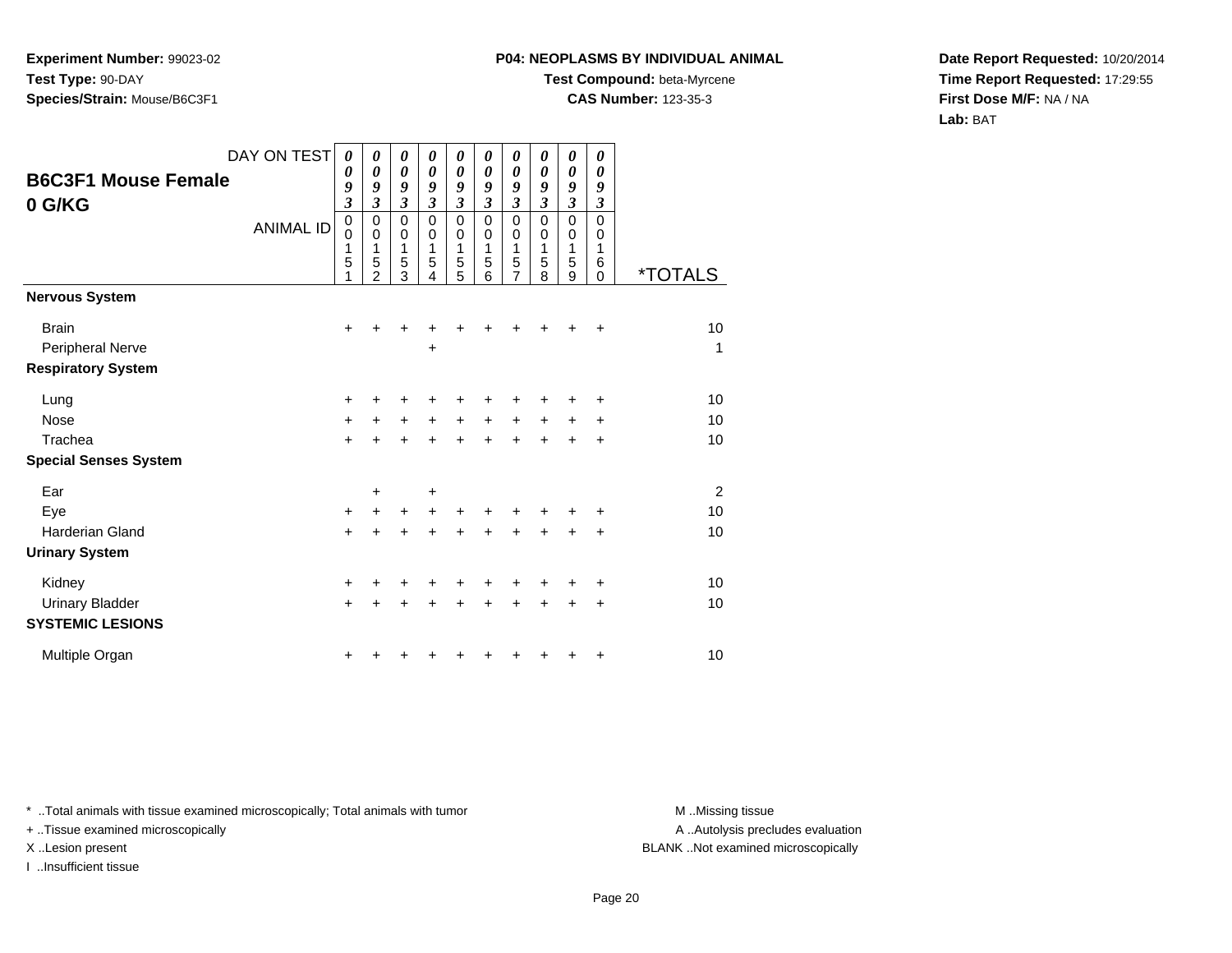# **P04: NEOPLASMS BY INDIVIDUAL ANIMAL**

**Test Compound:** beta-Myrcene

**CAS Number:** 123-35-3

**Date Report Requested:** 10/20/2014**Time Report Requested:** 17:29:55**First Dose M/F:** NA / NA**Lab:** BAT

| <b>B6C3F1 Mouse Female</b><br>G/KG<br>0.25 | DAY ON TEST<br><b>ANIMAL ID</b> | $\boldsymbol{\theta}$<br>0<br>9<br>$\mathfrak{z}$<br>$\pmb{0}$ | 0<br>$\boldsymbol{\theta}$<br>9<br>$\mathfrak{z}$<br>$\mathbf 0$ | 0<br>$\boldsymbol{\theta}$<br>9<br>$\mathfrak{z}$<br>$\pmb{0}$ | 0<br>0<br>9<br>$\mathfrak{z}$<br>0      | $\boldsymbol{\theta}$<br>$\boldsymbol{\theta}$<br>9<br>$\mathfrak{z}$<br>$\pmb{0}$ | 0<br>$\boldsymbol{\theta}$<br>9<br>$\boldsymbol{\mathfrak{z}}$<br>$\mathbf 0$ | 0<br>$\boldsymbol{\theta}$<br>9<br>$\boldsymbol{\beta}$<br>$\pmb{0}$ | 0<br>$\boldsymbol{\theta}$<br>9<br>$\boldsymbol{\beta}$<br>$\pmb{0}$ | 0<br>$\boldsymbol{\theta}$<br>9<br>$\mathfrak{z}$<br>$\pmb{0}$ | 0<br>$\boldsymbol{\theta}$<br>9<br>$\boldsymbol{\beta}$<br>$\mathbf 0$ |                       |
|--------------------------------------------|---------------------------------|----------------------------------------------------------------|------------------------------------------------------------------|----------------------------------------------------------------|-----------------------------------------|------------------------------------------------------------------------------------|-------------------------------------------------------------------------------|----------------------------------------------------------------------|----------------------------------------------------------------------|----------------------------------------------------------------|------------------------------------------------------------------------|-----------------------|
|                                            |                                 | $\mathbf 0$<br>$\overline{\mathbf{c}}$<br>5<br>1               | $\mathbf 0$<br>$\boldsymbol{2}$<br>5<br>$\overline{2}$           | $\pmb{0}$<br>$\frac{2}{5}$<br>$\overline{3}$                   | $\mathbf 0$<br>$\overline{c}$<br>5<br>4 | $\mathbf 0$<br>$\overline{2}$<br>5<br>5                                            | $\mathbf 0$<br>$\overline{2}$<br>5<br>6                                       | $\pmb{0}$<br>$\boldsymbol{2}$<br>5<br>$\overline{7}$                 | $\,0\,$<br>$\overline{c}$<br>$\overline{5}$<br>8                     | $\,0\,$<br>$\boldsymbol{2}$<br>5<br>9                          | 0<br>$\overline{c}$<br>6<br>$\mathbf 0$                                | <i><b>*TOTALS</b></i> |
| <b>Alimentary System</b>                   |                                 |                                                                |                                                                  |                                                                |                                         |                                                                                    |                                                                               |                                                                      |                                                                      |                                                                |                                                                        |                       |
| Liver                                      |                                 | +                                                              | +                                                                | +                                                              | +                                       | +                                                                                  | +                                                                             | +                                                                    | +                                                                    | +                                                              | +                                                                      | 10                    |
| Pancreas                                   |                                 | $+$                                                            | +                                                                | $\ddot{}$                                                      | $+$                                     | $+$                                                                                | $\ddot{}$                                                                     | $+$                                                                  | $\ddot{}$                                                            | $\ddot{}$                                                      | $\ddot{}$                                                              | 10                    |
| Stomach, Forestomach                       |                                 | $+$                                                            | $\ddot{}$                                                        | $\ddot{}$                                                      | $\ddot{}$                               | $\ddot{}$                                                                          | $\ddot{}$                                                                     | $\ddot{}$                                                            | $\ddot{}$                                                            | $\ddot{}$                                                      | $\ddot{}$                                                              | 10                    |
| <b>Cardiovascular System</b>               |                                 |                                                                |                                                                  |                                                                |                                         |                                                                                    |                                                                               |                                                                      |                                                                      |                                                                |                                                                        |                       |
| <b>NONE</b>                                |                                 |                                                                |                                                                  |                                                                |                                         |                                                                                    |                                                                               |                                                                      |                                                                      |                                                                |                                                                        |                       |
| <b>Endocrine System</b>                    |                                 |                                                                |                                                                  |                                                                |                                         |                                                                                    |                                                                               |                                                                      |                                                                      |                                                                |                                                                        |                       |
| <b>NONE</b><br><b>General Body System</b>  |                                 |                                                                |                                                                  |                                                                |                                         |                                                                                    |                                                                               |                                                                      |                                                                      |                                                                |                                                                        |                       |
| <b>NONE</b><br><b>Genital System</b>       |                                 |                                                                |                                                                  |                                                                |                                         |                                                                                    |                                                                               |                                                                      |                                                                      |                                                                |                                                                        |                       |
| <b>NONE</b><br><b>Hematopoietic System</b> |                                 |                                                                |                                                                  |                                                                |                                         |                                                                                    |                                                                               |                                                                      |                                                                      |                                                                |                                                                        |                       |
| <b>Bone Marrow</b>                         |                                 | $\ddot{}$                                                      | +                                                                | +                                                              | +                                       | +                                                                                  | +                                                                             | +                                                                    | +                                                                    | +                                                              | +                                                                      | 10                    |
| Lymph Node, Mandibular                     |                                 | $\ddot{}$                                                      | +                                                                | $\ddot{}$                                                      | $\ddot{}$                               | $\ddot{}$                                                                          | $\ddot{}$                                                                     | $\ddot{}$                                                            | +                                                                    | $\ddot{}$                                                      | +                                                                      | 10                    |
| Lymph Node, Mesenteric                     |                                 | $\ddot{}$                                                      | +                                                                | $\ddot{}$                                                      | $\ddot{}$                               | $+$                                                                                | $\ddot{}$                                                                     | $+$                                                                  | $\ddot{}$                                                            | $\ddot{}$                                                      | $\ddot{}$                                                              | 10                    |
| Spleen                                     |                                 | $\ddot{}$                                                      | +                                                                | $\ddot{}$                                                      | $\ddot{}$                               | $\ddot{}$                                                                          | $\ddot{}$                                                                     | $\ddot{}$                                                            | $\ddot{}$                                                            | $\ddot{}$                                                      | +                                                                      | 10                    |
| Thymus                                     |                                 | $\ddot{}$                                                      | Ŧ.                                                               | $\ddot{}$                                                      | $\ddot{}$                               | $\ddot{}$                                                                          | $\ddot{}$                                                                     | $\ddot{}$                                                            | $\ddot{}$                                                            | $\ddot{}$                                                      | $\ddot{}$                                                              | 10                    |
| <b>Integumentary System</b>                |                                 |                                                                |                                                                  |                                                                |                                         |                                                                                    |                                                                               |                                                                      |                                                                      |                                                                |                                                                        |                       |

\* ..Total animals with tissue examined microscopically; Total animals with tumor **M** . Missing tissue M ..Missing tissue

+ ..Tissue examined microscopically

I ..Insufficient tissue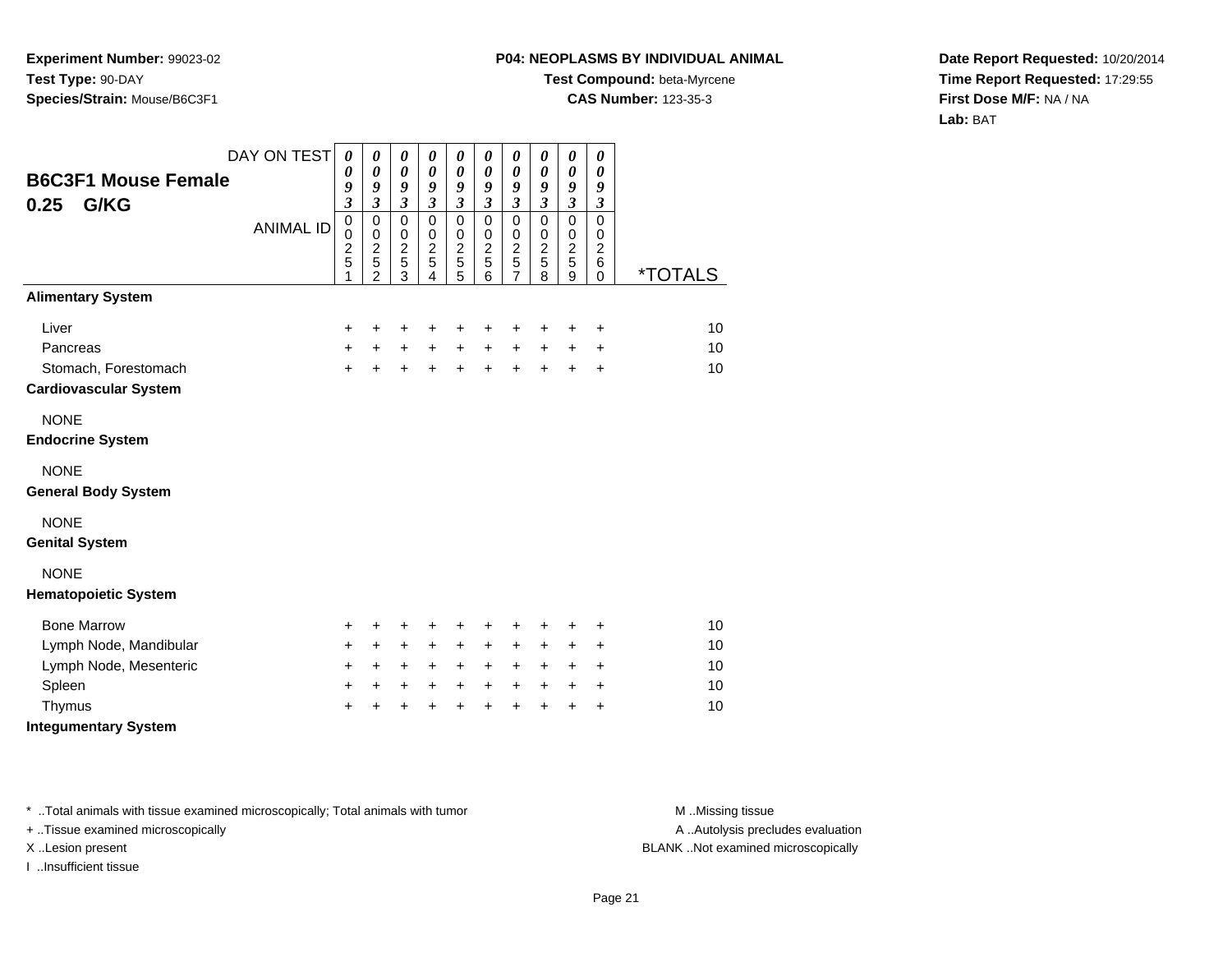## **P04: NEOPLASMS BY INDIVIDUAL ANIMAL**

**Test Compound:** beta-Myrcene

**CAS Number:** 123-35-3

**Date Report Requested:** 10/20/2014**Time Report Requested:** 17:29:56**First Dose M/F:** NA / NA**Lab:** BAT

| <b>B6C3F1 Mouse Female</b><br>G/KG<br>0.25   | DAY ON TEST<br><b>ANIMAL ID</b> | 0<br>0<br>9<br>$\boldsymbol{\beta}$<br>$\pmb{0}$<br>$\mathbf 0$<br>$\frac{2}{5}$<br>1 | 0<br>0<br>9<br>3<br>$\pmb{0}$<br>$\pmb{0}$<br>$\frac{2}{5}$<br>$\overline{2}$ | 0<br>$\boldsymbol{\theta}$<br>9<br>$\mathfrak{z}$<br>$\mathbf 0$<br>$\mathbf 0$<br>$\frac{2}{5}$<br>3 | 0<br>0<br>9<br>$\mathfrak{z}$<br>$\mathbf 0$<br>$\pmb{0}$<br>$\frac{2}{5}$<br>4 | 0<br>0<br>9<br>$\mathfrak{z}$<br>$\mathbf 0$<br>0<br>$\frac{2}{5}$<br>5 | 0<br>0<br>9<br>$\mathfrak{z}$<br>$\mathbf 0$<br>$\mathbf 0$<br>$rac{2}{5}$<br>6 | 0<br>0<br>9<br>$\overline{\mathbf{3}}$<br>0<br>0<br>$\frac{2}{5}$<br>$\overline{7}$ | 0<br>0<br>9<br>$\overline{\mathbf{3}}$<br>$\mathbf 0$<br>0<br>$\frac{2}{5}$<br>8 | 0<br>$\boldsymbol{\theta}$<br>9<br>$\mathfrak{z}$<br>$\mathbf 0$<br>$\pmb{0}$<br>$rac{2}{5}$<br>9 | 0<br>0<br>9<br>$\boldsymbol{\beta}$<br>$\mathbf 0$<br>$\mathbf 0$<br>$\boldsymbol{2}$<br>6<br>$\Omega$ | <i><b>*TOTALS</b></i> |
|----------------------------------------------|---------------------------------|---------------------------------------------------------------------------------------|-------------------------------------------------------------------------------|-------------------------------------------------------------------------------------------------------|---------------------------------------------------------------------------------|-------------------------------------------------------------------------|---------------------------------------------------------------------------------|-------------------------------------------------------------------------------------|----------------------------------------------------------------------------------|---------------------------------------------------------------------------------------------------|--------------------------------------------------------------------------------------------------------|-----------------------|
| <b>NONE</b><br><b>Musculoskeletal System</b> |                                 |                                                                                       |                                                                               |                                                                                                       |                                                                                 |                                                                         |                                                                                 |                                                                                     |                                                                                  |                                                                                                   |                                                                                                        |                       |
| <b>NONE</b><br><b>Nervous System</b>         |                                 |                                                                                       |                                                                               |                                                                                                       |                                                                                 |                                                                         |                                                                                 |                                                                                     |                                                                                  |                                                                                                   |                                                                                                        |                       |
| <b>NONE</b><br><b>Respiratory System</b>     |                                 |                                                                                       |                                                                               |                                                                                                       |                                                                                 |                                                                         |                                                                                 |                                                                                     |                                                                                  |                                                                                                   |                                                                                                        |                       |
| <b>Nose</b><br><b>Special Senses System</b>  |                                 | $\ddot{}$                                                                             |                                                                               |                                                                                                       |                                                                                 |                                                                         |                                                                                 |                                                                                     |                                                                                  |                                                                                                   | $\ddot{}$                                                                                              | 10                    |
| <b>NONE</b><br><b>Urinary System</b>         |                                 |                                                                                       |                                                                               |                                                                                                       |                                                                                 |                                                                         |                                                                                 |                                                                                     |                                                                                  |                                                                                                   |                                                                                                        |                       |
| Kidney<br><b>SYSTEMIC LESIONS</b>            |                                 | $\ddot{}$                                                                             |                                                                               |                                                                                                       |                                                                                 | ٠                                                                       |                                                                                 |                                                                                     |                                                                                  |                                                                                                   | ÷                                                                                                      | 10                    |
| Multiple Organ                               |                                 | +                                                                                     |                                                                               |                                                                                                       |                                                                                 |                                                                         |                                                                                 |                                                                                     |                                                                                  |                                                                                                   | ÷                                                                                                      | 10                    |

\* ..Total animals with tissue examined microscopically; Total animals with tumor **M** . Missing tissue M ..Missing tissue

+ ..Tissue examined microscopically

I ..Insufficient tissue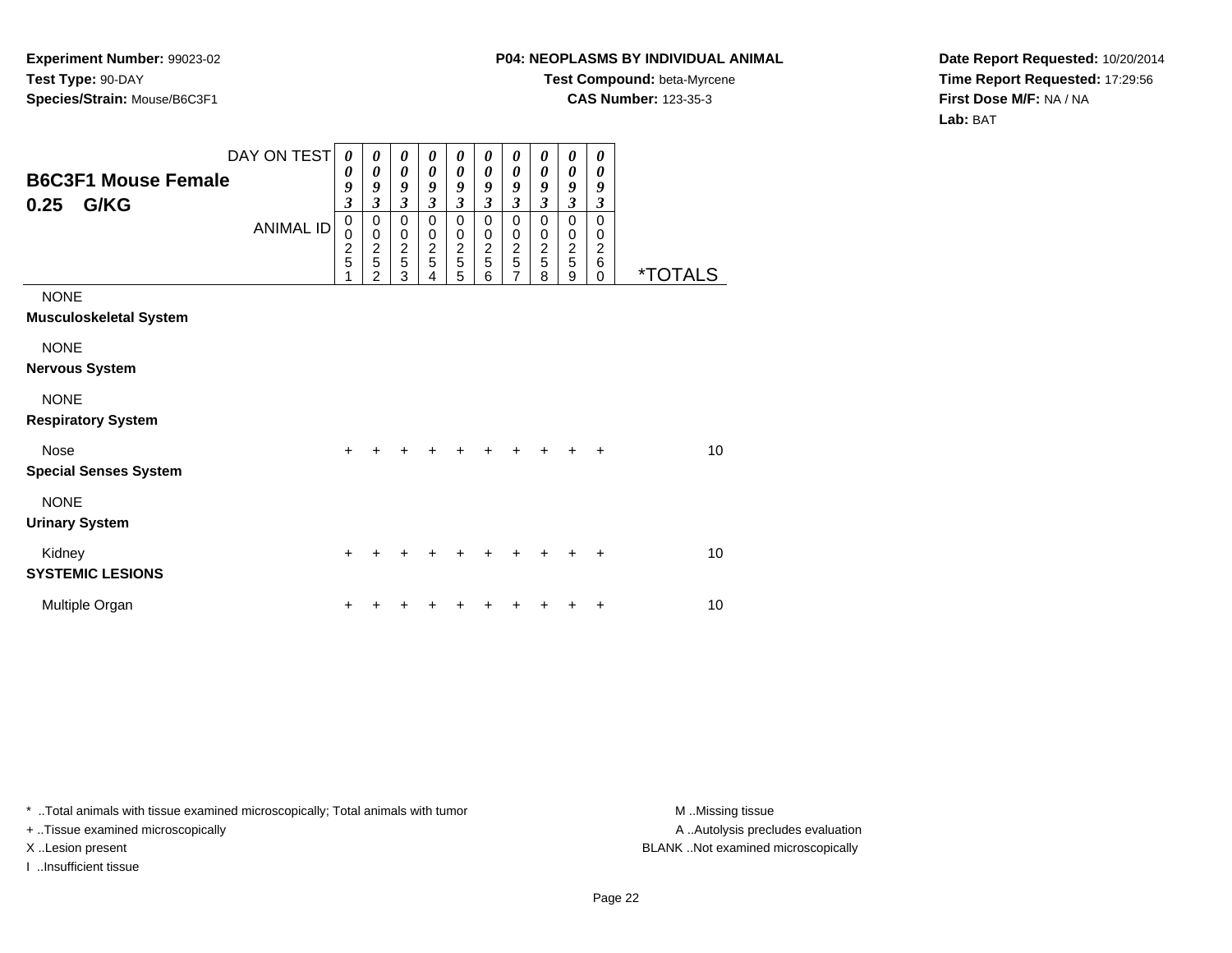# **P04: NEOPLASMS BY INDIVIDUAL ANIMAL**

**Test Compound:** beta-Myrcene

**CAS Number:** 123-35-3

**Date Report Requested:** 10/20/2014**Time Report Requested:** 17:29:56**First Dose M/F:** NA / NA**Lab:** BAT

|                              | DAY ON TEST      | 0                           | 0                          | $\pmb{\theta}$              | 0                          | 0                       | $\boldsymbol{\theta}$      | 0                          | 0                          | 0                          | 0                          |                       |
|------------------------------|------------------|-----------------------------|----------------------------|-----------------------------|----------------------------|-------------------------|----------------------------|----------------------------|----------------------------|----------------------------|----------------------------|-----------------------|
| <b>B6C3F1 Mouse Female</b>   |                  | 0<br>9                      | 0<br>9                     | $\boldsymbol{\theta}$<br>9  | $\boldsymbol{\theta}$<br>9 | 0<br>9                  | $\boldsymbol{\theta}$<br>9 | 0<br>9                     | $\boldsymbol{\theta}$<br>9 | $\boldsymbol{\theta}$<br>9 | $\boldsymbol{\theta}$<br>9 |                       |
| G/KG<br>0.5                  |                  | $\boldsymbol{\mathfrak{z}}$ | $\mathfrak{z}$             | $\boldsymbol{\mathfrak{z}}$ | $\mathfrak{z}$             | $\overline{\mathbf{3}}$ | $\mathfrak{z}$             | $\mathfrak{z}$             | $\mathfrak{z}$             | $\mathfrak{z}$             | $\boldsymbol{\beta}$       |                       |
|                              | <b>ANIMAL ID</b> | $\mathbf 0$<br>$\pmb{0}$    | $\mathbf 0$<br>$\mathbf 0$ | $\pmb{0}$<br>$\pmb{0}$      | $\mathbf 0$<br>$\pmb{0}$   | 0<br>0                  | $\mathbf 0$<br>$\mathbf 0$ | $\mathbf 0$<br>$\mathbf 0$ | $\mathbf 0$<br>$\pmb{0}$   | $\mathbf 0$<br>$\mathbf 0$ | $\mathbf 0$<br>$\mathbf 0$ |                       |
|                              |                  | 3                           | $\sqrt{3}$                 | $\frac{3}{5}$               | $\mathbf{3}$               | 3                       | 3                          | 3                          | $\mathbf{3}$               | $\sqrt{3}$                 | $\mathbf{3}$               |                       |
|                              |                  | 5                           | 5<br>$\overline{2}$        | 3                           | 5<br>$\overline{4}$        | 5<br>5                  | $\sqrt{5}$<br>6            | 5<br>7                     | 5<br>8                     | 5<br>9                     | 6<br>$\mathbf 0$           | <i><b>*TOTALS</b></i> |
| <b>Alimentary System</b>     |                  |                             |                            |                             |                            |                         |                            |                            |                            |                            |                            |                       |
| Liver                        |                  | $\ddot{}$                   | $\ddot{}$                  | +                           | ٠                          | +                       | ٠                          | +                          | +                          | +                          | $\ddot{}$                  | 10                    |
| Oral Mucosa                  |                  |                             |                            |                             | +                          |                         |                            | +                          |                            |                            |                            | 2                     |
| Pancreas                     |                  | $\ddot{}$                   | +                          | $\ddot{}$                   | $\ddot{}$                  | +                       | $\ddot{}$                  | $\ddot{}$                  | +                          | +                          | $\ddot{}$                  | 10                    |
| Stomach, Forestomach         |                  | $+$                         | $\ddot{}$                  | $\ddot{}$                   | $\ddot{}$                  | $\ddot{}$               | $\ddot{}$                  | $\ddot{}$                  | $\ddot{}$                  | $\ddot{}$                  | $\ddot{}$                  | 10                    |
| <b>Cardiovascular System</b> |                  |                             |                            |                             |                            |                         |                            |                            |                            |                            |                            |                       |
| <b>NONE</b>                  |                  |                             |                            |                             |                            |                         |                            |                            |                            |                            |                            |                       |
| <b>Endocrine System</b>      |                  |                             |                            |                             |                            |                         |                            |                            |                            |                            |                            |                       |
| <b>NONE</b>                  |                  |                             |                            |                             |                            |                         |                            |                            |                            |                            |                            |                       |
| <b>General Body System</b>   |                  |                             |                            |                             |                            |                         |                            |                            |                            |                            |                            |                       |
| <b>NONE</b>                  |                  |                             |                            |                             |                            |                         |                            |                            |                            |                            |                            |                       |
| <b>Genital System</b>        |                  |                             |                            |                             |                            |                         |                            |                            |                            |                            |                            |                       |
| <b>NONE</b>                  |                  |                             |                            |                             |                            |                         |                            |                            |                            |                            |                            |                       |
| <b>Hematopoietic System</b>  |                  |                             |                            |                             |                            |                         |                            |                            |                            |                            |                            |                       |
| <b>Bone Marrow</b>           |                  | +                           | +                          | +                           | +                          | +                       | +                          | +                          | +                          | +                          | $\ddot{}$                  | 10                    |
| Lymph Node, Mandibular       |                  | $+$                         | $\ddot{}$                  | $+$                         | $+$                        | $\ddot{}$               | $\ddot{}$                  | $\ddot{}$                  | $\ddot{}$                  | +                          | $\ddot{}$                  | 10                    |
| Lymph Node, Mesenteric       |                  | $\pm$                       | +                          | $\ddot{}$                   | $\ddot{}$                  | +                       | $\ddot{}$                  | $\ddot{}$                  | $\ddot{}$                  | +                          | $\ddot{}$                  | 10                    |
| Spleen                       |                  | +                           | +                          | $\ddot{}$                   | $\ddot{}$                  | $\ddot{}$               | $\ddot{}$                  | $\ddot{}$                  | $\ddot{}$                  | +                          | $\ddot{}$                  | 10                    |
| Thymus                       |                  | $\ddot{}$                   | $\ddot{}$                  | +                           | $\ddot{}$                  | $\ddot{}$               | $\ddot{}$                  | $\ddot{}$                  | $\ddot{}$                  | $\ddot{}$                  | $\ddot{}$                  | 10                    |

\* ..Total animals with tissue examined microscopically; Total animals with tumor **M** . Missing tissue M ..Missing tissue + ..Tissue examined microscopically

I ..Insufficient tissue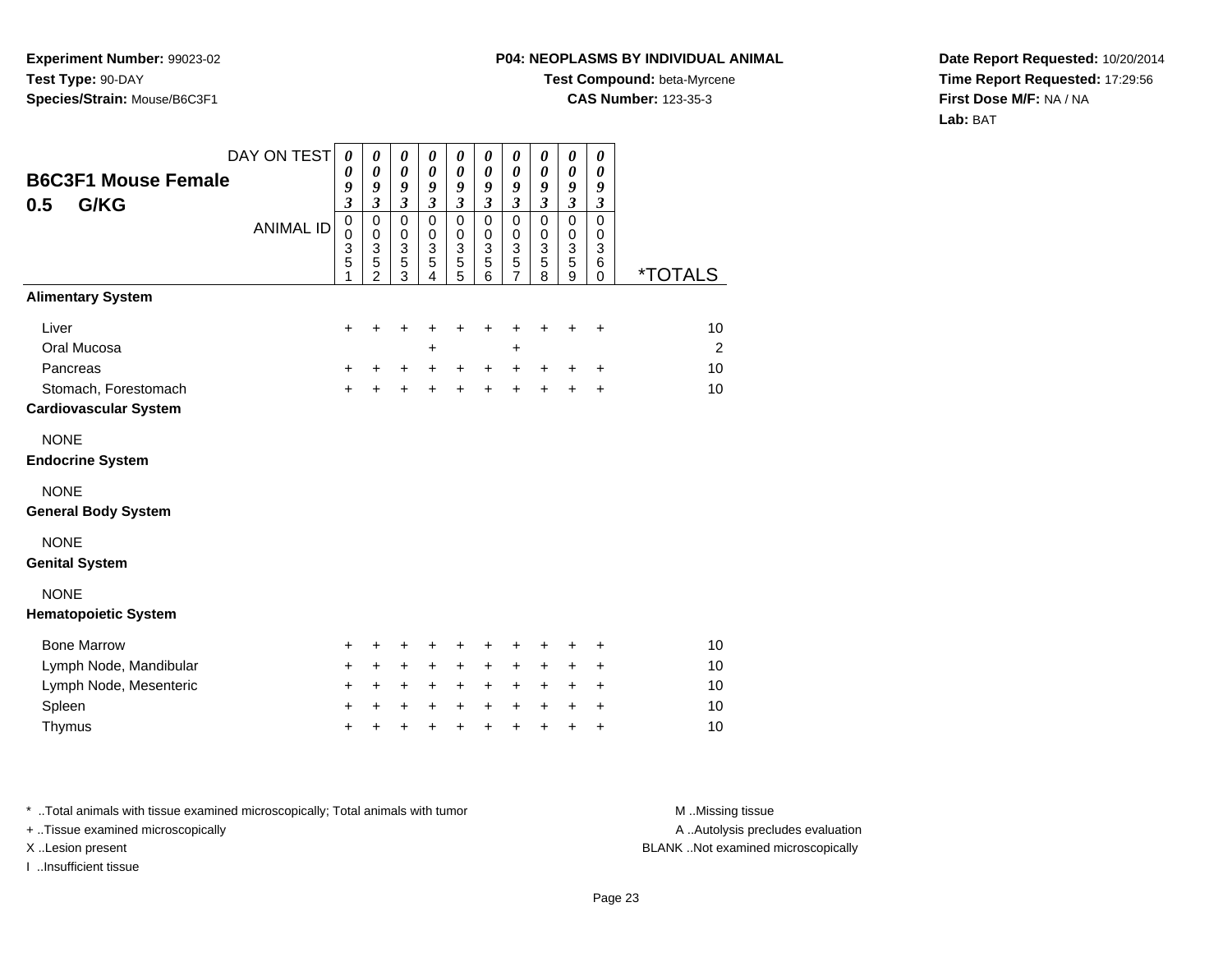## **P04: NEOPLASMS BY INDIVIDUAL ANIMAL**

**Test Compound:** beta-Myrcene**CAS Number:** 123-35-3

**Date Report Requested:** 10/20/2014**Time Report Requested:** 17:29:56**First Dose M/F:** NA / NA**Lab:** BAT

| <b>B6C3F1 Mouse Female</b><br>G/KG<br>0.5    | DAY ON TEST<br><b>ANIMAL ID</b> | $\boldsymbol{\theta}$<br>0<br>9<br>$\mathfrak{z}$<br>$\pmb{0}$<br>$\mathbf 0$<br>3<br>5<br>1 | 0<br>0<br>9<br>$\mathfrak{z}$<br>$\mathbf 0$<br>$\mathbf 0$<br>$\ensuremath{\mathsf{3}}$<br>$\overline{5}$<br>$\overline{2}$ | 0<br>$\boldsymbol{\theta}$<br>9<br>$\mathfrak{z}$<br>$\pmb{0}$<br>$\pmb{0}$<br>$\frac{3}{5}$<br>3 | 0<br>$\boldsymbol{\theta}$<br>9<br>$\overline{\mathbf{3}}$<br>0<br>0<br>$\ensuremath{\mathsf{3}}$<br>5<br>4 | 0<br>$\boldsymbol{\theta}$<br>9<br>$\mathfrak{z}$<br>$\mathbf 0$<br>0<br>$\ensuremath{\mathsf{3}}$<br>5<br>5 | 0<br>0<br>9<br>$\mathfrak{z}$<br>$\mathbf 0$<br>0<br>$\mathbf{3}$<br>5<br>6 | 0<br>0<br>9<br>$\boldsymbol{\beta}$<br>$\pmb{0}$<br>0<br>$\ensuremath{\mathsf{3}}$<br>5<br>$\overline{7}$ | 0<br>0<br>9<br>$\mathfrak{z}$<br>$\mathbf 0$<br>0<br>$\sqrt{3}$<br>$\overline{5}$<br>8 | 0<br>$\boldsymbol{\theta}$<br>9<br>$\mathfrak{z}$<br>$\mathbf 0$<br>0<br>$\frac{3}{5}$<br>9 | 0<br>$\boldsymbol{\theta}$<br>9<br>$\boldsymbol{\beta}$<br>$\mathbf 0$<br>0<br>3<br>6<br>$\Omega$ | <i><b>*TOTALS</b></i> |
|----------------------------------------------|---------------------------------|----------------------------------------------------------------------------------------------|------------------------------------------------------------------------------------------------------------------------------|---------------------------------------------------------------------------------------------------|-------------------------------------------------------------------------------------------------------------|--------------------------------------------------------------------------------------------------------------|-----------------------------------------------------------------------------|-----------------------------------------------------------------------------------------------------------|----------------------------------------------------------------------------------------|---------------------------------------------------------------------------------------------|---------------------------------------------------------------------------------------------------|-----------------------|
| <b>Integumentary System</b>                  |                                 |                                                                                              |                                                                                                                              |                                                                                                   |                                                                                                             |                                                                                                              |                                                                             |                                                                                                           |                                                                                        |                                                                                             |                                                                                                   |                       |
| <b>NONE</b><br><b>Musculoskeletal System</b> |                                 |                                                                                              |                                                                                                                              |                                                                                                   |                                                                                                             |                                                                                                              |                                                                             |                                                                                                           |                                                                                        |                                                                                             |                                                                                                   |                       |
| <b>NONE</b><br><b>Nervous System</b>         |                                 |                                                                                              |                                                                                                                              |                                                                                                   |                                                                                                             |                                                                                                              |                                                                             |                                                                                                           |                                                                                        |                                                                                             |                                                                                                   |                       |
| <b>NONE</b><br><b>Respiratory System</b>     |                                 |                                                                                              |                                                                                                                              |                                                                                                   |                                                                                                             |                                                                                                              |                                                                             |                                                                                                           |                                                                                        |                                                                                             |                                                                                                   |                       |
| Nose<br><b>Special Senses System</b>         |                                 |                                                                                              |                                                                                                                              |                                                                                                   |                                                                                                             |                                                                                                              |                                                                             |                                                                                                           |                                                                                        |                                                                                             | $\ddot{}$                                                                                         | 10                    |
| <b>NONE</b><br><b>Urinary System</b>         |                                 |                                                                                              |                                                                                                                              |                                                                                                   |                                                                                                             |                                                                                                              |                                                                             |                                                                                                           |                                                                                        |                                                                                             |                                                                                                   |                       |
| Kidney<br><b>SYSTEMIC LESIONS</b>            |                                 | $\div$                                                                                       |                                                                                                                              |                                                                                                   |                                                                                                             |                                                                                                              |                                                                             |                                                                                                           |                                                                                        |                                                                                             | $\div$                                                                                            | 10                    |
| Multiple Organ                               |                                 |                                                                                              |                                                                                                                              |                                                                                                   |                                                                                                             |                                                                                                              |                                                                             |                                                                                                           |                                                                                        |                                                                                             | +                                                                                                 | 10                    |

\* ..Total animals with tissue examined microscopically; Total animals with tumor **M** . Missing tissue M ..Missing tissue

+ ..Tissue examined microscopically

I ..Insufficient tissue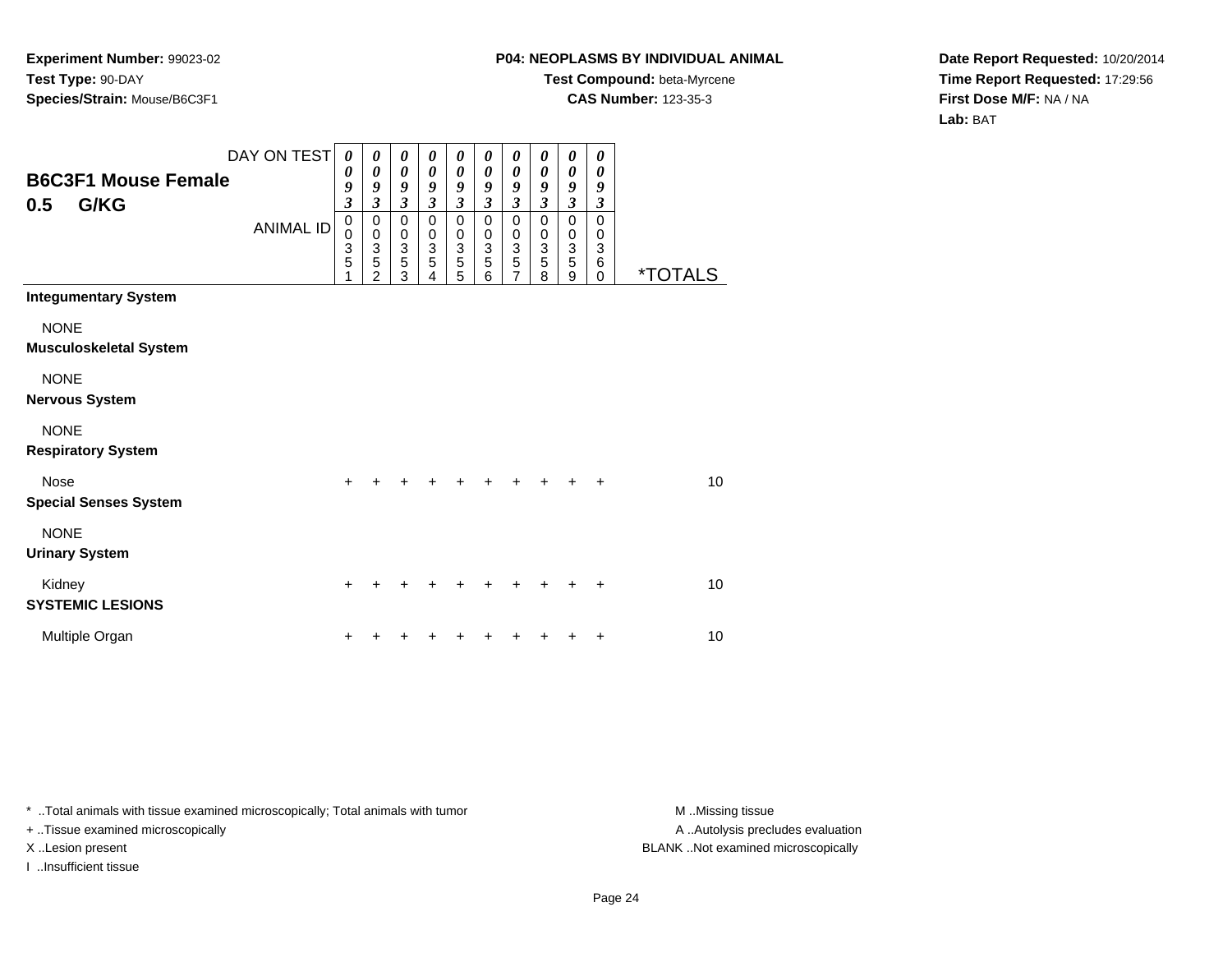# **P04: NEOPLASMS BY INDIVIDUAL ANIMAL**

**Test Compound:** beta-Myrcene

**CAS Number:** 123-35-3

**Date Report Requested:** 10/20/2014**Time Report Requested:** 17:29:56**First Dose M/F:** NA / NA**Lab:** BAT

|                              | DAY ON TEST      | 0              | 0                   | 0                                      | 0                   | 0                            | 0                       | 0                          | 0                   | 0                             | 0                          |                       |
|------------------------------|------------------|----------------|---------------------|----------------------------------------|---------------------|------------------------------|-------------------------|----------------------------|---------------------|-------------------------------|----------------------------|-----------------------|
| <b>B6C3F1 Mouse Female</b>   |                  | 0<br>9         | 0<br>9              | 0<br>9                                 | 0<br>9              | 0<br>9                       | 0<br>9                  | $\boldsymbol{\theta}$<br>9 | 0<br>9              | 0<br>9                        | 0<br>9                     |                       |
| G/KG<br>1.0                  |                  | $\mathfrak{z}$ | $\mathfrak{z}$      | $\boldsymbol{\mathfrak{z}}$            | $\mathfrak{z}$      | 3                            | $\overline{\mathbf{3}}$ | $\mathfrak{z}$             | $\mathfrak{z}$      | $\mathfrak{z}$                | $\mathfrak{z}$             |                       |
|                              | <b>ANIMAL ID</b> | $\mathbf 0$    | $\Omega$            | $\Omega$                               | $\Omega$            | $\mathbf 0$                  | $\mathbf 0$<br>$\Omega$ | $\mathbf 0$                | $\mathbf 0$         | $\mathbf 0$                   | $\Omega$                   |                       |
|                              |                  | 0<br>4         | $\Omega$<br>4       | $\mathbf 0$<br>$\overline{\mathbf{4}}$ | 0<br>$\overline{4}$ | 0<br>$\overline{\mathbf{4}}$ | 4                       | 0<br>4                     | 0<br>$\overline{4}$ | $\mathbf 0$<br>$\overline{4}$ | $\Omega$<br>$\overline{4}$ |                       |
|                              |                  | 5<br>1         | 5<br>$\mathfrak{p}$ | 5<br>$\bar{3}$                         | 5<br>4              | $\frac{5}{5}$                | 5<br>6                  | 5<br>$\overline{7}$        | 5<br>8              | 5<br>9                        | 6<br>$\mathbf 0$           | <i><b>*TOTALS</b></i> |
| <b>Alimentary System</b>     |                  |                |                     |                                        |                     |                              |                         |                            |                     |                               |                            |                       |
| Esophagus                    |                  | +              | +                   | +                                      |                     | +                            | +                       | +                          |                     | ٠                             | +                          | 10                    |
| Gallbladder                  |                  | M              | $\ddot{}$           | +                                      | +                   | +                            | +                       | +                          | +                   | +                             | +                          | 9                     |
| Intestine Large, Cecum       |                  | $\ddot{}$      | $\ddot{}$           | +                                      | $\ddot{}$           | $\ddot{}$                    | $\ddot{}$               | $\ddot{}$                  | $\ddot{}$           | $\ddot{}$                     | $\ddot{}$                  | 10                    |
| Intestine Large, Colon       |                  | $\ddot{}$      | $\ddot{}$           | $\ddot{}$                              | $\ddot{}$           | $\pm$                        | $\ddot{}$               | $\ddot{}$                  | $\ddot{}$           | $\pm$                         | $\ddot{}$                  | 10                    |
| Intestine Large, Rectum      |                  | $\ddot{}$      | $\ddot{}$           | $\ddot{}$                              | $\ddot{}$           | $\ddot{}$                    | $\ddot{}$               | $\ddot{}$                  | $+$                 | $+$                           | $\ddot{}$                  | 10                    |
| Intestine Small, Duodenum    |                  | $\ddot{}$      | +                   | +                                      | +                   | $\ddot{}$                    | +                       | +                          | $\ddot{}$           | +                             | +                          | 10                    |
| Intestine Small, Ileum       |                  | $\ddot{}$      | $\ddot{}$           | $\ddot{}$                              | $\ddot{}$           | $\ddot{}$                    | $\ddot{}$               | $\ddot{}$                  | $\ddot{}$           | $\ddot{}$                     | $\ddot{}$                  | 10                    |
| Intestine Small, Jejunum     |                  | +              | +                   | +                                      | $\ddot{}$           | $\ddot{}$                    | $\ddot{}$               | $\ddot{}$                  | $\ddot{}$           | $\ddot{}$                     | +                          | 10                    |
| Liver                        |                  | $\ddot{}$      | $\ddot{}$           | $\ddot{}$                              | $\ddot{}$           | $+$                          | $\ddot{}$               | $\ddot{}$                  | $\ddot{}$           | $+$                           | $\ddot{}$                  | 10                    |
| Oral Mucosa                  |                  | $\ddot{}$      | +                   | +                                      | +                   | $\ddot{}$                    | $\ddot{}$               | $\ddot{}$                  | +                   | $\ddot{}$                     | $\ddot{}$                  | 10                    |
| Pancreas                     |                  | $\ddot{}$      | $\ddot{}$           | $\ddot{}$                              | $\ddot{}$           | $+$                          | $\ddot{}$               | $\ddot{}$                  | $\ddot{}$           | $+$                           | $\ddot{}$                  | 10                    |
| Salivary Glands              |                  | $\ddot{}$      | $\ddot{}$           | +                                      | $\ddot{}$           | $\ddot{}$                    | $\ddot{}$               | $\ddot{}$                  | $\ddot{}$           | $\ddot{}$                     | $\ddot{}$                  | 10                    |
| Stomach, Forestomach         |                  | +              | $\ddot{}$           | $\ddot{}$                              | $\ddot{}$           | $\ddot{}$                    | $\ddot{}$               | $\ddot{}$                  | $\ddot{}$           | $\ddot{}$                     | $\ddot{}$                  | 10                    |
| Stomach, Glandular           |                  | $+$            | $\ddot{}$           | $\ddot{}$                              | $\ddot{}$           | $\ddot{}$                    | $\ddot{}$               | $\ddot{}$                  | $\ddot{}$           | $\ddot{}$                     | +                          | 10                    |
| <b>Cardiovascular System</b> |                  |                |                     |                                        |                     |                              |                         |                            |                     |                               |                            |                       |
| <b>Blood Vessel</b>          |                  | +              | +                   | +                                      |                     |                              |                         |                            |                     |                               | +                          | 10                    |
| Heart                        |                  | $+$            | $\ddot{}$           | $\ddot{}$                              | $\ddot{}$           | $\ddot{}$                    | $\ddot{}$               | $\ddot{}$                  | $\ddot{}$           | $\ddot{}$                     | $\ddot{}$                  | 10                    |
| <b>Endocrine System</b>      |                  |                |                     |                                        |                     |                              |                         |                            |                     |                               |                            |                       |
| <b>Adrenal Cortex</b>        |                  | +              |                     |                                        |                     |                              |                         |                            |                     |                               | ٠                          | 10                    |
| Adrenal Medulla              |                  | +              | +                   | +                                      | +                   | +                            | ٠                       | +                          | +                   | +                             | +                          | 10                    |

\* ..Total animals with tissue examined microscopically; Total animals with tumor **M** . Missing tissue M ..Missing tissue

+ ..Tissue examined microscopically

I ..Insufficient tissue

A ..Autolysis precludes evaluation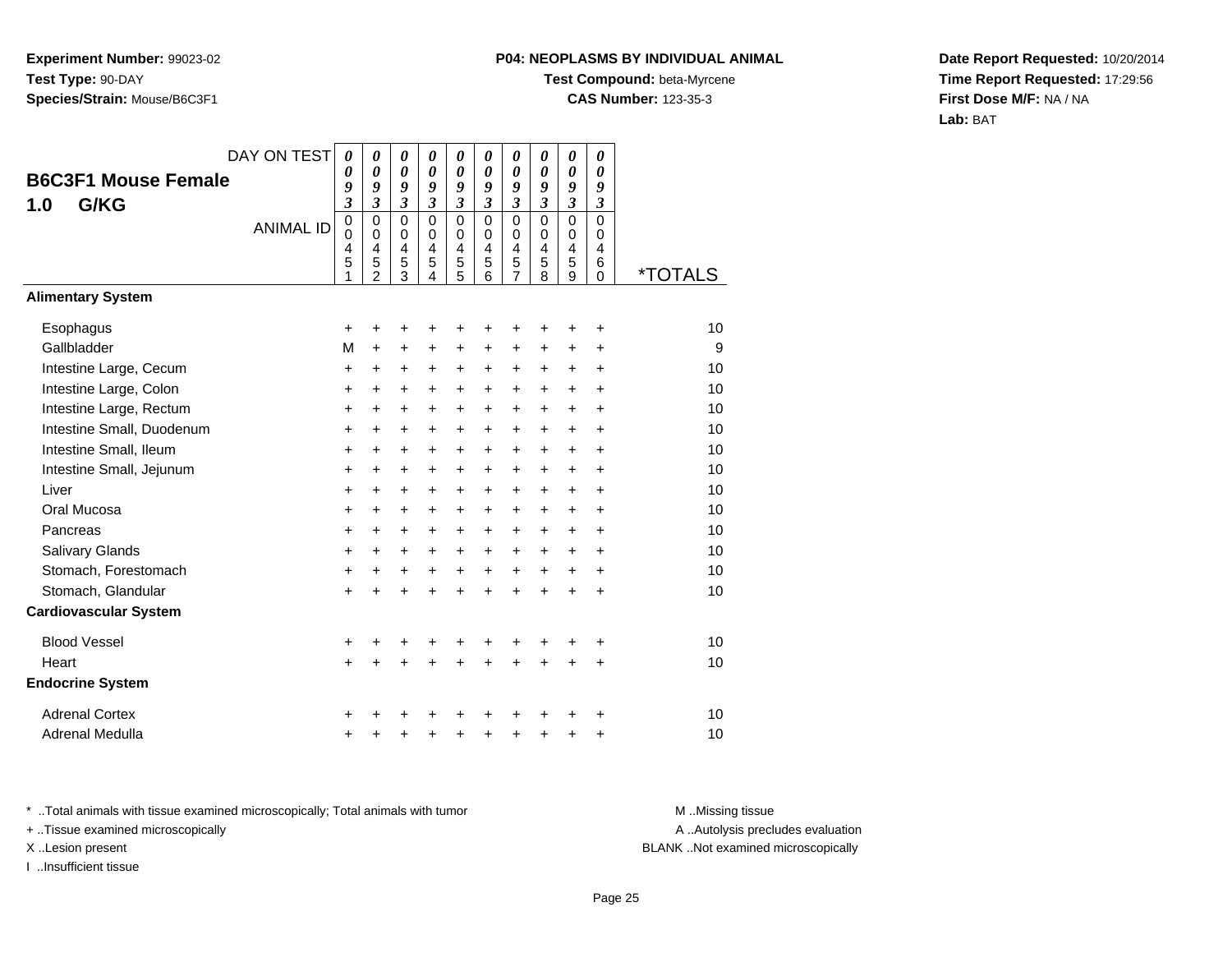#### **P04: NEOPLASMS BY INDIVIDUAL ANIMAL**

**Test Compound:** beta-Myrcene

**CAS Number:** 123-35-3

**Date Report Requested:** 10/20/2014**Time Report Requested:** 17:29:56**First Dose M/F:** NA / NA**Lab:** BAT

| <b>B6C3F1 Mouse Female</b><br>G/KG<br>1.0 | DAY ON TEST<br><b>ANIMAL ID</b> | 0<br>$\boldsymbol{\theta}$<br>9<br>$\boldsymbol{\mathfrak{z}}$<br>$\mathbf 0$<br>0<br>4<br>5<br>$\mathbf{1}$ | 0<br>0<br>9<br>$\mathfrak{z}$<br>$\mathbf 0$<br>$\mathbf 0$<br>4<br>5<br>$\overline{2}$ | 0<br>$\boldsymbol{\theta}$<br>9<br>$\overline{\mathbf{3}}$<br>$\mathbf 0$<br>$\mathbf 0$<br>4<br>5<br>$\overline{3}$ | 0<br>$\pmb{\theta}$<br>9<br>$\overline{\mathbf{3}}$<br>$\mathbf 0$<br>0<br>4<br>5<br>4 | 0<br>$\boldsymbol{\theta}$<br>9<br>3<br>$\mathbf 0$<br>$\mathbf 0$<br>4<br>5<br>5 | 0<br>$\boldsymbol{\theta}$<br>9<br>3<br>0<br>0<br>4<br>5<br>6 | 0<br>$\boldsymbol{\theta}$<br>9<br>$\mathfrak{z}$<br>$\mathbf 0$<br>0<br>4<br>5<br>7 | 0<br>0<br>9<br>$\mathfrak{z}$<br>$\mathbf 0$<br>0<br>$\overline{4}$<br>5<br>8 | 0<br>0<br>9<br>$\mathfrak{z}$<br>$\mathbf 0$<br>0<br>4<br>5<br>$\boldsymbol{9}$ | 0<br>0<br>9<br>$\boldsymbol{\beta}$<br>$\mathbf 0$<br>0<br>4<br>6<br>$\mathbf 0$ | <i><b>*TOTALS</b></i> |
|-------------------------------------------|---------------------------------|--------------------------------------------------------------------------------------------------------------|-----------------------------------------------------------------------------------------|----------------------------------------------------------------------------------------------------------------------|----------------------------------------------------------------------------------------|-----------------------------------------------------------------------------------|---------------------------------------------------------------|--------------------------------------------------------------------------------------|-------------------------------------------------------------------------------|---------------------------------------------------------------------------------|----------------------------------------------------------------------------------|-----------------------|
| Parathyroid Gland                         |                                 | $\ddot{}$                                                                                                    | $+$                                                                                     | M                                                                                                                    | $\ddot{}$                                                                              | $\ddot{}$                                                                         | M                                                             | $\ddot{}$                                                                            | $\ddot{}$                                                                     | $\ddot{}$                                                                       | $\ddot{}$                                                                        | 8                     |
| <b>Pituitary Gland</b>                    |                                 | +                                                                                                            | $\ddot{}$                                                                               | +                                                                                                                    | +                                                                                      | +                                                                                 | $\ddot{}$                                                     | +                                                                                    | $\ddot{}$                                                                     | $\ddot{}$                                                                       | +                                                                                | 10                    |
| <b>Thyroid Gland</b>                      |                                 | $\ddot{}$                                                                                                    | $\ddot{}$                                                                               | $\ddot{}$                                                                                                            | +                                                                                      | $\ddot{}$                                                                         | $\ddot{}$                                                     | $\ddot{}$                                                                            | $\ddot{}$                                                                     | $\ddot{}$                                                                       | +                                                                                | 10                    |
| <b>General Body System</b>                |                                 |                                                                                                              |                                                                                         |                                                                                                                      |                                                                                        |                                                                                   |                                                               |                                                                                      |                                                                               |                                                                                 |                                                                                  |                       |
| <b>NONE</b>                               |                                 |                                                                                                              |                                                                                         |                                                                                                                      |                                                                                        |                                                                                   |                                                               |                                                                                      |                                                                               |                                                                                 |                                                                                  |                       |
| <b>Genital System</b>                     |                                 |                                                                                                              |                                                                                         |                                                                                                                      |                                                                                        |                                                                                   |                                                               |                                                                                      |                                                                               |                                                                                 |                                                                                  |                       |
| <b>Clitoral Gland</b>                     |                                 | +                                                                                                            |                                                                                         | +                                                                                                                    | +                                                                                      | +                                                                                 |                                                               |                                                                                      |                                                                               |                                                                                 | +                                                                                | 10                    |
| Ovary                                     |                                 | $\ddot{}$                                                                                                    | +                                                                                       | +                                                                                                                    | +                                                                                      | +                                                                                 | +                                                             | +                                                                                    | +                                                                             | +                                                                               | +                                                                                | 10                    |
| Uterus                                    |                                 | $\ddot{}$                                                                                                    |                                                                                         | $\ddot{}$                                                                                                            |                                                                                        | $\ddot{}$                                                                         | $\ddot{}$                                                     | $\ddot{}$                                                                            | $\ddot{}$                                                                     | $\ddot{}$                                                                       | $\ddot{}$                                                                        | 10                    |
| <b>Hematopoietic System</b>               |                                 |                                                                                                              |                                                                                         |                                                                                                                      |                                                                                        |                                                                                   |                                                               |                                                                                      |                                                                               |                                                                                 |                                                                                  |                       |
| <b>Bone Marrow</b>                        |                                 | +                                                                                                            | ٠                                                                                       | +                                                                                                                    | +                                                                                      | +                                                                                 | +                                                             |                                                                                      | ٠                                                                             | ٠                                                                               | $\ddot{}$                                                                        | 10                    |
| Lymph Node, Mandibular                    |                                 | $\ddot{}$                                                                                                    | $\ddot{}$                                                                               | $\ddot{}$                                                                                                            | $\ddot{}$                                                                              | $\ddot{}$                                                                         | $\ddot{}$                                                     | $\ddot{}$                                                                            | $\ddot{}$                                                                     | $\ddot{}$                                                                       | +                                                                                | 10                    |
| Lymph Node, Mesenteric                    |                                 | $\ddot{}$                                                                                                    | $\ddot{}$                                                                               | +                                                                                                                    | $\ddot{}$                                                                              | +                                                                                 | $\ddot{}$                                                     | +                                                                                    | +                                                                             | +                                                                               | +                                                                                | 10                    |
| Spleen                                    |                                 | $\ddot{}$                                                                                                    | $\pm$                                                                                   | +                                                                                                                    | +                                                                                      | $\ddot{}$                                                                         | $\ddot{}$                                                     | +                                                                                    | $\ddot{}$                                                                     | +                                                                               | +                                                                                | 10                    |
| Thymus                                    |                                 | $\ddot{}$                                                                                                    | $\ddot{}$                                                                               | $\ddot{}$                                                                                                            | +                                                                                      | $\ddot{}$                                                                         | $\ddot{}$                                                     | $\ddot{}$                                                                            | $\ddot{}$                                                                     | $\ddot{}$                                                                       | $\ddot{}$                                                                        | 10                    |
| <b>Integumentary System</b>               |                                 |                                                                                                              |                                                                                         |                                                                                                                      |                                                                                        |                                                                                   |                                                               |                                                                                      |                                                                               |                                                                                 |                                                                                  |                       |
| <b>Mammary Gland</b>                      |                                 | +                                                                                                            | +                                                                                       | +                                                                                                                    | +                                                                                      | +                                                                                 | +                                                             |                                                                                      | +                                                                             | +                                                                               | +                                                                                | 10                    |
| Skin                                      |                                 | $\ddot{}$                                                                                                    |                                                                                         | +                                                                                                                    |                                                                                        | +                                                                                 |                                                               |                                                                                      |                                                                               | +                                                                               | +                                                                                | 10                    |
| <b>Musculoskeletal System</b>             |                                 |                                                                                                              |                                                                                         |                                                                                                                      |                                                                                        |                                                                                   |                                                               |                                                                                      |                                                                               |                                                                                 |                                                                                  |                       |
| Bone                                      |                                 | +                                                                                                            |                                                                                         |                                                                                                                      |                                                                                        |                                                                                   |                                                               |                                                                                      |                                                                               | +                                                                               | +                                                                                | 10                    |

\* ..Total animals with tissue examined microscopically; Total animals with tumor **M** . Missing tissue M ..Missing tissue A ..Autolysis precludes evaluation + ..Tissue examined microscopically X ..Lesion present BLANK ..Not examined microscopicallyI ..Insufficient tissue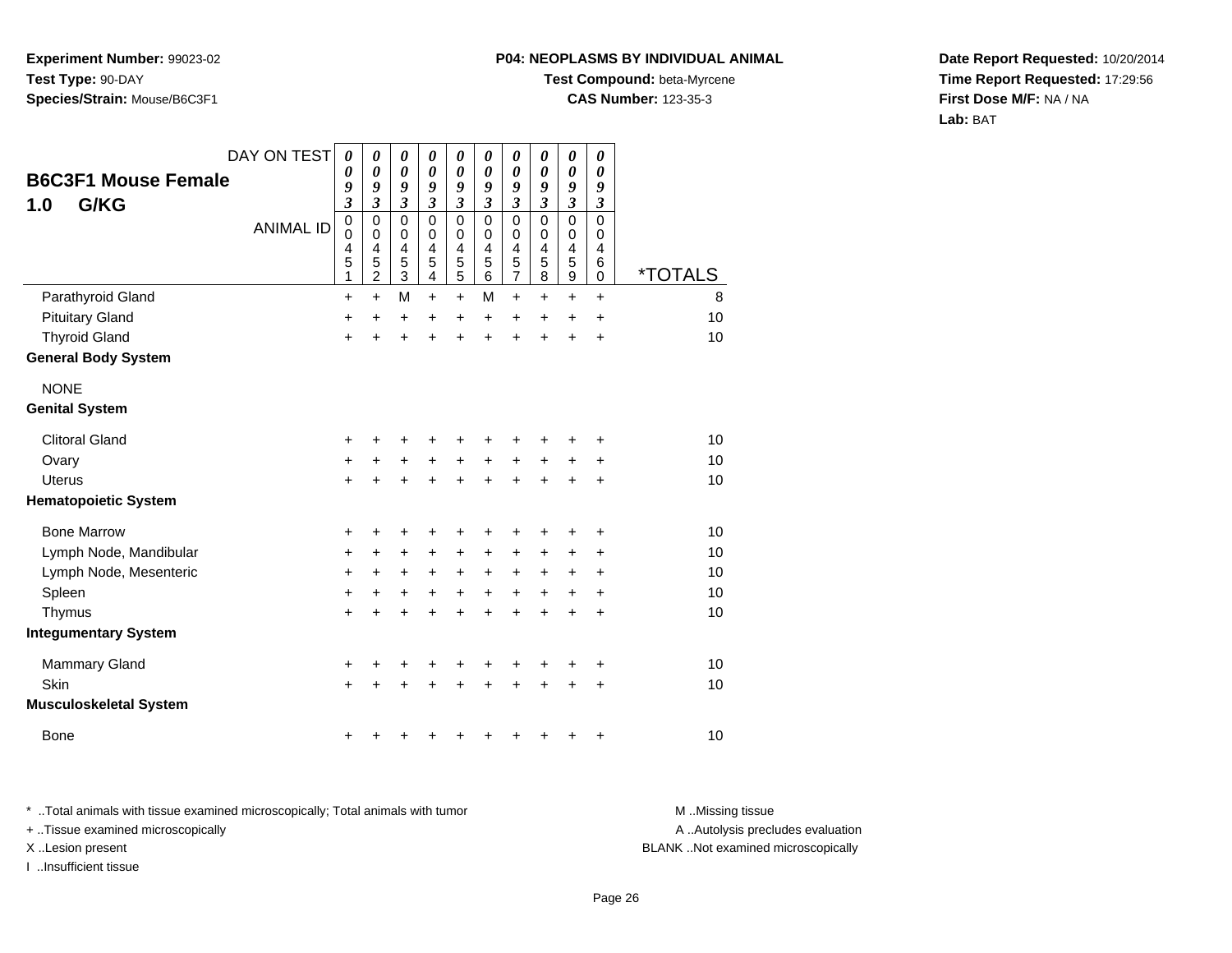## **P04: NEOPLASMS BY INDIVIDUAL ANIMAL**

**Test Compound:** beta-Myrcene

**CAS Number:** 123-35-3

**Date Report Requested:** 10/20/2014**Time Report Requested:** 17:29:56**First Dose M/F:** NA / NA**Lab:** BAT

| <b>B6C3F1 Mouse Female</b><br>G/KG<br>1.0 | DAY ON TEST      | $\boldsymbol{\theta}$<br>0<br>9<br>$\mathfrak{z}$<br>$\mathbf 0$ | 0<br>$\boldsymbol{\theta}$<br>9<br>3<br>$\mathbf 0$ | 0<br>$\boldsymbol{\theta}$<br>9<br>3<br>0 | 0<br>0<br>9<br>$\mathfrak{z}$<br>$\mathbf 0$ | 0<br>$\boldsymbol{\theta}$<br>9<br>3<br>$\mathbf 0$ | 0<br>0<br>9<br>3<br>0 | 0<br>$\theta$<br>9<br>3<br>0 | 0<br>0<br>9<br>3<br>0 | 0<br>0<br>9<br>$\mathfrak{z}$<br>$\mathbf 0$ | 0<br>0<br>9<br>3<br>$\Omega$ |                       |
|-------------------------------------------|------------------|------------------------------------------------------------------|-----------------------------------------------------|-------------------------------------------|----------------------------------------------|-----------------------------------------------------|-----------------------|------------------------------|-----------------------|----------------------------------------------|------------------------------|-----------------------|
|                                           | <b>ANIMAL ID</b> | 0<br>$\frac{4}{5}$<br>1                                          | 0<br>4<br>5<br>$\mathfrak{p}$                       | 0<br>4<br>$\overline{5}$<br>3             | 0<br>4<br>5<br>4                             | 0<br>4<br>5<br>5                                    | 0<br>4<br>5<br>6      | 0<br>4<br>5<br>7             | 0<br>4<br>5<br>8      | 0<br>4<br>5<br>9                             | 0<br>4<br>6<br>$\Omega$      | <i><b>*TOTALS</b></i> |
| <b>Nervous System</b>                     |                  |                                                                  |                                                     |                                           |                                              |                                                     |                       |                              |                       |                                              |                              |                       |
| <b>Brain</b>                              |                  | $\ddot{}$                                                        |                                                     |                                           |                                              |                                                     |                       |                              |                       |                                              | ٠                            | 10                    |
| <b>Respiratory System</b>                 |                  |                                                                  |                                                     |                                           |                                              |                                                     |                       |                              |                       |                                              |                              |                       |
| Lung                                      |                  | $\pm$                                                            |                                                     |                                           |                                              |                                                     |                       |                              |                       |                                              |                              | 10                    |
| <b>Nose</b>                               |                  | $+$                                                              | +                                                   | $\pm$                                     | $\ddot{}$                                    | +                                                   | $\ddot{}$             | +                            | +                     |                                              | ٠                            | 10                    |
| Trachea                                   |                  | $\ddot{}$                                                        |                                                     | +                                         | ÷                                            | +                                                   | $\ddot{}$             | $\ddot{}$                    | $\ddot{}$             | $\ddot{}$                                    | $\ddot{}$                    | 10                    |
| <b>Special Senses System</b>              |                  |                                                                  |                                                     |                                           |                                              |                                                     |                       |                              |                       |                                              |                              |                       |
| Eye                                       |                  | +                                                                |                                                     |                                           |                                              |                                                     |                       |                              |                       |                                              | ٠                            | 10                    |
| Harderian Gland                           |                  | $\ddot{}$                                                        | +                                                   | +                                         | +                                            | $\ddot{}$                                           | +                     | +                            | $\ddot{}$             | $\ddot{}$                                    | $\ddot{}$                    | 10                    |
| <b>Urinary System</b>                     |                  |                                                                  |                                                     |                                           |                                              |                                                     |                       |                              |                       |                                              |                              |                       |
| Kidney                                    |                  | $\ddot{}$                                                        |                                                     |                                           |                                              | +                                                   |                       | +                            |                       |                                              | ÷                            | 10                    |
| <b>Urinary Bladder</b>                    |                  | $\ddot{}$                                                        |                                                     | $\ddot{}$                                 | $\ddot{}$                                    | $\ddot{}$                                           | $\ddot{}$             | $\ddot{}$                    | $\ddot{}$             | $\ddot{}$                                    | ÷                            | 10                    |
| <b>SYSTEMIC LESIONS</b>                   |                  |                                                                  |                                                     |                                           |                                              |                                                     |                       |                              |                       |                                              |                              |                       |
| Multiple Organ                            |                  | +                                                                |                                                     |                                           |                                              |                                                     |                       |                              |                       |                                              | +                            | 10                    |

\* ..Total animals with tissue examined microscopically; Total animals with tumor **M** . Missing tissue M ..Missing tissue

+ ..Tissue examined microscopically

I ..Insufficient tissue

A ..Autolysis precludes evaluation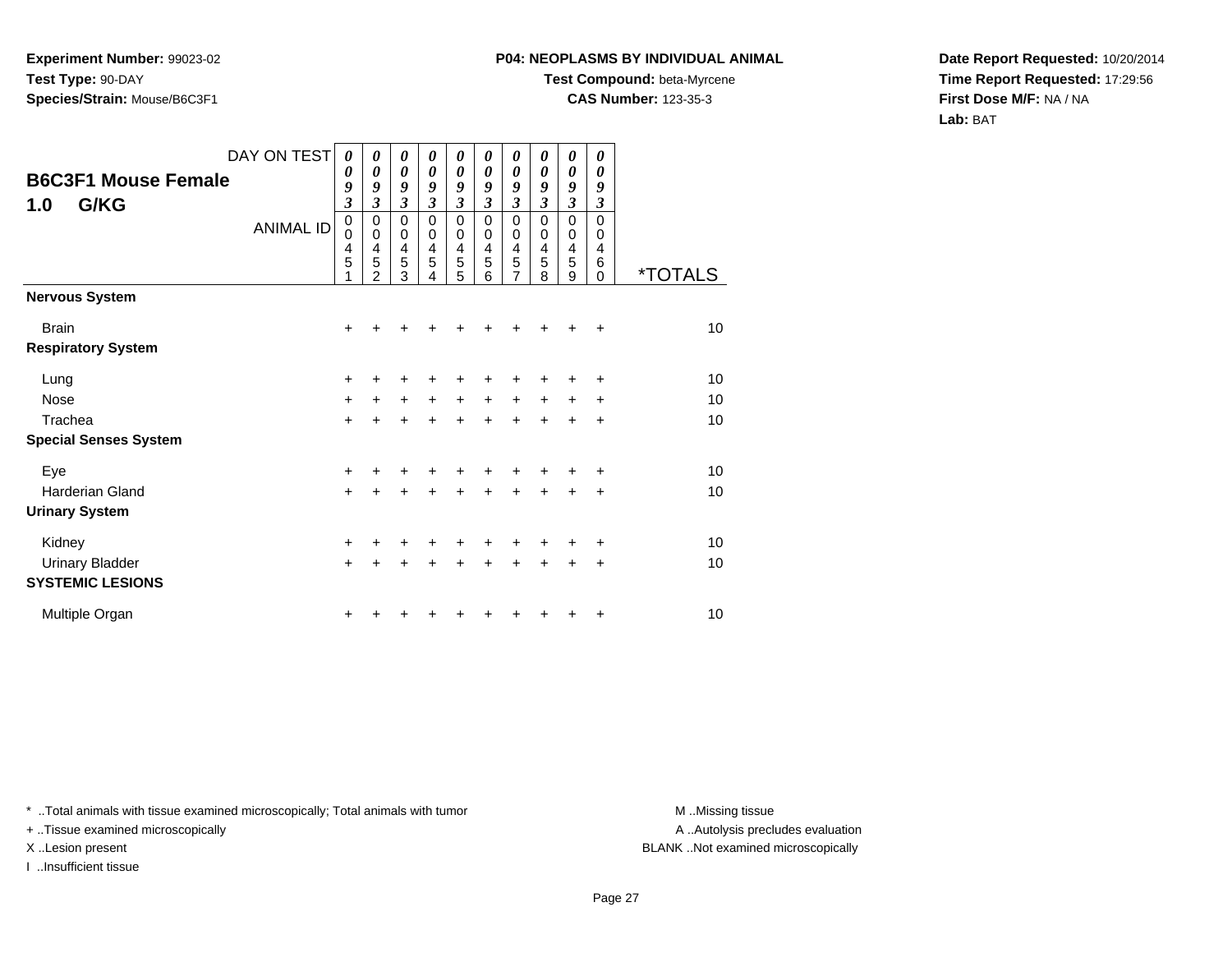# **P04: NEOPLASMS BY INDIVIDUAL ANIMAL**

**Test Compound:** beta-Myrcene

**CAS Number:** 123-35-3

**Date Report Requested:** 10/20/2014**Time Report Requested:** 17:29:56**First Dose M/F:** NA / NA**Lab:** BAT

|                              |                            | DAY ON TEST      | 0              | 0                                       | 0                                              | 0                          | 0                            | 0                                       | 0                | 0                       | 0                | 0                          |                       |
|------------------------------|----------------------------|------------------|----------------|-----------------------------------------|------------------------------------------------|----------------------------|------------------------------|-----------------------------------------|------------------|-------------------------|------------------|----------------------------|-----------------------|
|                              | <b>B6C3F1 Mouse Female</b> |                  | 0<br>0         | $\boldsymbol{\theta}$<br>$\overline{2}$ | $\boldsymbol{\theta}$<br>$\boldsymbol{\theta}$ | 0<br>$\boldsymbol{2}$      | 0<br>$\overline{\mathbf{c}}$ | $\boldsymbol{\theta}$<br>$\overline{2}$ | 0<br>9           | 0<br>9                  | 0<br>0           | 0<br>$\boldsymbol{\theta}$ |                       |
| G/KG<br>2.0                  |                            |                  | 3              | $\overline{\mathbf{3}}$                 | 4                                              | $\overline{\mathbf{3}}$    | $\overline{\mathbf{3}}$      | $\overline{\mathbf{3}}$                 | 3                | $\mathfrak{z}$          | 5                | 8                          |                       |
|                              |                            | <b>ANIMAL ID</b> | $\pmb{0}$<br>0 | $\mathbf 0$<br>$\mathbf 0$              | $\mathbf 0$<br>0                               | $\mathbf 0$<br>$\mathbf 0$ | 0<br>0                       | $\mathbf 0$<br>$\Omega$                 | $\mathbf 0$<br>0 | $\mathbf 0$<br>$\Omega$ | $\mathbf 0$<br>0 | $\Omega$<br>$\Omega$       |                       |
|                              |                            |                  | 5              | 5                                       | 5                                              | $\overline{5}$             | 5                            | 5                                       | 5                | 5                       | 5                | 5                          |                       |
|                              |                            |                  | 5              | 5<br>$\overline{2}$                     | 5<br>$\overline{3}$                            | 5<br>4                     | 5<br>$\overline{5}$          | 5<br>6                                  | 5<br>7           | 5<br>8                  | 5<br>9           | 6<br>0                     | <i><b>*TOTALS</b></i> |
| <b>Alimentary System</b>     |                            |                  |                |                                         |                                                |                            |                              |                                         |                  |                         |                  |                            |                       |
| Esophagus                    |                            |                  | +              | +                                       | +                                              | +                          | +                            | +                                       |                  |                         | +                | +                          | 10                    |
| Gallbladder                  |                            |                  | +              | +                                       | +                                              | $\ddot{}$                  | A                            | A                                       | $\ddot{}$        | $\ddot{}$               | $\pm$            | +                          | 8                     |
| Intestine Large, Cecum       |                            |                  | +              | +                                       | +                                              | $\ddot{}$                  | A                            | $\ddot{}$                               | +                | $\ddot{}$               | $\ddot{}$        | A                          | 8                     |
| Intestine Large, Colon       |                            |                  | $\ddot{}$      | A                                       | $\ddot{}$                                      | $\ddot{}$                  | +                            | $\ddot{}$                               | $\ddot{}$        | $\ddot{}$               | A                | A                          | 7                     |
| Intestine Large, Rectum      |                            |                  | $\ddot{}$      | $\ddot{}$                               | +                                              | $\ddot{}$                  | +                            | $\ddot{}$                               | $\ddot{}$        | $\ddot{}$               | $\ddot{}$        | +                          | 10                    |
|                              | Intestine Small, Duodenum  |                  | $\ddot{}$      | A                                       | $\ddot{}$                                      | $\ddot{}$                  | +                            | $\ddot{}$                               | $\ddot{}$        | $\ddot{}$               | A                | $\ddot{}$                  | 8                     |
| Intestine Small, Ileum       |                            |                  | $\ddot{}$      | A                                       | A                                              | $\ddot{}$                  | A                            | $\ddot{}$                               | $\ddot{}$        | $\ddot{}$               | $\ddot{}$        | A                          | 6                     |
| Intestine Small, Jejunum     |                            |                  | $\ddot{}$      | A                                       | A                                              | $\ddot{}$                  | A                            | $\ddot{}$                               | $\ddot{}$        | $+$                     | $\ddot{}$        | A                          | 6                     |
| Liver                        |                            |                  | +              | +                                       | +                                              | +                          | +                            | +                                       | +                | +                       | +                | +                          | 10                    |
| Oral Mucosa                  |                            |                  | $\ddot{}$      | +                                       | +                                              | $\ddot{}$                  | +                            | $\ddot{}$                               | $\ddot{}$        | +                       | $\pm$            | $\ddot{}$                  | 10                    |
| Pancreas                     |                            |                  | $\ddot{}$      | $\ddot{}$                               | $\ddot{}$                                      | $\ddot{}$                  | $\ddot{}$                    | $\ddot{}$                               | $\ddot{}$        | $\ddot{}$               | $\ddot{}$        | +                          | 10                    |
| Salivary Glands              |                            |                  | $\ddot{}$      | $\ddot{}$                               | $\ddot{}$                                      | $\ddot{}$                  | $\ddot{}$                    | $\ddot{}$                               | $\ddot{}$        | $+$                     | $\ddot{}$        | $\ddot{}$                  | 10                    |
| Stomach, Forestomach         |                            |                  | +              | +                                       | +                                              | $\ddot{}$                  | +                            | $\ddot{}$                               | $\ddot{}$        | $\ddot{}$               | $\ddot{}$        | +                          | 10                    |
| Stomach, Glandular           |                            |                  | $\ddot{}$      | $\ddot{}$                               | $\ddot{}$                                      | $\ddot{}$                  | $\ddot{}$                    | $\ddot{}$                               | $\ddot{}$        | $\ddot{}$               | $\ddot{}$        | $\ddot{}$                  | 10                    |
| <b>Cardiovascular System</b> |                            |                  |                |                                         |                                                |                            |                              |                                         |                  |                         |                  |                            |                       |
| <b>Blood Vessel</b>          |                            |                  | +              | +                                       | +                                              |                            | +                            | +                                       |                  |                         |                  | +                          | 10                    |
| Heart                        |                            |                  | $\ddot{}$      | $\ddot{}$                               | $\ddot{}$                                      | $\ddot{}$                  | +                            | $\ddot{}$                               | $\ddot{}$        | $\ddot{}$               | +                | +                          | 10                    |
| <b>Endocrine System</b>      |                            |                  |                |                                         |                                                |                            |                              |                                         |                  |                         |                  |                            |                       |
| <b>Adrenal Cortex</b>        |                            |                  | +              |                                         |                                                |                            |                              |                                         |                  |                         |                  | +                          | 10                    |
| Adrenal Medulla              |                            |                  | +              | +                                       | +                                              | +                          | +                            | +                                       | +                | +                       | +                | +                          | 10                    |

\* ..Total animals with tissue examined microscopically; Total animals with tumor **M** . Missing tissue M ..Missing tissue

+ ..Tissue examined microscopically

X ..Lesion present BLANK ..Not examined microscopically

I ..Insufficient tissue

A ..Autolysis precludes evaluation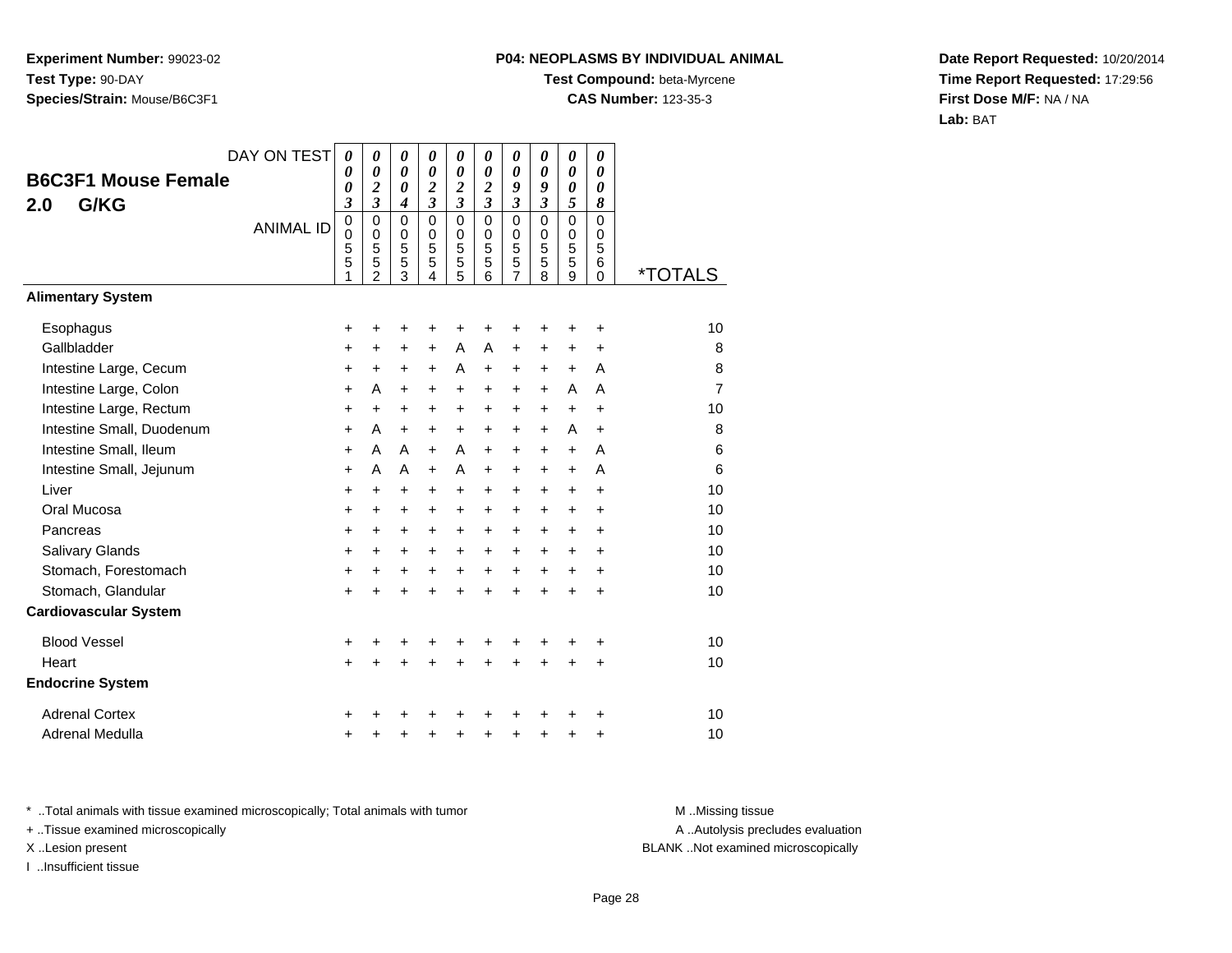#### **P04: NEOPLASMS BY INDIVIDUAL ANIMAL**

**Test Compound:** beta-Myrcene

**CAS Number:** 123-35-3

**Date Report Requested:** 10/20/2014**Time Report Requested:** 17:29:56**First Dose M/F:** NA / NA**Lab:** BAT

| <b>B6C3F1 Mouse Female</b><br>G/KG<br>2.0 | DAY ON TEST      | $\boldsymbol{\theta}$<br>0<br>$\boldsymbol{\theta}$<br>$\boldsymbol{\beta}$ | $\boldsymbol{\theta}$<br>$\boldsymbol{\theta}$<br>$\overline{\mathbf{c}}$<br>$\mathfrak{z}$ | $\pmb{\theta}$<br>$\boldsymbol{\theta}$<br>$\boldsymbol{\theta}$<br>$\boldsymbol{4}$ | 0<br>$\pmb{\theta}$<br>$\overline{\mathbf{c}}$<br>$\overline{\mathbf{3}}$ | 0<br>$\boldsymbol{\theta}$<br>$\boldsymbol{2}$<br>$\overline{\mathbf{3}}$ | 0<br>$\boldsymbol{\theta}$<br>$\boldsymbol{2}$<br>$\mathfrak{z}$ | 0<br>$\boldsymbol{\theta}$<br>9<br>$\boldsymbol{\mathfrak{z}}$ | 0<br>0<br>9<br>$\boldsymbol{\mathfrak{z}}$             | 0<br>$\boldsymbol{\theta}$<br>0<br>5                     | 0<br>0<br>$\boldsymbol{\theta}$<br>8      |                       |
|-------------------------------------------|------------------|-----------------------------------------------------------------------------|---------------------------------------------------------------------------------------------|--------------------------------------------------------------------------------------|---------------------------------------------------------------------------|---------------------------------------------------------------------------|------------------------------------------------------------------|----------------------------------------------------------------|--------------------------------------------------------|----------------------------------------------------------|-------------------------------------------|-----------------------|
|                                           | <b>ANIMAL ID</b> | $\mathbf 0$<br>$\mathbf 0$<br>$\frac{5}{5}$<br>1                            | $\mathbf 0$<br>$\pmb{0}$<br>$\frac{5}{5}$<br>$\overline{2}$                                 | $\mathsf 0$<br>0<br>$\frac{5}{3}$                                                    | $\mathbf 0$<br>0<br>5<br>5<br>4                                           | $\mathbf 0$<br>0<br>5<br>5<br>$\overline{5}$                              | $\mathbf 0$<br>$\mathbf 0$<br>5<br>5<br>6                        | $\mathbf 0$<br>$\pmb{0}$<br>$\frac{5}{5}$<br>$\overline{7}$    | $\mathbf 0$<br>$\mathbf 0$<br>5<br>$\overline{5}$<br>8 | $\mathbf 0$<br>$\mathbf 0$<br>5<br>5<br>$\boldsymbol{9}$ | $\mathbf 0$<br>$\mathbf 0$<br>5<br>6<br>0 | <i><b>*TOTALS</b></i> |
| Parathyroid Gland                         |                  | $\ddot{}$                                                                   | $\ddot{}$                                                                                   | +                                                                                    | $\ddot{}$                                                                 | $\ddot{}$                                                                 | М                                                                | $\ddot{}$                                                      | M                                                      | $\ddot{}$                                                | $\ddot{}$                                 | 8                     |
| <b>Pituitary Gland</b>                    |                  | +                                                                           | $\ddot{}$                                                                                   | +                                                                                    | +                                                                         | $\ddot{}$                                                                 | $\ddot{}$                                                        | $\ddot{}$                                                      | $\ddot{}$                                              | +                                                        | +                                         | 10                    |
| <b>Thyroid Gland</b>                      |                  | $\ddot{}$                                                                   | $\ddot{}$                                                                                   | $\ddot{}$                                                                            | +                                                                         | $\ddot{}$                                                                 | $\ddot{}$                                                        | $\ddot{}$                                                      | $\ddot{}$                                              | $\ddot{}$                                                | +                                         | 10                    |
| <b>General Body System</b>                |                  |                                                                             |                                                                                             |                                                                                      |                                                                           |                                                                           |                                                                  |                                                                |                                                        |                                                          |                                           |                       |
| <b>NONE</b>                               |                  |                                                                             |                                                                                             |                                                                                      |                                                                           |                                                                           |                                                                  |                                                                |                                                        |                                                          |                                           |                       |
| <b>Genital System</b>                     |                  |                                                                             |                                                                                             |                                                                                      |                                                                           |                                                                           |                                                                  |                                                                |                                                        |                                                          |                                           |                       |
| <b>Clitoral Gland</b>                     |                  | +                                                                           | +                                                                                           | М                                                                                    | +                                                                         |                                                                           |                                                                  |                                                                |                                                        |                                                          | +                                         | 9                     |
| Ovary                                     |                  | $\ddot{}$                                                                   | +                                                                                           | +                                                                                    | +                                                                         | +                                                                         | $\ddot{}$                                                        | $\ddot{}$                                                      | $\ddot{}$                                              | +                                                        | +                                         | 10                    |
| <b>Uterus</b>                             |                  | $\ddot{}$                                                                   | $\ddot{}$                                                                                   | $\ddot{}$                                                                            | +                                                                         | $\ddot{}$                                                                 | $\ddot{}$                                                        |                                                                | $\ddot{}$                                              | +                                                        | +                                         | 10                    |
| <b>Hematopoietic System</b>               |                  |                                                                             |                                                                                             |                                                                                      |                                                                           |                                                                           |                                                                  |                                                                |                                                        |                                                          |                                           |                       |
| <b>Bone Marrow</b>                        |                  | +                                                                           | +                                                                                           | +                                                                                    | +                                                                         | +                                                                         |                                                                  |                                                                |                                                        | +                                                        | +                                         | 10                    |
| Lymph Node, Mandibular                    |                  | $\ddot{}$                                                                   | L                                                                                           | $+$                                                                                  | $\pm$                                                                     | M                                                                         | $\ddot{}$                                                        | +                                                              | $\pm$                                                  | +                                                        | +                                         | 8                     |
| Lymph Node, Mesenteric                    |                  | +                                                                           | +                                                                                           | $\ddot{}$                                                                            | $\pm$                                                                     | +                                                                         | $\ddot{}$                                                        | $\pm$                                                          | $\ddot{}$                                              | +                                                        | +                                         | 10                    |
| Spleen                                    |                  | $\ddot{}$                                                                   | $\ddot{}$                                                                                   | $\ddot{}$                                                                            | $\ddot{}$                                                                 | $\ddot{}$                                                                 | $\ddot{}$                                                        | $\ddot{}$                                                      | $\ddot{}$                                              | +                                                        | $\ddot{}$                                 | 10                    |
| Thymus                                    |                  | $\ddot{}$                                                                   | $\ddot{}$                                                                                   | $\ddot{}$                                                                            | +                                                                         | $\ddot{}$                                                                 | $\ddot{}$                                                        | $\div$                                                         | $\ddot{}$                                              | +                                                        | $\ddot{}$                                 | 10                    |
| <b>Integumentary System</b>               |                  |                                                                             |                                                                                             |                                                                                      |                                                                           |                                                                           |                                                                  |                                                                |                                                        |                                                          |                                           |                       |
| Mammary Gland                             |                  | +                                                                           | +                                                                                           | +                                                                                    | +                                                                         | +                                                                         | +                                                                |                                                                | +                                                      | +                                                        | +                                         | 10                    |
| Skin                                      |                  | $\ddot{}$                                                                   |                                                                                             | +                                                                                    |                                                                           |                                                                           |                                                                  |                                                                |                                                        | +                                                        | +                                         | 10                    |
| <b>Musculoskeletal System</b>             |                  |                                                                             |                                                                                             |                                                                                      |                                                                           |                                                                           |                                                                  |                                                                |                                                        |                                                          |                                           |                       |
| <b>Bone</b>                               |                  | +                                                                           |                                                                                             |                                                                                      |                                                                           |                                                                           |                                                                  |                                                                |                                                        | +                                                        | +                                         | 10                    |

\* ..Total animals with tissue examined microscopically; Total animals with tumor **M** . Missing tissue M ..Missing tissue + ..Tissue examined microscopically X ..Lesion present BLANK ..Not examined microscopically

I ..Insufficient tissue

A ..Autolysis precludes evaluation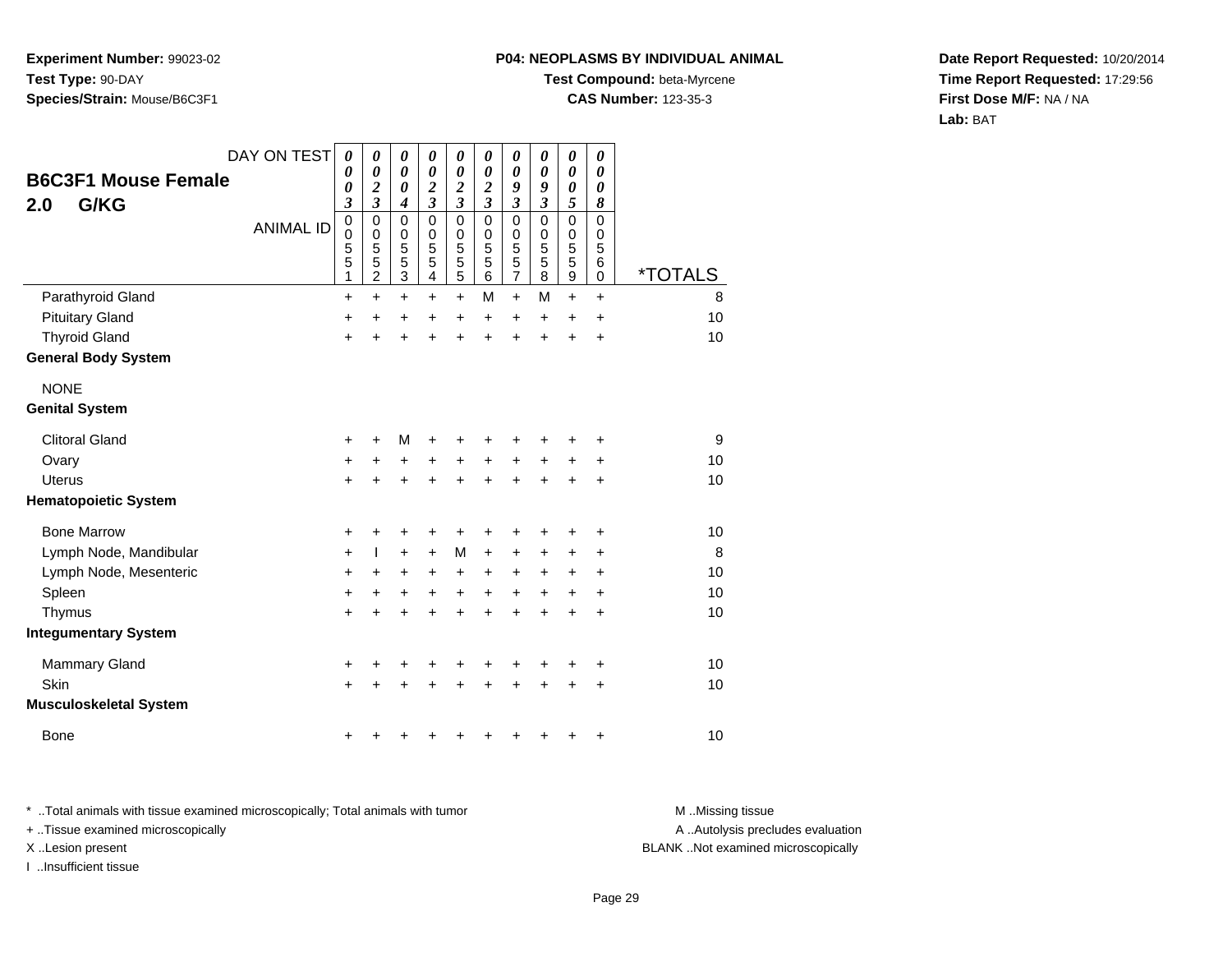## **P04: NEOPLASMS BY INDIVIDUAL ANIMAL**

**Test Compound:** beta-Myrcene

**CAS Number:** 123-35-3

**Date Report Requested:** 10/20/2014**Time Report Requested:** 17:29:56**First Dose M/F:** NA / NA**Lab:** BAT

| <b>B6C3F1 Mouse Female</b><br>2.0<br>G/KG | DAY ON TEST<br><b>ANIMAL ID</b> | $\boldsymbol{\theta}$<br>0<br>0<br>$\overline{\mathbf{3}}$<br>$\mathbf 0$<br>0<br>$\frac{5}{5}$<br>1 | 0<br>0<br>$\overline{c}$<br>$\overline{\mathbf{3}}$<br>0<br>$\pmb{0}$<br>5<br>5<br>$\mathcal{P}$ | 0<br>0<br>0<br>$\boldsymbol{4}$<br>0<br>$\begin{array}{c} 0 \\ 5 \\ 5 \end{array}$<br>3 | 0<br>0<br>$\boldsymbol{2}$<br>$\overline{\mathbf{3}}$<br>$\mathbf 0$<br>0<br>5<br>5<br>4 | 0<br>0<br>$\frac{2}{3}$<br>$\mathbf 0$<br>0<br>$\frac{5}{5}$<br>5 | 0<br>0<br>$\boldsymbol{2}$<br>$\overline{\mathbf{3}}$<br>0<br>0<br>5<br>5<br>6 | 0<br>0<br>9<br>$\overline{\mathbf{3}}$<br>$\mathbf 0$<br>$\mathbf 0$<br>5<br>5<br>7 | 0<br>0<br>9<br>$\mathfrak{z}$<br>$\mathbf 0$<br>0<br>5<br>5<br>8 | 0<br>0<br>0<br>5<br>$\mathbf 0$<br>$\mathbf 0$<br>5<br>5<br>9 | 0<br>0<br>0<br>8<br>$\mathbf{0}$<br>0<br>5<br>6<br>$\Omega$ | <i><b>*TOTALS</b></i> |
|-------------------------------------------|---------------------------------|------------------------------------------------------------------------------------------------------|--------------------------------------------------------------------------------------------------|-----------------------------------------------------------------------------------------|------------------------------------------------------------------------------------------|-------------------------------------------------------------------|--------------------------------------------------------------------------------|-------------------------------------------------------------------------------------|------------------------------------------------------------------|---------------------------------------------------------------|-------------------------------------------------------------|-----------------------|
| <b>Nervous System</b>                     |                                 |                                                                                                      |                                                                                                  |                                                                                         |                                                                                          |                                                                   |                                                                                |                                                                                     |                                                                  |                                                               |                                                             |                       |
| <b>Brain</b>                              |                                 | +                                                                                                    |                                                                                                  |                                                                                         |                                                                                          |                                                                   |                                                                                |                                                                                     |                                                                  |                                                               | +                                                           | 10                    |
| <b>Respiratory System</b>                 |                                 |                                                                                                      |                                                                                                  |                                                                                         |                                                                                          |                                                                   |                                                                                |                                                                                     |                                                                  |                                                               |                                                             |                       |
| Lung                                      |                                 | $\ddot{}$                                                                                            |                                                                                                  |                                                                                         |                                                                                          |                                                                   |                                                                                |                                                                                     |                                                                  |                                                               |                                                             | 10                    |
| <b>Nose</b>                               |                                 | $+$                                                                                                  | ٠                                                                                                | $\pm$                                                                                   | $\ddot{}$                                                                                | $\ddot{}$                                                         | +                                                                              | ٠                                                                                   | +                                                                |                                                               | ÷                                                           | 10                    |
| Trachea                                   |                                 | $\ddot{}$                                                                                            |                                                                                                  | +                                                                                       | ÷                                                                                        | +                                                                 | ÷                                                                              | $\ddot{}$                                                                           | $\ddot{}$                                                        | $\ddot{}$                                                     | $\ddot{}$                                                   | 10                    |
| <b>Special Senses System</b>              |                                 |                                                                                                      |                                                                                                  |                                                                                         |                                                                                          |                                                                   |                                                                                |                                                                                     |                                                                  |                                                               |                                                             |                       |
| Eye                                       |                                 | +                                                                                                    |                                                                                                  |                                                                                         |                                                                                          |                                                                   |                                                                                |                                                                                     |                                                                  |                                                               | +                                                           | 10                    |
| <b>Harderian Gland</b>                    |                                 | $\ddot{}$                                                                                            | +                                                                                                | $\ddot{}$                                                                               | +                                                                                        | $\ddot{}$                                                         | $\ddot{}$                                                                      | $\ddot{}$                                                                           | $\ddot{}$                                                        | $\ddot{}$                                                     | $\ddot{}$                                                   | 10                    |
| <b>Urinary System</b>                     |                                 |                                                                                                      |                                                                                                  |                                                                                         |                                                                                          |                                                                   |                                                                                |                                                                                     |                                                                  |                                                               |                                                             |                       |
| Kidney                                    |                                 | +                                                                                                    |                                                                                                  |                                                                                         |                                                                                          | +                                                                 |                                                                                |                                                                                     |                                                                  |                                                               | ÷                                                           | 10                    |
| <b>Urinary Bladder</b>                    |                                 | $\ddot{}$                                                                                            |                                                                                                  | $\ddot{}$                                                                               | $\ddot{}$                                                                                | $\ddot{}$                                                         | $\ddot{}$                                                                      | $\ddot{}$                                                                           | $\ddot{}$                                                        | $\ddot{}$                                                     | +                                                           | 10                    |
| <b>SYSTEMIC LESIONS</b>                   |                                 |                                                                                                      |                                                                                                  |                                                                                         |                                                                                          |                                                                   |                                                                                |                                                                                     |                                                                  |                                                               |                                                             |                       |
| Multiple Organ                            |                                 | +                                                                                                    |                                                                                                  |                                                                                         |                                                                                          |                                                                   |                                                                                |                                                                                     |                                                                  |                                                               | +                                                           | 10                    |

\* ..Total animals with tissue examined microscopically; Total animals with tumor **M** . Missing tissue M ..Missing tissue

+ ..Tissue examined microscopically

I ..Insufficient tissue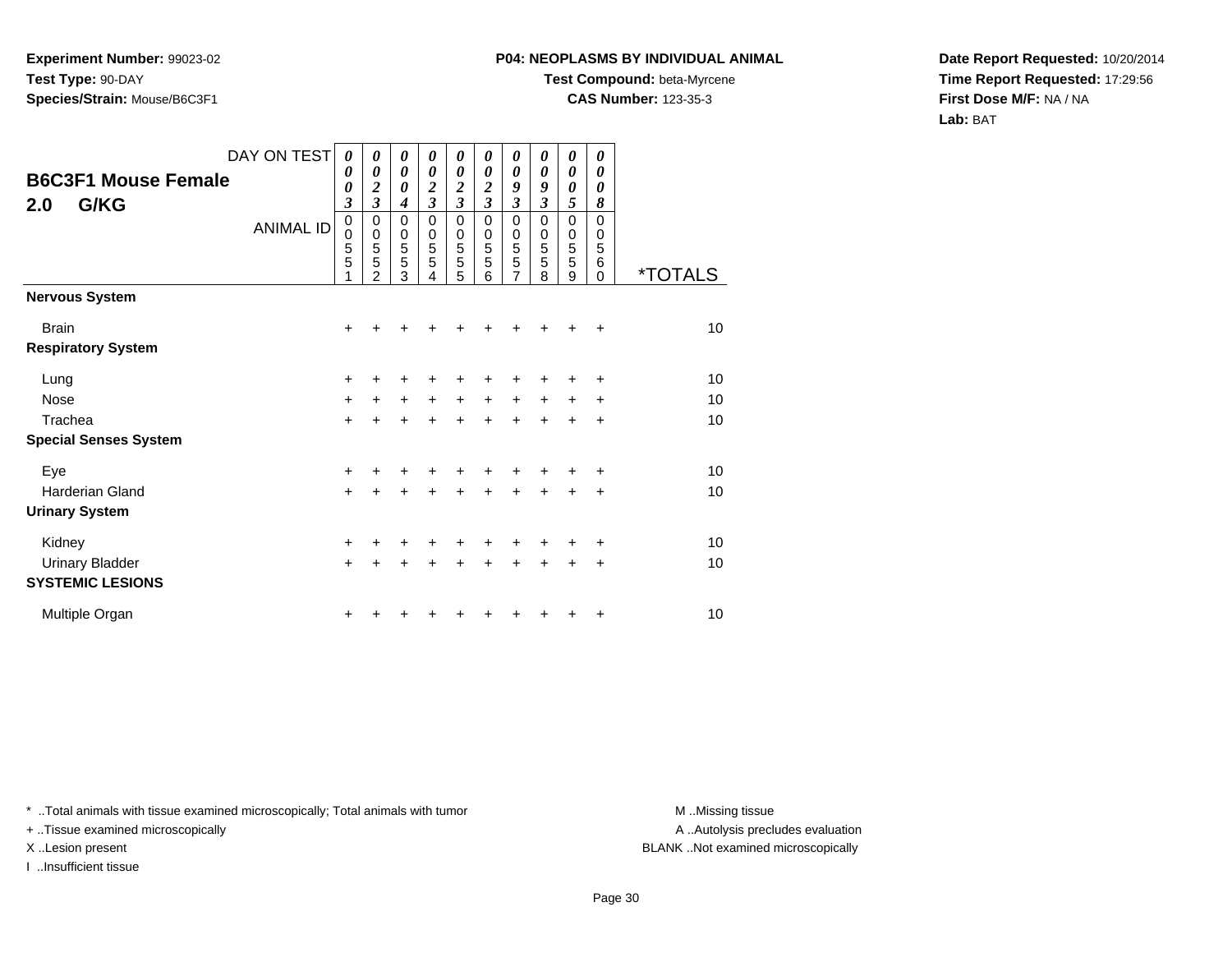# **P04: NEOPLASMS BY INDIVIDUAL ANIMAL**

**Test Compound:** beta-Myrcene

**CAS Number:** 123-35-3

**Date Report Requested:** 10/20/2014**Time Report Requested:** 17:29:56**First Dose M/F:** NA / NA**Lab:** BAT

|                              | DAY ON TEST      | 0                               | 0                                                                 | 0                                                | 0                                              | 0                               | 0                                      | 0                                              | 0                                             | 0                     | 0                                   |                       |
|------------------------------|------------------|---------------------------------|-------------------------------------------------------------------|--------------------------------------------------|------------------------------------------------|---------------------------------|----------------------------------------|------------------------------------------------|-----------------------------------------------|-----------------------|-------------------------------------|-----------------------|
| <b>B6C3F1 Mouse Female</b>   |                  | 0<br>0                          | 0<br>0                                                            | $\boldsymbol{\theta}$<br>$\boldsymbol{\theta}$   | $\boldsymbol{\theta}$<br>$\boldsymbol{\theta}$ | 0<br>0                          | 0<br>0                                 | $\boldsymbol{\theta}$<br>$\boldsymbol{\theta}$ | 0<br>0                                        | 0<br>0                | 0<br>$\boldsymbol{\theta}$          |                       |
| G/KG<br>4.0                  |                  | 2                               | 2                                                                 | 2                                                | 3                                              | 2                               | 2                                      | 2                                              | 3                                             | $\boldsymbol{2}$      | 2                                   |                       |
|                              | <b>ANIMAL ID</b> | $\mathbf 0$<br>0<br>6<br>5<br>1 | $\mathbf 0$<br>$\Omega$<br>$6\phantom{1}6$<br>5<br>$\overline{2}$ | 0<br>0<br>$6\phantom{1}6$<br>5<br>$\overline{3}$ | $\mathbf 0$<br>0<br>6<br>5<br>4                | $\mathbf 0$<br>0<br>6<br>5<br>5 | $\mathbf 0$<br>$\Omega$<br>6<br>5<br>6 | $\mathbf 0$<br>0<br>$6\phantom{1}6$<br>5<br>7  | $\mathbf 0$<br>0<br>$6\phantom{1}6$<br>5<br>8 | 0<br>0<br>6<br>5<br>9 | $\Omega$<br>$\Omega$<br>6<br>6<br>0 | <i><b>*TOTALS</b></i> |
| <b>Alimentary System</b>     |                  |                                 |                                                                   |                                                  |                                                |                                 |                                        |                                                |                                               |                       |                                     |                       |
| Esophagus                    |                  | +                               | +                                                                 | +                                                |                                                | +                               | +                                      | +                                              |                                               | +                     | +                                   | 10                    |
| Gallbladder                  |                  | +                               | +                                                                 | +                                                | A                                              | +                               | $\ddot{}$                              | +                                              | $\ddot{}$                                     | $\ddot{}$             | $\ddot{}$                           | 9                     |
| Intestine Large, Cecum       |                  | $\ddot{}$                       | +                                                                 | +                                                | $\ddot{}$                                      | $\ddot{}$                       | $\ddot{}$                              | +                                              | $\ddot{}$                                     | +                     | +                                   | 10                    |
| Intestine Large, Colon       |                  | $\ddot{}$                       | $\ddot{}$                                                         | +                                                | A                                              | $\ddot{}$                       | A                                      | $\ddot{}$                                      | $\ddot{}$                                     | $+$                   | $\ddot{}$                           | 8                     |
| Intestine Large, Rectum      |                  | $\ddot{}$                       | $\ddot{}$                                                         | +                                                | $\ddot{}$                                      | $\ddot{}$                       | $\ddot{}$                              | $\ddot{}$                                      | $\ddot{}$                                     | $+$                   | $\ddot{}$                           | 10                    |
| Intestine Small, Duodenum    |                  | $\ddot{}$                       | $\ddot{}$                                                         | $\ddot{}$                                        | A                                              | $\ddot{}$                       | $\ddot{}$                              | $\ddot{}$                                      | $\ddot{}$                                     | $\ddot{}$             | $\ddot{}$                           | 9                     |
| Intestine Small, Ileum       |                  | +                               | +                                                                 | +                                                | A                                              | $\ddot{}$                       | +                                      | +                                              | +                                             | +                     | +                                   | 9                     |
| Intestine Small, Jejunum     |                  | $\ddot{}$                       | $\ddot{}$                                                         | +                                                | A                                              | $\ddot{}$                       | $\ddot{}$                              | $\ddot{}$                                      | $\ddot{}$                                     | $+$                   | +                                   | 9                     |
| Liver                        |                  | +                               | +                                                                 | +                                                | +                                              | $\ddot{}$                       | $\ddot{}$                              | $\ddot{}$                                      | $\ddot{}$                                     | $\ddot{}$             | +                                   | 10                    |
| Oral Mucosa                  |                  | $\ddot{}$                       | +                                                                 | +                                                | $\ddot{}$                                      | $\ddot{}$                       | $\ddot{}$                              | $\ddot{}$                                      | $\ddot{}$                                     | $\ddot{}$             | $\ddot{}$                           | 10                    |
| Pancreas                     |                  | +                               | +                                                                 | +                                                | +                                              | $\ddot{}$                       | $\ddot{}$                              | $\ddot{}$                                      | $\ddot{}$                                     | $\ddot{}$             | +                                   | 10                    |
| Salivary Glands              |                  | $\ddot{}$                       | $\ddot{}$                                                         | $\ddot{}$                                        | $\ddot{}$                                      | $\ddot{}$                       | $+$                                    | $\ddot{}$                                      | $\ddot{}$                                     | $+$                   | $\ddot{}$                           | 10                    |
| Stomach, Forestomach         |                  | $\ddot{}$                       | +                                                                 | +                                                | $\ddot{}$                                      | $\ddot{}$                       | $\ddot{}$                              | $\ddot{}$                                      | $\ddot{}$                                     | $\ddot{}$             | $\ddot{}$                           | 10                    |
| Stomach, Glandular           |                  | $+$                             | ÷                                                                 | $\ddot{}$                                        | $\ddot{}$                                      | $\ddot{}$                       | $\ddot{}$                              | $\ddot{}$                                      | $\ddot{}$                                     | $\ddot{}$             | $\ddot{}$                           | 10                    |
| <b>Cardiovascular System</b> |                  |                                 |                                                                   |                                                  |                                                |                                 |                                        |                                                |                                               |                       |                                     |                       |
| <b>Blood Vessel</b>          |                  | +                               | +                                                                 | +                                                |                                                |                                 |                                        |                                                |                                               |                       | +                                   | 10                    |
| Heart                        |                  | $+$                             | $\ddot{}$                                                         | $\ddot{}$                                        | $\ddot{}$                                      | $\ddot{}$                       | +                                      | $\ddot{}$                                      | $\ddot{}$                                     | $\ddot{}$             | $\ddot{}$                           | 10                    |
| <b>Endocrine System</b>      |                  |                                 |                                                                   |                                                  |                                                |                                 |                                        |                                                |                                               |                       |                                     |                       |
| <b>Adrenal Cortex</b>        |                  | +                               |                                                                   |                                                  |                                                |                                 |                                        |                                                |                                               |                       | ٠                                   | 10                    |
| Adrenal Medulla              |                  | +                               | +                                                                 | +                                                | +                                              | +                               | ٠                                      | +                                              | +                                             | ٠                     | +                                   | 10                    |

\* ..Total animals with tissue examined microscopically; Total animals with tumor **M** . Missing tissue M ..Missing tissue

+ ..Tissue examined microscopically

I ..Insufficient tissue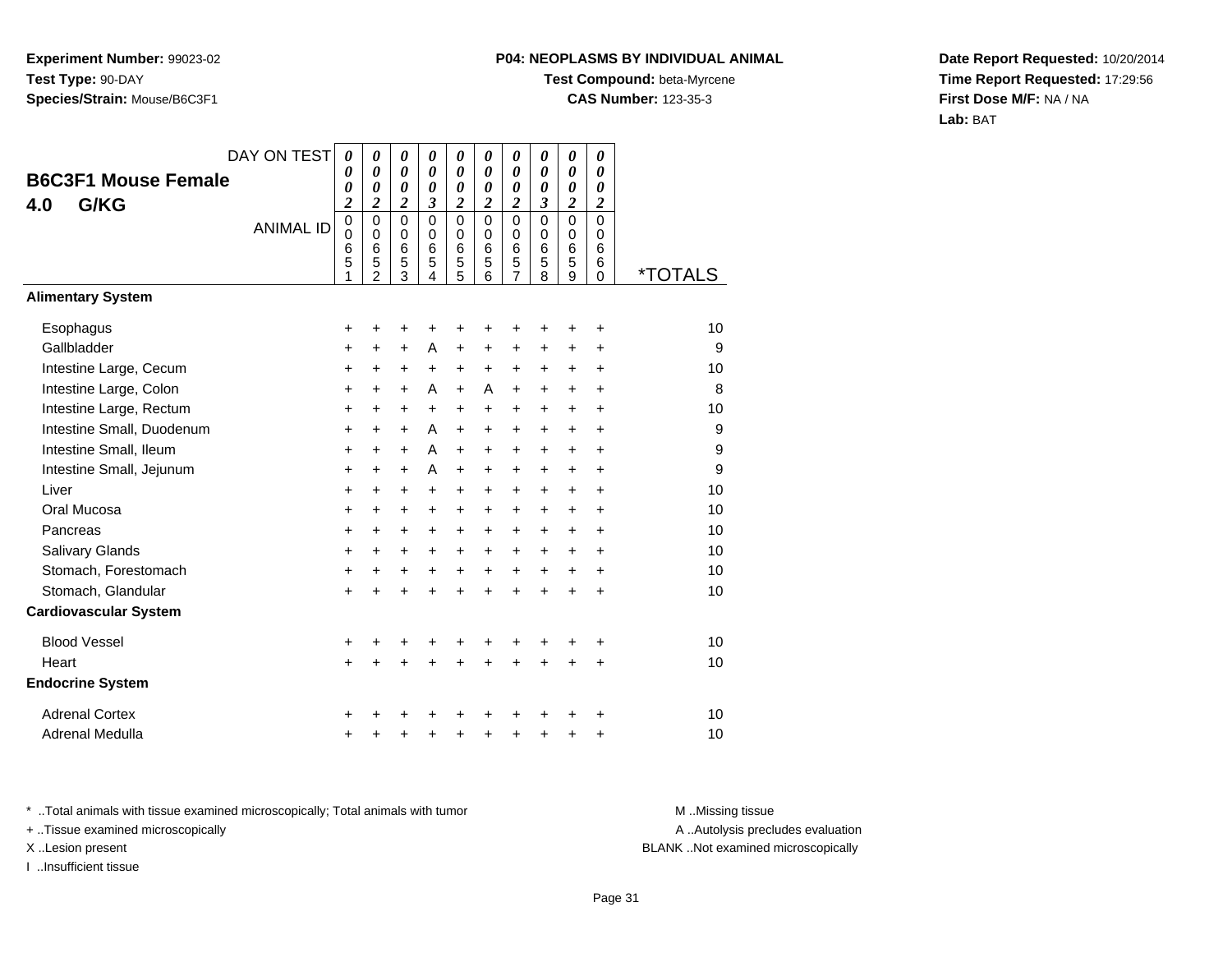#### **P04: NEOPLASMS BY INDIVIDUAL ANIMAL**

**Test Compound:** beta-Myrcene

**CAS Number:** 123-35-3

**Date Report Requested:** 10/20/2014**Time Report Requested:** 17:29:56**First Dose M/F:** NA / NA**Lab:** BAT

| <b>B6C3F1 Mouse Female</b><br>G/KG<br>4.0 | DAY ON TEST      | $\boldsymbol{\theta}$<br>0<br>0<br>$\overline{2}$ | 0<br>$\boldsymbol{\theta}$<br>$\boldsymbol{\theta}$<br>2 | 0<br>$\pmb{\theta}$<br>$\boldsymbol{\theta}$<br>$\boldsymbol{2}$ | 0<br>$\pmb{\theta}$<br>0<br>3                | 0<br>$\pmb{\theta}$<br>0<br>2                | 0<br>$\boldsymbol{\theta}$<br>0<br>2          | 0<br>$\boldsymbol{\theta}$<br>0<br>$\boldsymbol{2}$ | 0<br>0<br>0<br>$\boldsymbol{\mathfrak{z}}$ | 0<br>$\boldsymbol{\theta}$<br>0<br>2 | 0<br>0<br>0<br>2                |                       |
|-------------------------------------------|------------------|---------------------------------------------------|----------------------------------------------------------|------------------------------------------------------------------|----------------------------------------------|----------------------------------------------|-----------------------------------------------|-----------------------------------------------------|--------------------------------------------|--------------------------------------|---------------------------------|-----------------------|
|                                           | <b>ANIMAL ID</b> | $\mathbf 0$<br>$\mathbf 0$<br>6<br>5<br>1         | $\pmb{0}$<br>$\mathbf 0$<br>6<br>5<br>$\overline{2}$     | $\mathsf 0$<br>0<br>$\,6$<br>5<br>$\overline{3}$                 | $\mathbf 0$<br>0<br>6<br>5<br>$\overline{4}$ | $\mathbf 0$<br>0<br>6<br>5<br>$\overline{5}$ | $\mathbf 0$<br>0<br>$6\phantom{1}6$<br>5<br>6 | $\mathbf 0$<br>0<br>$\,6$<br>5<br>$\overline{7}$    | $\mathbf 0$<br>0<br>$\,6$<br>5<br>8        | $\mathbf 0$<br>0<br>6<br>5<br>9      | 0<br>0<br>6<br>6<br>$\mathbf 0$ | <i><b>*TOTALS</b></i> |
| Parathyroid Gland                         |                  | M                                                 | M                                                        | $\ddot{}$                                                        | М                                            | $\ddot{}$                                    | $\ddot{}$                                     | $+$                                                 | $+$                                        | M                                    | M                               | 5                     |
| <b>Pituitary Gland</b>                    |                  | +                                                 | $\ddot{}$                                                | +                                                                | +                                            | $\ddot{}$                                    | $\ddot{}$                                     | $\ddot{}$                                           | $\ddot{}$                                  | $\ddot{}$                            | $\ddot{}$                       | 10                    |
| <b>Thyroid Gland</b>                      |                  | +                                                 | $\ddot{}$                                                | $\ddot{}$                                                        | $\ddot{}$                                    | $\ddot{}$                                    | $\ddot{}$                                     | $\ddot{}$                                           | $\ddot{}$                                  | $\ddot{}$                            | +                               | 10                    |
| <b>General Body System</b>                |                  |                                                   |                                                          |                                                                  |                                              |                                              |                                               |                                                     |                                            |                                      |                                 |                       |
| <b>NONE</b>                               |                  |                                                   |                                                          |                                                                  |                                              |                                              |                                               |                                                     |                                            |                                      |                                 |                       |
| <b>Genital System</b>                     |                  |                                                   |                                                          |                                                                  |                                              |                                              |                                               |                                                     |                                            |                                      |                                 |                       |
| <b>Clitoral Gland</b>                     |                  | +                                                 |                                                          |                                                                  |                                              |                                              |                                               |                                                     |                                            |                                      | +                               | 10                    |
| Ovary                                     |                  | $\ddot{}$                                         | +                                                        | +                                                                | +                                            | $\ddot{}$                                    | $\ddot{}$                                     | +                                                   | +                                          | +                                    | +                               | 10                    |
| Uterus                                    |                  | $\ddot{}$                                         | $\ddot{}$                                                | $\ddot{}$                                                        |                                              | $\ddot{}$                                    | $\ddot{}$                                     |                                                     | $\ddot{}$                                  | $\ddot{}$                            | $\ddot{}$                       | 10                    |
| <b>Hematopoietic System</b>               |                  |                                                   |                                                          |                                                                  |                                              |                                              |                                               |                                                     |                                            |                                      |                                 |                       |
| <b>Bone Marrow</b>                        |                  | +                                                 | +                                                        | +                                                                | +                                            | +                                            | ÷                                             |                                                     | ٠                                          | ٠                                    | +                               | 10                    |
| Lymph Node, Mandibular                    |                  | $\ddot{}$                                         | $\ddot{}$                                                | $\ddot{}$                                                        | $\ddot{}$                                    | $\ddot{}$                                    | $\ddot{}$                                     | $\ddot{}$                                           | $\ddot{}$                                  | $\ddot{}$                            | +                               | 10                    |
| Lymph Node, Mesenteric                    |                  | $\ddot{}$                                         | $\ddot{}$                                                | +                                                                | +                                            | +                                            | $\ddot{}$                                     | +                                                   | +                                          | +                                    | +                               | 10                    |
| Spleen                                    |                  | $\ddot{}$                                         | $\ddot{}$                                                | +                                                                | +                                            | $\ddot{}$                                    | $\ddot{}$                                     | $\ddot{}$                                           | $\ddot{}$                                  | +                                    | +                               | 10                    |
| Thymus                                    |                  | $\ddot{}$                                         | $\ddot{}$                                                | +                                                                | +                                            | $\ddot{}$                                    | $\ddot{}$                                     | +                                                   | $\ddot{}$                                  | +                                    | +                               | 10                    |
| <b>Integumentary System</b>               |                  |                                                   |                                                          |                                                                  |                                              |                                              |                                               |                                                     |                                            |                                      |                                 |                       |
| <b>Mammary Gland</b>                      |                  | +                                                 | +                                                        | +                                                                | +                                            | +                                            | +                                             |                                                     | +                                          | +                                    | +                               | 10                    |
| Skin                                      |                  | $\ddot{}$                                         |                                                          | +                                                                |                                              |                                              |                                               |                                                     |                                            | +                                    | +                               | 10                    |
| <b>Musculoskeletal System</b>             |                  |                                                   |                                                          |                                                                  |                                              |                                              |                                               |                                                     |                                            |                                      |                                 |                       |
| <b>Bone</b>                               |                  | +                                                 | +                                                        |                                                                  |                                              |                                              |                                               |                                                     |                                            | +                                    | +                               | 10                    |

\* ..Total animals with tissue examined microscopically; Total animals with tumor **M** . Missing tissue M ..Missing tissue A ..Autolysis precludes evaluation + ..Tissue examined microscopically X ..Lesion present BLANK ..Not examined microscopicallyI ..Insufficient tissue